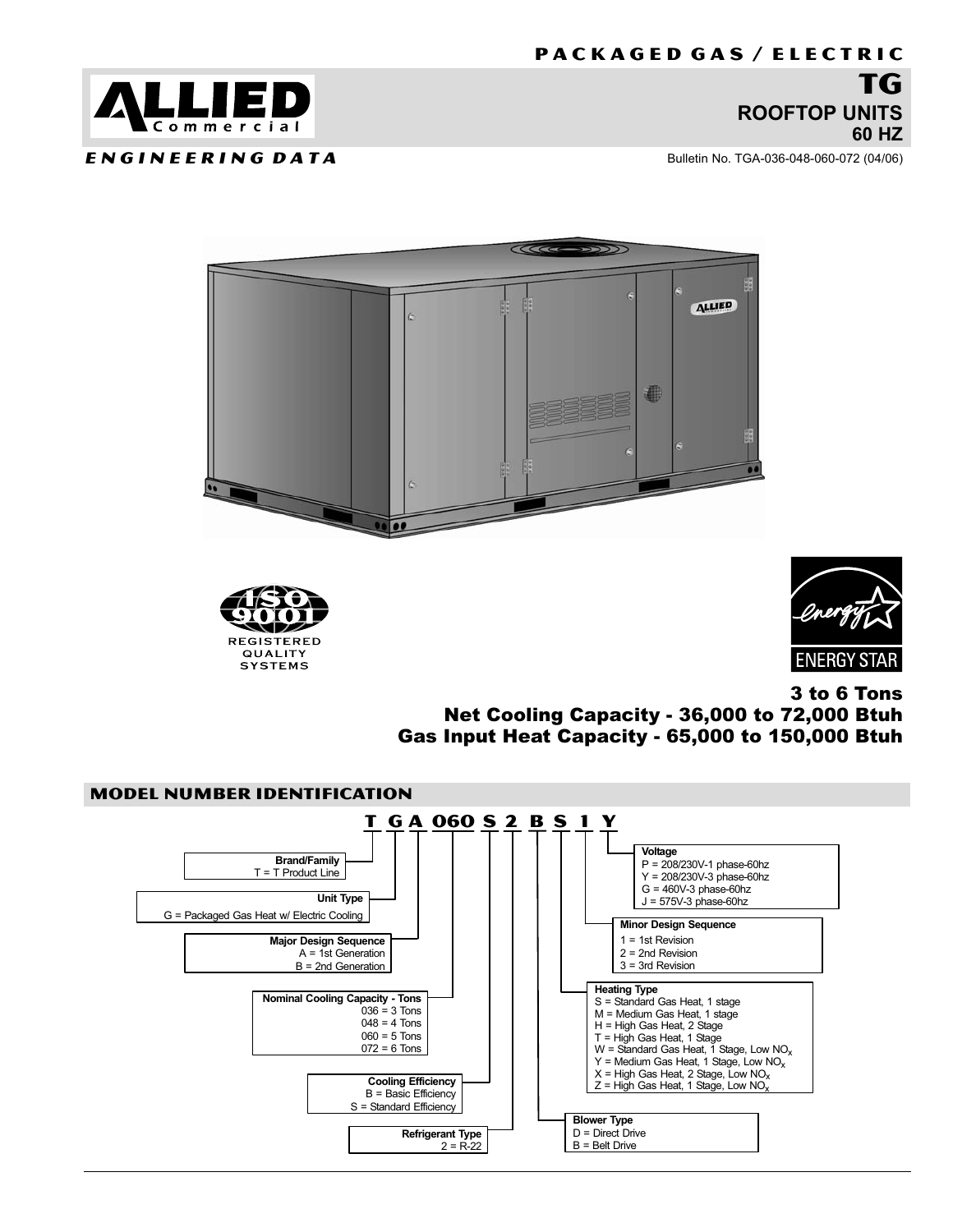# FEATURES AND BENEFITS

# APPROVALS

ETL and CSA listed.

Efficiency rating verified by GAMA (US) and CSA certified (Canada).

Components bonded for grounding to meet safety standards for servicing required by UL, ULC and National and Canadian Electrical Codes.

3 thru 5 ton models are certified in accordance with the USE certification program, which is based on ARI Standard 210/240-2005.

6 ton models are certified in accordance with the ULE certification program, which is based on ARI Standard 340/360−2004.

Standard efficiency models are ASHRAE 90.1 compliant.

ENERGY STAR® certified units are designed to use less energy, help save money on utility bills, and help protect the environment. Standard efficiency models are ENERGY STAR® certified. ISO 9001 Registered Manufacturing Quality System.

# **CABINET**

**O** Construction

Heavy−gauge steel panels and full perimeter heavy−gauge galvanized steel base rail provides structural integrity for transportation, handling, and installation.

Base rails have rigging holes. Three sides of the base rail have fork slots. Raised edges around duct and power entry openings in the bottom of the unit provide additional protection against water entering the building.

#### Air−Flow Choice

Units are shipped in down−flow (vertical) configuration, can be field converted to horizontal air flow configuration without the need of a kit.

# **2** Power/Gas Entry

Electrical and gas lines can be brought through the unit base or through horizontal access knock−outs. Optional Bottom Gas Entry Kit is available.

#### Exterior Panels  $\ddot{\bm{0}}$

Constructed of heavy−gauge, galvanized steel with a two−layer enamel paint finish.

# <sup>1</sup>Insulation

All panels adjacent to conditioned air are fully insulated with non−hygroscopic fiberglass insulation.

Unit base is fully insulated. The insulation also serves as an air seal to the roof curb, eliminating the need to add a seal during installation.

#### Access Panels

Access panels are provided for the economizer/filter section, heating/blower section, and the compressor/controls section.

# OPTIONS/ACCESSORIES Factory Installed

#### Corrosion Protection

A completely flexible immersed coating with an electrodeposited dry film process. (AST ElectroFin E−Coat) Meets Mil Spec MIL−P−53084, ASTM B117 Standard Method Salt Spray Testing, ASTM 1153 Standard Specification for Methyl Isobutyl Ketone.

#### Hinged Access Panels  $\ddot{\bm{\theta}}$

Large access panels are hinged and have quarter−turn, latching handles for quick and easy access to maintenance areas (economizer / filter, compressor / controls, heating / blower).

#### Field Installed

#### Coil Guards

Painted, galvanized steel wire guards to protect outdoor coil. Not used with Hail Guards.

#### Hail Guards

Constructed of heavy gauge steel, painted to match cabinet, helps protect outdoor coils from hail damage. Not used with Coil Guards.

#### Bottom Gas Entry Kit

Field installed piping kit to facilitate bottom gas entry.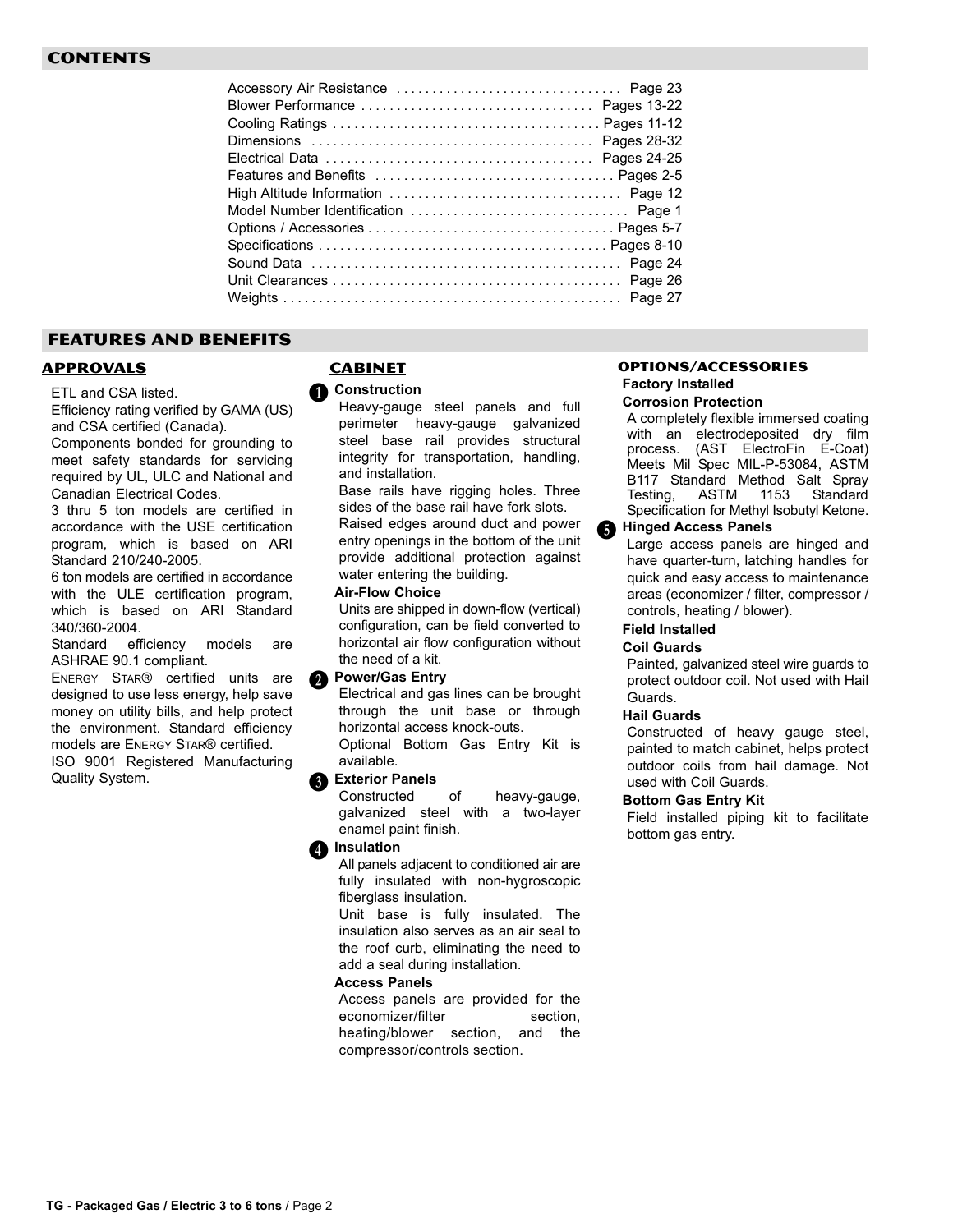

#### COOLING SYSTEM

Designed to maximize sensible and latent cooling performance at design conditions.

Two efficiency levels provide design flexibility.

System can operate from 30°F to 125°F without any additional controls.

# **G** Compressor

Resiliently mounted on rubber grommets for quiet operation.

Reciprocating compressor on 036B models.

Copeland Scroll<sup>™</sup> compressors 036S, 048, 060 and 072 models for high performance, reliability and quiet operation.

#### Thermal Expansion Valve

Assures optimal performance throughout the application range. Removable element head.

#### Filter/Drier

 $\mathbf 0$ 

High capacity filter/drier protects the system from dirt and moisture.

#### **Freezestat**

Protects the evaporator coil from damaging ice build−up due to conditions such as low/no air flow, or low refrigerant charge.

#### Coil Construction  $\ddot{\textbf{0}}$

Copper tube construction, enhanced rippled−edge aluminum fins, flared shoulder tubing connections, silver soldered construction for improved heat transfer. Factory leak tested.

#### Evaporator Coil

Cross row circuiting with rifled copper tubing optimizes both sensible and latent cooling capacity.

#### Condenser Coil

Two independent formed coils allow separation for cleaning.

#### Condensate Drain Pan

Plastic pan, sloped to meet drainage requirements of ASHRAE 62.1. Side or bottom drain connections. Reversible to allow connection at back of unit.

#### Outdoor Coil Fan Motor  $\ddot{\textbf{O}}$

Thermal overload protected, totally enclosed, permanently lubricated sleeve (−036 and −048 models) or ball bearings (−060 and −072 models), shaft up, wire basket mount.

#### Outdoor Coil Fan

PVC coated fan guard furnished.

#### REQUIRED SELECTIONS

#### Cooling Capacity

Specify nominal cooling capacity of the unit.

#### Cooling Efficiency

Specify either standard or basic efficiency.

#### OPTIONS/ACCESSORIES

#### Field Installed

Condensate Drain Trap Field installed only. Available in copper or PVC.

#### Compressor Crankcase Heater

Protects against refrigerant migration that can occur during low ambient operation.

#### High Pressure Switch

Protects the compressor from overload conditions such as dirty condenser coils, blocked refrigerant flow, or loss of outdoor fan operation.

#### Low Ambient Kit

Cycles the outdoor fan while allowing compressor operation in the cooling cycle. This intermittent fan operation allows the system to operate without icing the evaporator coil and losing capacity. Designed for use in ambient temperatures no lower than 0°F. A crankcase heater must be installed on the compressor.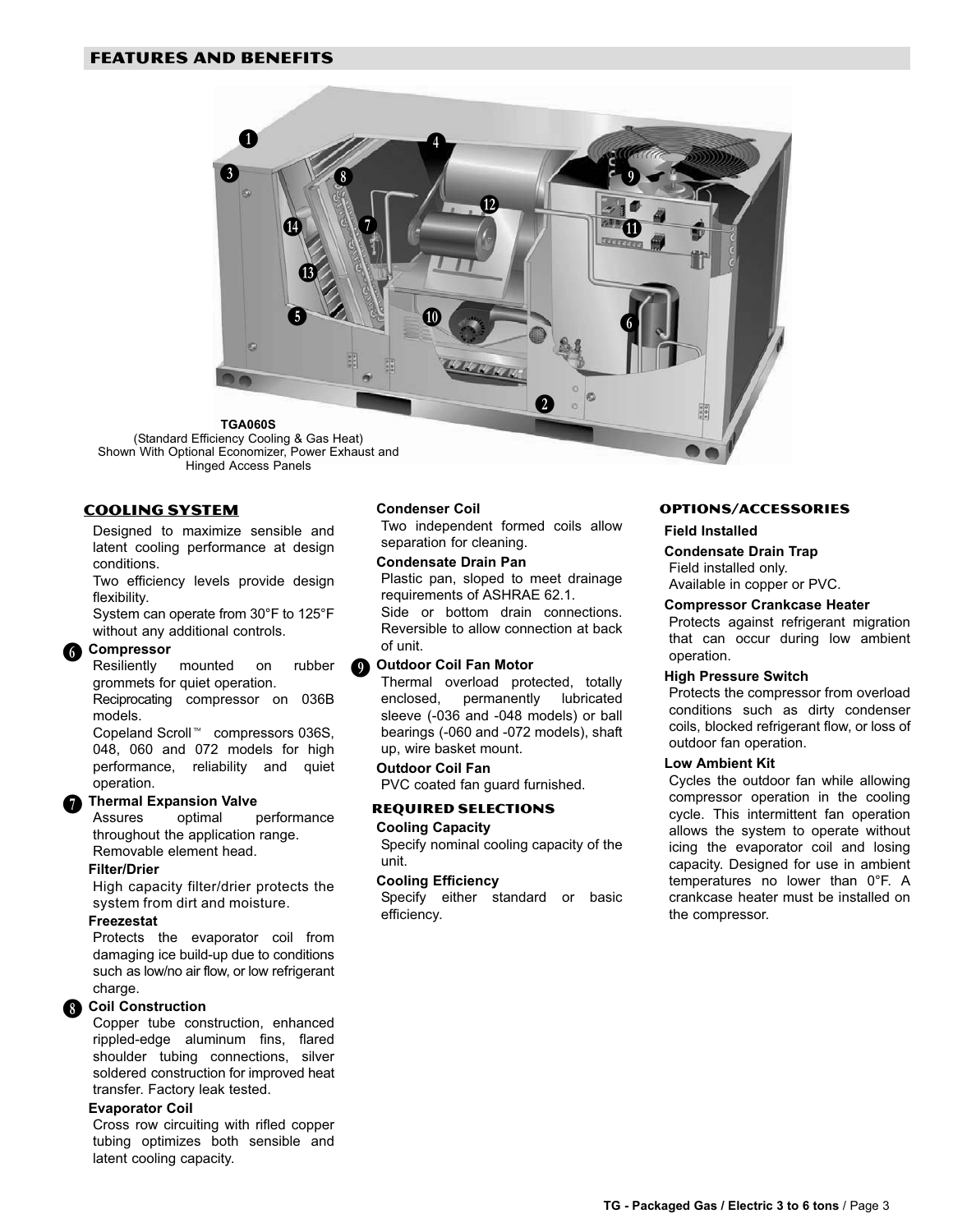# FEATURES AND BENEFITS

#### HEATING SYSTEM

Aluminized steel inshot burners, direct spark ignition, electronic flame sensor, combustion air inducer, redundant automatic single or dual stage gas valve with manual shut-off. **M** 

#### Heat Exchanger

Tubular construction, aluminized steel, life cycle tested.

Stainless Steel Heat Exchanger is required if mixed air temperature is below 45°F.

# **ID** Electronic Pilot Ignition

Solid−state electronic spark igniter provides positive direct ignition of burners on each operating cycle. The system permits main gas valve to stay open only when the burners are proven to be lit. Should a loss of flame occur, the gas valve closes, shutting off the gas to the burners. Ignition module has LED to indicate status and aid in troubleshooting.

Watchguard circuit on module automatically resets ignition controls after one hour of continuous thermostat demand after unit lockout, eliminating nuisance service calls. Ignition control is factory installed in the controls section.

#### Limit Controls

Factory installed, redundant limit controls with fixed temperature setting. Heat limit controls protect heat exchanger and other components from overheating.

#### Safety Switches

Flame roll−out switch, flame sensor and combustion air inducer proving switch protect system operation.

### Low NO<sub>x</sub> Models

All models are available in low  $NO<sub>x</sub>$ versions.

## REQUIRED SELECTIONS

Gas Input Choice − Order one: 65,000 Btuh Standard Gas Heat, 1 **Stage** 

105,000 Btuh Medium Gas Heat, 1 Stage

105,000/150,000 Btuh High Gas Heat, 2 **Stage** 

150,000 Btuh High Gas Heat, 1 Stage

#### Standard or Low NOx

Specify standard emissions or Low NOx option.

# OPTIONS/ACCESSORIES

#### Factory Installed

Stainless Steel Heat Exchanger Required if mixed air temperature is below 45°F.

#### Field Installed

Combustion Air Intake Extensions Recommended for use with existing flue extension kits in areas where high snow areas can block intake air.

#### Low Temperature Vestibule Heater

Electric heater automatically controls minimum temperature in gas burner compartment when temperature is below −40°F. C.S.A. certified to allow operation of unit down to −60°F.

#### LPG/Propane Kits

Conversion kit to field change over units from Natural Gas to LPG/Propane.

#### Vertical Vent Extension Kit

Use to exhaust flue gases vertically above unit. Required when unit vent is too close to fresh air intakes per building codes. The vent kit also prevents ice formation on intake louvers.

# CONTROLS

#### Unit Control

All control voltage is provided via a 24V (secondary) transformer with built−in circuit breaker protection.

Heat/Cool Staging - Capable of up to 2 heat / 2 cool staging with a third party DDC control system or thermostat.

Low Voltage Terminal Block − Provides screw terminal connections for thermostat or controller wiring.

Night Setback Mode − Saves energy by closing outdoor air dampers and operating supply fan on thermostat demand only.

#### OPTIONS / ACCESSORIES Field Installed

# Dirty Filter Switch

Senses static pressure increase indicating dirty filter condition.

#### Smoke Detector

Photoelectric type, installed in return air section

#### **Thermostats**

Control system and thermostat options. Aftermarket unit controller options.

# **BLOWER**

A wide selection of supply air blower options are available to meet a variety of air flow requirements.

#### **Motor**

Overload protected, equipped with ball bearings (belt drive) or sleeve bearings (direct drive).

Direct drive motors are offered on 036, 048 and 060 models.

Belt drive motors are offered on all models and are available in several different sizes to maximize air performance.

#### Supply Air Blower

Forward curved blades, blower wheel is statically and dynamically balanced. All belt drive motors have adjustable pulley for speed change.

#### Ordering Information

Specify direct drive or belt drive motor For belt drive, specify motor horsepower and drive kit number when base unit is ordered.

#### REQUIRED SELECTIONS

#### Supply Air Blower

Order one, belt drive or direct drive (See Blower Data Table for specifications). Order one drive kit, belt drive only, see Drive Kit Specifications Table.

#### AIR FILTERS

Disposable 2 inch MERV 4 filters (Minimum Efficiency Reporting Value based on ASHRAE 52.2).

#### ELECTRICAL

#### REQUIRED SELECTIONS

#### Voltage Choice

Specify when ordering base unit.

#### OPTIONS/ACCESSORIES

#### Field Installed

#### GFI Service Outlets (2)

115v ground fault circuit interrupter (GFCI) type.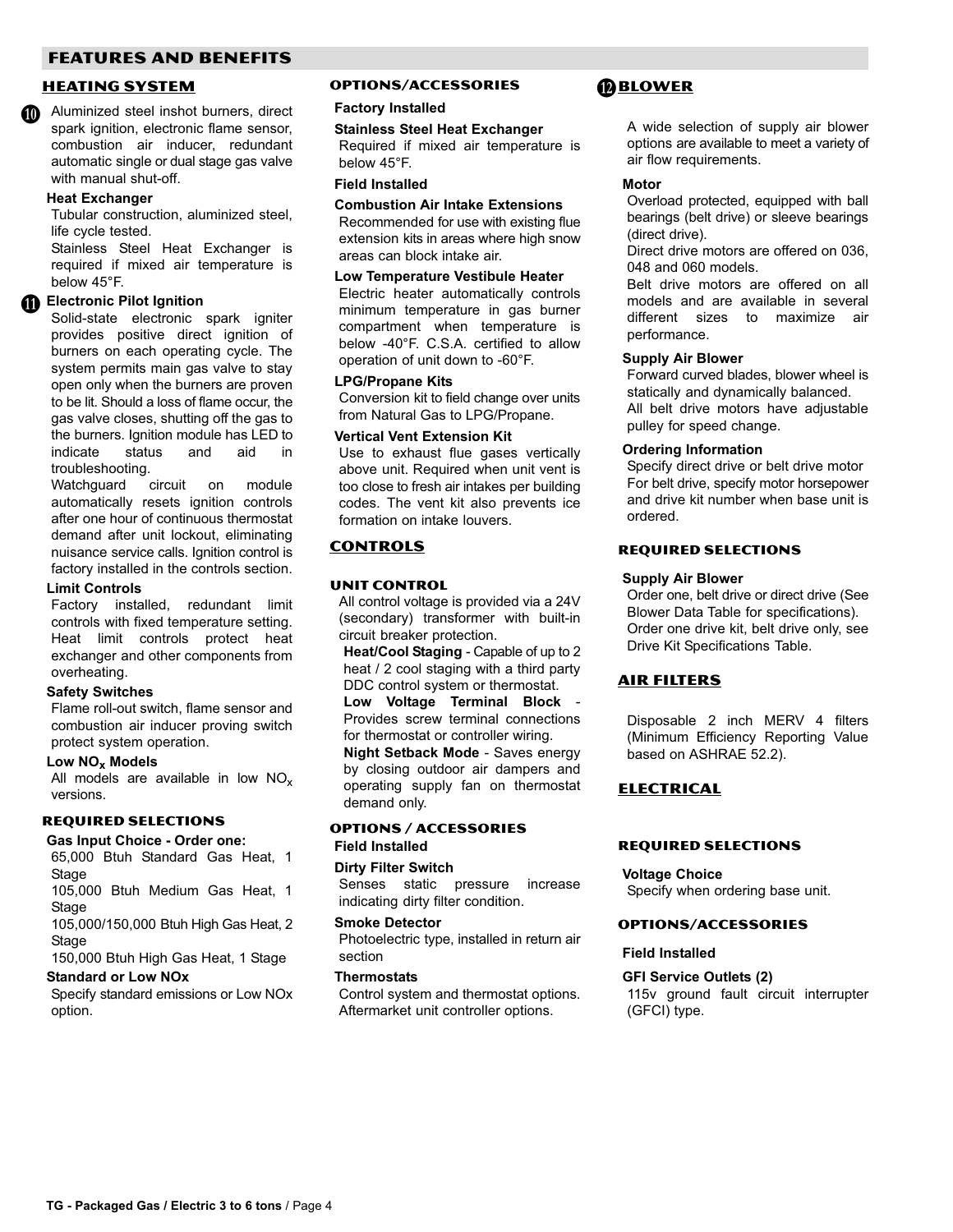# <span id="page-4-0"></span>FEATURES AND BENEFITS

### SERVICEABILITY

Designed to streamline general maintenance and decrease troubleshooting time.

#### Marked & Color−Coded Wiring

All electrical wiring is color−coded and marked to identify which components it is connecting.

#### Electrical Plugs

Positive connection electrical plugs are used to connect common accessories or maintenance parts for easy removal or installation.

## OPTIONS / ACCESSORIES

#### ECONOMIZER/OUTDOOR AIR/EXHAUST OPTIONS

#### Factory or Field Installed

# te Economizer, Down-Flow

Parallel gear−driven action return air and outdoor air dampers, plug-in connections to unit, nylon bearings, neoprene seals, 24−volt, fully−modulating, spring return motor, adjustable minimum damper position. Economizer includes barometric relief dampers.

Barometric Relief Dampers allow relief of excess air, aluminum blade dampers prevent blow back and outdoor air infiltration during off cycle, bird screen furnished.

Outdoor Air Hoods are included when economizer is factory installed and must be ordered extra when economizer is field installed.

Choice of single (factory installed) or differential (optional) enthalpy economizer control is available.

Horizontal conversion kit available for field installation.

#### Single Enthalpy Control

Outdoor air enthalpy sensor enables economizer if the outdoor enthalpy is less than the setpoint of the board. Furnished with Economizer.

#### Field Installed

#### Outdoor Air Damper − Manual

Two sliding dampers provide 0 to 35% outdoor air, installs internal to unit. Includes Outdoor Air Hood.

#### Outdoor Air Damper Motorized Kit

Used to convert Manual Outdoor Air Dampers to motorized dampers. Kit includes linked mechanical dampers and spring return damper motor with plug−in connection.

#### Blower Access

Supply air blower parts are located near the access door for easy servicing and adjustment.

#### Thermal Expansion Valves

Thermal expansion valves are located near the perimeter of the unit for easier access.

Removable element head allows change out of element and bulb without removing the TXV.

#### Coil Cleaning

Independently formed condenser coils allow separation for easier cleaning.

#### Compressor Compartment

Compressor is located near the perimeter of the unit for easier access. Compressor is isolated from the condenser air flow allowing system operation checks to be done without changing the air flow across the outdoor coils.

### **WARRANTY**

Limited ten years aluminized heat exchanger, limited fifteen years optional stainless steel heat exchanger. Limited five years on compressors. Limited one year all other covered components.

#### Differential Enthalpy Control

An optional, return air, solid-state enthalpy sensor can be ordered extra for field installation. Allows the economizer control board to select between outdoor air or return air, whichever has lower enthalpy. Field installed.

#### Horizontal Conversion Kit

Insulated panel covers the bottom return air opening on the unit base to convert down−flow economizer to horizontal air flow.

# **Indoor Air Quality (CO<sub>2</sub>) Sensor**<br>Monitors  $CO<sub>2</sub>$  levels

Monitors  $CO<sub>2</sub>$  levels adjusts economizer dampers as needed for Demand Control Ventilation.

#### Outdoor Air Hoods

Must be ordered extra for field installed Economizer.

Includes outdoor air and barometric relief damper hoods.

# **Power Exhaust Fan**

Installs internal to unit for down-flow applications only with economizer option. Provides exhaust air pressure relief. Interlocked to run when supply air blower is operating, fan runs when outdoor air dampers are 50% open (adjustable), motor is overload protected. Requires Economizer and Outdoor Air Hood (ordered separately). Fan is 16 in. diameter with 4 fan blades (T1PWRE10A) or 20 in. diameter with 5 blades (T1PWRE10N). Both include a 3/4 hp motor.

#### CEILING DIFFUSERS

#### Ceiling Diffusers (Flush and Step−Down)

Aluminum grilles, large center grille, insulated diffuser box with flanges, hanging rings furnished, interior transition (even air flow), internally sealed (prevents recirculation), adapts to T-bar ceiling grids or plaster ceilings.

#### Transitions (Supply and Return)

Used with diffusers, installs in roof curb, galvanized steel construction, flanges furnished for duct connection to diffusers, fully insulated.

#### ROOF CURB

#### Roof Curb, Down−Flow

Nailer strip furnished, mates to unit, US National Roofing Contractors Approved, shipped knocked down. Available in 8, 14, 18, and 24 inch heights.

Standard roof curb corners fasten together with furnished hardware.

Hinged curb corners fasten together with furnished hinge pins.

Cliplock curbs use interlocking tabs to fasten together. No tools required.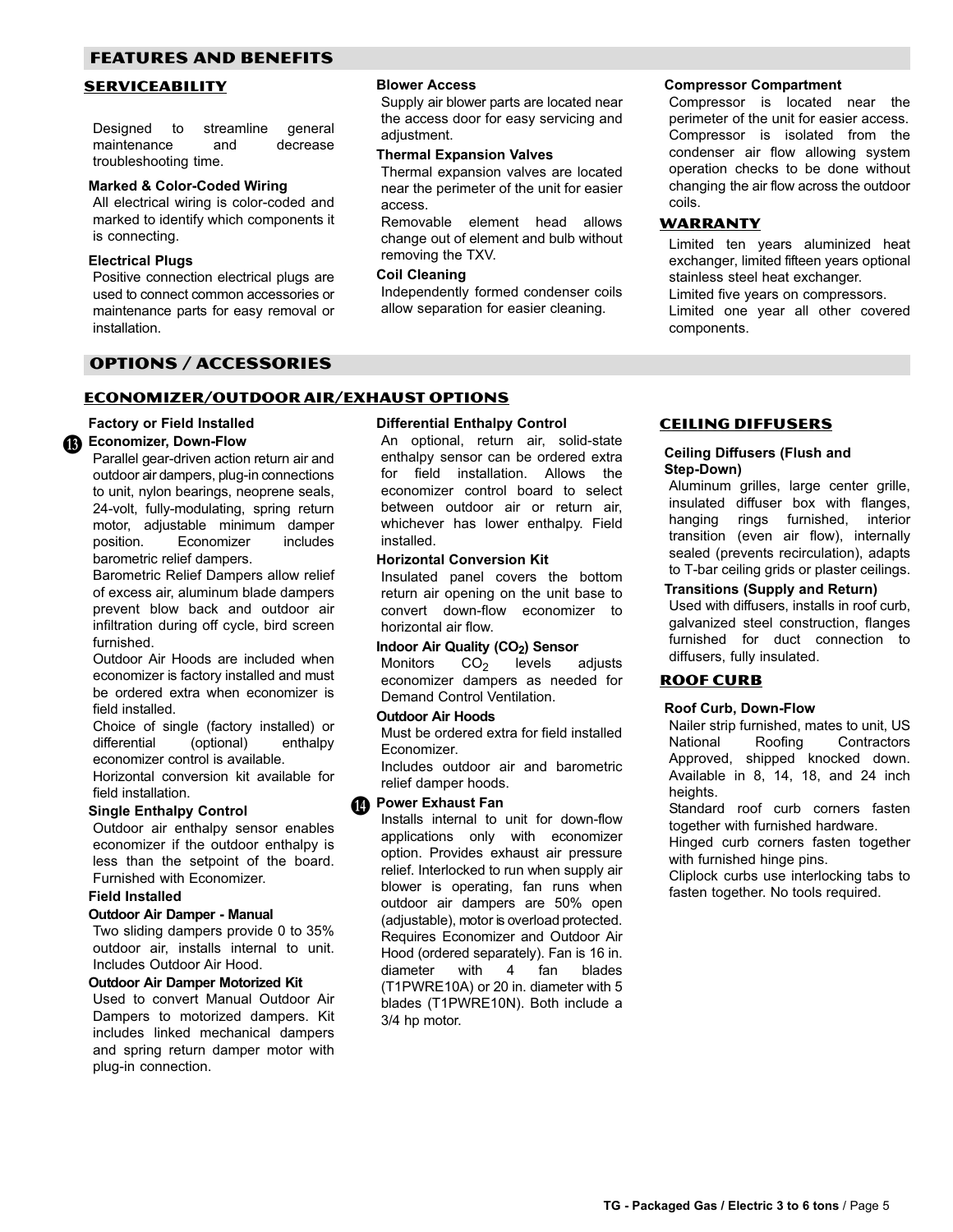| <b>COOLING SYSTEM</b><br>Condensate Drain Trap<br>PVC - LTACDKP03/07<br>X<br>x<br>X<br>x<br>Copper - LTACDKC03/07<br>$\boldsymbol{x}$<br>X<br>X<br>x<br>$\bigcirc$<br>$\bigcirc$<br>$\bigcirc$<br><b>Corrosion Protection</b><br>$\circlearrowright$<br>$\mathbf{1}_{\mathbf{X}}$<br>Compressor Crankcase Heater<br>208/230V - T1CCHT01A-1Y<br>1 <sub>x</sub><br>460V - T1CCHT01A-1G<br>208/230V - T1CCHT01AN1P<br>X<br>X<br>X<br>X<br>460V - T1CCHT01AN1G<br>$\boldsymbol{x}$<br>X<br>X<br>x<br>575V - T1CCHT01AN1J<br>$\mathbf{x}$<br>x<br>X<br>x<br>T1SNSR12AN1<br>Low Ambient Kit<br>$\boldsymbol{x}$<br>x<br>X<br>X<br>Efficiency<br>Standard<br>$\circ$<br>$\bigcirc$<br>$\circ$<br>$\circ$<br>Basic<br>$\circlearrowright$<br>$\circlearrowright$<br>O<br>T1SNSR11AN1<br><b>High Pressure Switch</b><br>$\boldsymbol{x}$<br>x<br>X<br>x<br><b>Refrigerant Type</b><br>$R-22$<br>$\bigcirc$<br>$\bigcirc$<br>О<br>$\circlearrowright$<br><b>HEATING SYSTEM</b><br>Bottom Gas Piping Kit<br>T1GPKT01AN1<br>$\pmb{\chi}$<br>X<br>X<br>x<br>Low Temperature Vestibule Heater<br>208/230V - T1CWKT01AN1Y<br>$\boldsymbol{x}$<br>X<br>X<br>x<br>460V - T1CWKT01AN1G<br>$\mathbf{x}$<br>x<br>X<br>x<br>575V - T1CWKT01AN1J<br>X<br>x<br>X<br>x<br><b>Combustion Air Intake Extensions</b><br>T1EXTN10AN1<br>X<br>x<br>X<br>x<br>Standard One-Stage - 65 kBtuh input<br>Gas Heat Input<br>$\bigcirc$<br>$\circlearrowright$<br>$\circ$<br>$\circlearrowright$<br>Medium One-Stage - 105 kBtuh input<br>$\circlearrowright$<br>$\circlearrowright$<br>$\circ$<br>О<br>High Two-Stage - 105/150 kBtuh input<br>$\circlearrowright$<br>$\circlearrowright$<br>$\circ$<br>High One-Stage - 150 kBtuh input<br>$\circ$<br>$\circlearrowright$<br>О<br>LPG/Propane<br>For one-stage models - T1PROP10AN1<br>$\pmb{\chi}$<br>x<br>X<br>x<br><b>Conversion Kits</b><br>For two-stage models - T1PROP20AN1<br>X<br>x<br>x<br>X<br>Stainless Steel Heat Exchanger<br>$\circ$<br>$\circlearrowright$<br>$\circlearrowright$<br>$\circlearrowright$<br>T1EXTN20AN1<br><b>Vertical Vent Extension</b><br>$\boldsymbol{x}$<br>x<br>X<br>X<br><b>BLOWER - SUPPLY AIR</b><br>Direct Drive - 0.5 hp<br>Motors<br>$\bigcirc$<br>$\circ$<br>Direct Drive - 0.75 hp<br>$\circlearrowright$<br>Belt Drive - 1.5 hp Standard Efficiency<br>$\circ$<br>$\circlearrowright$<br>O<br>$\circ$<br>Belt Drive - <sup>2</sup> 2 hp Standard Efficiency<br>$\circ$<br>$\circ$<br>О<br>O<br><b>Drive Kits</b><br>Drive Kit # 1 - T1DRKT001-1 - 673 - 1010 rpm<br>$\circledcirc$<br>See Blower Data Tables for selection<br>Drive Kit # 2 - T1DRKT002-1 - 745 - 1117 rpm<br>$^{\circledR}$<br>Drive Kit # 3 - T1DRKT003-1 - 833 - 1250 rpm<br>$^{\circledR}$<br>Drive Kit # 4 - T1DRKT004-1 - 968 - 1340 rpm<br>$\otimes$<br>Drive Kit # 5 - T1DRKT005-1 - 897 - 1346 rpm<br>$\circledcirc$<br>Drive Kit # 6 - T1DRKT006-1 - 1071 - 1429 rpm<br>$^{\circ}$<br>Drive Kit #7 - T1DRKT007-1 - 1212 - 1548 rpm<br>$^{\circledR}$<br>Drive Kit # 8 - T1DRKT008-1 - 1193 - 1591 rpm<br>⊗<br><b>CABINET</b><br>Coil Guards<br>T1GARD20A-1<br>$\pmb{\chi}$<br>x<br>X<br>T1GARD20N-1<br>x<br><b>Hail Guards</b><br>T1GARD10A-1<br>X<br>x<br>X<br>T1GARD10N-1<br>x<br><b>Hinged Access Panels</b><br>$\circlearrowright$<br>$\circ$<br>O<br>O<br>NOTE - The model numbers that appear here are for ordering field installed accessories only. | <b>OPTIONS / ACCESSORIES</b> |     |     |     |     |
|----------------------------------------------------------------------------------------------------------------------------------------------------------------------------------------------------------------------------------------------------------------------------------------------------------------------------------------------------------------------------------------------------------------------------------------------------------------------------------------------------------------------------------------------------------------------------------------------------------------------------------------------------------------------------------------------------------------------------------------------------------------------------------------------------------------------------------------------------------------------------------------------------------------------------------------------------------------------------------------------------------------------------------------------------------------------------------------------------------------------------------------------------------------------------------------------------------------------------------------------------------------------------------------------------------------------------------------------------------------------------------------------------------------------------------------------------------------------------------------------------------------------------------------------------------------------------------------------------------------------------------------------------------------------------------------------------------------------------------------------------------------------------------------------------------------------------------------------------------------------------------------------------------------------------------------------------------------------------------------------------------------------------------------------------------------------------------------------------------------------------------------------------------------------------------------------------------------------------------------------------------------------------------------------------------------------------------------------------------------------------------------------------------------------------------------------------------------------------------------------------------------------------------------------------------------------------------------------------------------------------------------------------------------------------------------------------------------------------------------------------------------------------------------------------------------------------------------------------------------------------------------------------------------------------------------------------------------------------------------------------------------------------------------------------------------------------------------------------------------------------------------------------------------------------------------------------------------------------------------------------------------------------------------------------------------------------------------------------------------------------------------------------|------------------------------|-----|-----|-----|-----|
|                                                                                                                                                                                                                                                                                                                                                                                                                                                                                                                                                                                                                                                                                                                                                                                                                                                                                                                                                                                                                                                                                                                                                                                                                                                                                                                                                                                                                                                                                                                                                                                                                                                                                                                                                                                                                                                                                                                                                                                                                                                                                                                                                                                                                                                                                                                                                                                                                                                                                                                                                                                                                                                                                                                                                                                                                                                                                                                                                                                                                                                                                                                                                                                                                                                                                                                                                                                                    | Item                         | 036 | 048 | 060 | 072 |
|                                                                                                                                                                                                                                                                                                                                                                                                                                                                                                                                                                                                                                                                                                                                                                                                                                                                                                                                                                                                                                                                                                                                                                                                                                                                                                                                                                                                                                                                                                                                                                                                                                                                                                                                                                                                                                                                                                                                                                                                                                                                                                                                                                                                                                                                                                                                                                                                                                                                                                                                                                                                                                                                                                                                                                                                                                                                                                                                                                                                                                                                                                                                                                                                                                                                                                                                                                                                    |                              |     |     |     |     |
|                                                                                                                                                                                                                                                                                                                                                                                                                                                                                                                                                                                                                                                                                                                                                                                                                                                                                                                                                                                                                                                                                                                                                                                                                                                                                                                                                                                                                                                                                                                                                                                                                                                                                                                                                                                                                                                                                                                                                                                                                                                                                                                                                                                                                                                                                                                                                                                                                                                                                                                                                                                                                                                                                                                                                                                                                                                                                                                                                                                                                                                                                                                                                                                                                                                                                                                                                                                                    |                              |     |     |     |     |
|                                                                                                                                                                                                                                                                                                                                                                                                                                                                                                                                                                                                                                                                                                                                                                                                                                                                                                                                                                                                                                                                                                                                                                                                                                                                                                                                                                                                                                                                                                                                                                                                                                                                                                                                                                                                                                                                                                                                                                                                                                                                                                                                                                                                                                                                                                                                                                                                                                                                                                                                                                                                                                                                                                                                                                                                                                                                                                                                                                                                                                                                                                                                                                                                                                                                                                                                                                                                    |                              |     |     |     |     |
|                                                                                                                                                                                                                                                                                                                                                                                                                                                                                                                                                                                                                                                                                                                                                                                                                                                                                                                                                                                                                                                                                                                                                                                                                                                                                                                                                                                                                                                                                                                                                                                                                                                                                                                                                                                                                                                                                                                                                                                                                                                                                                                                                                                                                                                                                                                                                                                                                                                                                                                                                                                                                                                                                                                                                                                                                                                                                                                                                                                                                                                                                                                                                                                                                                                                                                                                                                                                    |                              |     |     |     |     |
|                                                                                                                                                                                                                                                                                                                                                                                                                                                                                                                                                                                                                                                                                                                                                                                                                                                                                                                                                                                                                                                                                                                                                                                                                                                                                                                                                                                                                                                                                                                                                                                                                                                                                                                                                                                                                                                                                                                                                                                                                                                                                                                                                                                                                                                                                                                                                                                                                                                                                                                                                                                                                                                                                                                                                                                                                                                                                                                                                                                                                                                                                                                                                                                                                                                                                                                                                                                                    |                              |     |     |     |     |
|                                                                                                                                                                                                                                                                                                                                                                                                                                                                                                                                                                                                                                                                                                                                                                                                                                                                                                                                                                                                                                                                                                                                                                                                                                                                                                                                                                                                                                                                                                                                                                                                                                                                                                                                                                                                                                                                                                                                                                                                                                                                                                                                                                                                                                                                                                                                                                                                                                                                                                                                                                                                                                                                                                                                                                                                                                                                                                                                                                                                                                                                                                                                                                                                                                                                                                                                                                                                    |                              |     |     |     |     |
|                                                                                                                                                                                                                                                                                                                                                                                                                                                                                                                                                                                                                                                                                                                                                                                                                                                                                                                                                                                                                                                                                                                                                                                                                                                                                                                                                                                                                                                                                                                                                                                                                                                                                                                                                                                                                                                                                                                                                                                                                                                                                                                                                                                                                                                                                                                                                                                                                                                                                                                                                                                                                                                                                                                                                                                                                                                                                                                                                                                                                                                                                                                                                                                                                                                                                                                                                                                                    |                              |     |     |     |     |
|                                                                                                                                                                                                                                                                                                                                                                                                                                                                                                                                                                                                                                                                                                                                                                                                                                                                                                                                                                                                                                                                                                                                                                                                                                                                                                                                                                                                                                                                                                                                                                                                                                                                                                                                                                                                                                                                                                                                                                                                                                                                                                                                                                                                                                                                                                                                                                                                                                                                                                                                                                                                                                                                                                                                                                                                                                                                                                                                                                                                                                                                                                                                                                                                                                                                                                                                                                                                    |                              |     |     |     |     |
|                                                                                                                                                                                                                                                                                                                                                                                                                                                                                                                                                                                                                                                                                                                                                                                                                                                                                                                                                                                                                                                                                                                                                                                                                                                                                                                                                                                                                                                                                                                                                                                                                                                                                                                                                                                                                                                                                                                                                                                                                                                                                                                                                                                                                                                                                                                                                                                                                                                                                                                                                                                                                                                                                                                                                                                                                                                                                                                                                                                                                                                                                                                                                                                                                                                                                                                                                                                                    |                              |     |     |     |     |
|                                                                                                                                                                                                                                                                                                                                                                                                                                                                                                                                                                                                                                                                                                                                                                                                                                                                                                                                                                                                                                                                                                                                                                                                                                                                                                                                                                                                                                                                                                                                                                                                                                                                                                                                                                                                                                                                                                                                                                                                                                                                                                                                                                                                                                                                                                                                                                                                                                                                                                                                                                                                                                                                                                                                                                                                                                                                                                                                                                                                                                                                                                                                                                                                                                                                                                                                                                                                    |                              |     |     |     |     |
|                                                                                                                                                                                                                                                                                                                                                                                                                                                                                                                                                                                                                                                                                                                                                                                                                                                                                                                                                                                                                                                                                                                                                                                                                                                                                                                                                                                                                                                                                                                                                                                                                                                                                                                                                                                                                                                                                                                                                                                                                                                                                                                                                                                                                                                                                                                                                                                                                                                                                                                                                                                                                                                                                                                                                                                                                                                                                                                                                                                                                                                                                                                                                                                                                                                                                                                                                                                                    |                              |     |     |     |     |
|                                                                                                                                                                                                                                                                                                                                                                                                                                                                                                                                                                                                                                                                                                                                                                                                                                                                                                                                                                                                                                                                                                                                                                                                                                                                                                                                                                                                                                                                                                                                                                                                                                                                                                                                                                                                                                                                                                                                                                                                                                                                                                                                                                                                                                                                                                                                                                                                                                                                                                                                                                                                                                                                                                                                                                                                                                                                                                                                                                                                                                                                                                                                                                                                                                                                                                                                                                                                    |                              |     |     |     |     |
|                                                                                                                                                                                                                                                                                                                                                                                                                                                                                                                                                                                                                                                                                                                                                                                                                                                                                                                                                                                                                                                                                                                                                                                                                                                                                                                                                                                                                                                                                                                                                                                                                                                                                                                                                                                                                                                                                                                                                                                                                                                                                                                                                                                                                                                                                                                                                                                                                                                                                                                                                                                                                                                                                                                                                                                                                                                                                                                                                                                                                                                                                                                                                                                                                                                                                                                                                                                                    |                              |     |     |     |     |
|                                                                                                                                                                                                                                                                                                                                                                                                                                                                                                                                                                                                                                                                                                                                                                                                                                                                                                                                                                                                                                                                                                                                                                                                                                                                                                                                                                                                                                                                                                                                                                                                                                                                                                                                                                                                                                                                                                                                                                                                                                                                                                                                                                                                                                                                                                                                                                                                                                                                                                                                                                                                                                                                                                                                                                                                                                                                                                                                                                                                                                                                                                                                                                                                                                                                                                                                                                                                    |                              |     |     |     |     |
|                                                                                                                                                                                                                                                                                                                                                                                                                                                                                                                                                                                                                                                                                                                                                                                                                                                                                                                                                                                                                                                                                                                                                                                                                                                                                                                                                                                                                                                                                                                                                                                                                                                                                                                                                                                                                                                                                                                                                                                                                                                                                                                                                                                                                                                                                                                                                                                                                                                                                                                                                                                                                                                                                                                                                                                                                                                                                                                                                                                                                                                                                                                                                                                                                                                                                                                                                                                                    |                              |     |     |     |     |
|                                                                                                                                                                                                                                                                                                                                                                                                                                                                                                                                                                                                                                                                                                                                                                                                                                                                                                                                                                                                                                                                                                                                                                                                                                                                                                                                                                                                                                                                                                                                                                                                                                                                                                                                                                                                                                                                                                                                                                                                                                                                                                                                                                                                                                                                                                                                                                                                                                                                                                                                                                                                                                                                                                                                                                                                                                                                                                                                                                                                                                                                                                                                                                                                                                                                                                                                                                                                    |                              |     |     |     |     |
|                                                                                                                                                                                                                                                                                                                                                                                                                                                                                                                                                                                                                                                                                                                                                                                                                                                                                                                                                                                                                                                                                                                                                                                                                                                                                                                                                                                                                                                                                                                                                                                                                                                                                                                                                                                                                                                                                                                                                                                                                                                                                                                                                                                                                                                                                                                                                                                                                                                                                                                                                                                                                                                                                                                                                                                                                                                                                                                                                                                                                                                                                                                                                                                                                                                                                                                                                                                                    |                              |     |     |     |     |
|                                                                                                                                                                                                                                                                                                                                                                                                                                                                                                                                                                                                                                                                                                                                                                                                                                                                                                                                                                                                                                                                                                                                                                                                                                                                                                                                                                                                                                                                                                                                                                                                                                                                                                                                                                                                                                                                                                                                                                                                                                                                                                                                                                                                                                                                                                                                                                                                                                                                                                                                                                                                                                                                                                                                                                                                                                                                                                                                                                                                                                                                                                                                                                                                                                                                                                                                                                                                    |                              |     |     |     |     |
|                                                                                                                                                                                                                                                                                                                                                                                                                                                                                                                                                                                                                                                                                                                                                                                                                                                                                                                                                                                                                                                                                                                                                                                                                                                                                                                                                                                                                                                                                                                                                                                                                                                                                                                                                                                                                                                                                                                                                                                                                                                                                                                                                                                                                                                                                                                                                                                                                                                                                                                                                                                                                                                                                                                                                                                                                                                                                                                                                                                                                                                                                                                                                                                                                                                                                                                                                                                                    |                              |     |     |     |     |
|                                                                                                                                                                                                                                                                                                                                                                                                                                                                                                                                                                                                                                                                                                                                                                                                                                                                                                                                                                                                                                                                                                                                                                                                                                                                                                                                                                                                                                                                                                                                                                                                                                                                                                                                                                                                                                                                                                                                                                                                                                                                                                                                                                                                                                                                                                                                                                                                                                                                                                                                                                                                                                                                                                                                                                                                                                                                                                                                                                                                                                                                                                                                                                                                                                                                                                                                                                                                    |                              |     |     |     |     |
|                                                                                                                                                                                                                                                                                                                                                                                                                                                                                                                                                                                                                                                                                                                                                                                                                                                                                                                                                                                                                                                                                                                                                                                                                                                                                                                                                                                                                                                                                                                                                                                                                                                                                                                                                                                                                                                                                                                                                                                                                                                                                                                                                                                                                                                                                                                                                                                                                                                                                                                                                                                                                                                                                                                                                                                                                                                                                                                                                                                                                                                                                                                                                                                                                                                                                                                                                                                                    |                              |     |     |     |     |
|                                                                                                                                                                                                                                                                                                                                                                                                                                                                                                                                                                                                                                                                                                                                                                                                                                                                                                                                                                                                                                                                                                                                                                                                                                                                                                                                                                                                                                                                                                                                                                                                                                                                                                                                                                                                                                                                                                                                                                                                                                                                                                                                                                                                                                                                                                                                                                                                                                                                                                                                                                                                                                                                                                                                                                                                                                                                                                                                                                                                                                                                                                                                                                                                                                                                                                                                                                                                    |                              |     |     |     |     |
|                                                                                                                                                                                                                                                                                                                                                                                                                                                                                                                                                                                                                                                                                                                                                                                                                                                                                                                                                                                                                                                                                                                                                                                                                                                                                                                                                                                                                                                                                                                                                                                                                                                                                                                                                                                                                                                                                                                                                                                                                                                                                                                                                                                                                                                                                                                                                                                                                                                                                                                                                                                                                                                                                                                                                                                                                                                                                                                                                                                                                                                                                                                                                                                                                                                                                                                                                                                                    |                              |     |     |     |     |
|                                                                                                                                                                                                                                                                                                                                                                                                                                                                                                                                                                                                                                                                                                                                                                                                                                                                                                                                                                                                                                                                                                                                                                                                                                                                                                                                                                                                                                                                                                                                                                                                                                                                                                                                                                                                                                                                                                                                                                                                                                                                                                                                                                                                                                                                                                                                                                                                                                                                                                                                                                                                                                                                                                                                                                                                                                                                                                                                                                                                                                                                                                                                                                                                                                                                                                                                                                                                    |                              |     |     |     |     |
|                                                                                                                                                                                                                                                                                                                                                                                                                                                                                                                                                                                                                                                                                                                                                                                                                                                                                                                                                                                                                                                                                                                                                                                                                                                                                                                                                                                                                                                                                                                                                                                                                                                                                                                                                                                                                                                                                                                                                                                                                                                                                                                                                                                                                                                                                                                                                                                                                                                                                                                                                                                                                                                                                                                                                                                                                                                                                                                                                                                                                                                                                                                                                                                                                                                                                                                                                                                                    |                              |     |     |     |     |
|                                                                                                                                                                                                                                                                                                                                                                                                                                                                                                                                                                                                                                                                                                                                                                                                                                                                                                                                                                                                                                                                                                                                                                                                                                                                                                                                                                                                                                                                                                                                                                                                                                                                                                                                                                                                                                                                                                                                                                                                                                                                                                                                                                                                                                                                                                                                                                                                                                                                                                                                                                                                                                                                                                                                                                                                                                                                                                                                                                                                                                                                                                                                                                                                                                                                                                                                                                                                    |                              |     |     |     |     |
|                                                                                                                                                                                                                                                                                                                                                                                                                                                                                                                                                                                                                                                                                                                                                                                                                                                                                                                                                                                                                                                                                                                                                                                                                                                                                                                                                                                                                                                                                                                                                                                                                                                                                                                                                                                                                                                                                                                                                                                                                                                                                                                                                                                                                                                                                                                                                                                                                                                                                                                                                                                                                                                                                                                                                                                                                                                                                                                                                                                                                                                                                                                                                                                                                                                                                                                                                                                                    |                              |     |     |     |     |
|                                                                                                                                                                                                                                                                                                                                                                                                                                                                                                                                                                                                                                                                                                                                                                                                                                                                                                                                                                                                                                                                                                                                                                                                                                                                                                                                                                                                                                                                                                                                                                                                                                                                                                                                                                                                                                                                                                                                                                                                                                                                                                                                                                                                                                                                                                                                                                                                                                                                                                                                                                                                                                                                                                                                                                                                                                                                                                                                                                                                                                                                                                                                                                                                                                                                                                                                                                                                    |                              |     |     |     |     |
|                                                                                                                                                                                                                                                                                                                                                                                                                                                                                                                                                                                                                                                                                                                                                                                                                                                                                                                                                                                                                                                                                                                                                                                                                                                                                                                                                                                                                                                                                                                                                                                                                                                                                                                                                                                                                                                                                                                                                                                                                                                                                                                                                                                                                                                                                                                                                                                                                                                                                                                                                                                                                                                                                                                                                                                                                                                                                                                                                                                                                                                                                                                                                                                                                                                                                                                                                                                                    |                              |     |     |     |     |
|                                                                                                                                                                                                                                                                                                                                                                                                                                                                                                                                                                                                                                                                                                                                                                                                                                                                                                                                                                                                                                                                                                                                                                                                                                                                                                                                                                                                                                                                                                                                                                                                                                                                                                                                                                                                                                                                                                                                                                                                                                                                                                                                                                                                                                                                                                                                                                                                                                                                                                                                                                                                                                                                                                                                                                                                                                                                                                                                                                                                                                                                                                                                                                                                                                                                                                                                                                                                    |                              |     |     |     |     |
|                                                                                                                                                                                                                                                                                                                                                                                                                                                                                                                                                                                                                                                                                                                                                                                                                                                                                                                                                                                                                                                                                                                                                                                                                                                                                                                                                                                                                                                                                                                                                                                                                                                                                                                                                                                                                                                                                                                                                                                                                                                                                                                                                                                                                                                                                                                                                                                                                                                                                                                                                                                                                                                                                                                                                                                                                                                                                                                                                                                                                                                                                                                                                                                                                                                                                                                                                                                                    |                              |     |     |     |     |
|                                                                                                                                                                                                                                                                                                                                                                                                                                                                                                                                                                                                                                                                                                                                                                                                                                                                                                                                                                                                                                                                                                                                                                                                                                                                                                                                                                                                                                                                                                                                                                                                                                                                                                                                                                                                                                                                                                                                                                                                                                                                                                                                                                                                                                                                                                                                                                                                                                                                                                                                                                                                                                                                                                                                                                                                                                                                                                                                                                                                                                                                                                                                                                                                                                                                                                                                                                                                    |                              |     |     |     |     |
|                                                                                                                                                                                                                                                                                                                                                                                                                                                                                                                                                                                                                                                                                                                                                                                                                                                                                                                                                                                                                                                                                                                                                                                                                                                                                                                                                                                                                                                                                                                                                                                                                                                                                                                                                                                                                                                                                                                                                                                                                                                                                                                                                                                                                                                                                                                                                                                                                                                                                                                                                                                                                                                                                                                                                                                                                                                                                                                                                                                                                                                                                                                                                                                                                                                                                                                                                                                                    |                              |     |     |     |     |
|                                                                                                                                                                                                                                                                                                                                                                                                                                                                                                                                                                                                                                                                                                                                                                                                                                                                                                                                                                                                                                                                                                                                                                                                                                                                                                                                                                                                                                                                                                                                                                                                                                                                                                                                                                                                                                                                                                                                                                                                                                                                                                                                                                                                                                                                                                                                                                                                                                                                                                                                                                                                                                                                                                                                                                                                                                                                                                                                                                                                                                                                                                                                                                                                                                                                                                                                                                                                    |                              |     |     |     |     |
|                                                                                                                                                                                                                                                                                                                                                                                                                                                                                                                                                                                                                                                                                                                                                                                                                                                                                                                                                                                                                                                                                                                                                                                                                                                                                                                                                                                                                                                                                                                                                                                                                                                                                                                                                                                                                                                                                                                                                                                                                                                                                                                                                                                                                                                                                                                                                                                                                                                                                                                                                                                                                                                                                                                                                                                                                                                                                                                                                                                                                                                                                                                                                                                                                                                                                                                                                                                                    |                              |     |     |     |     |
|                                                                                                                                                                                                                                                                                                                                                                                                                                                                                                                                                                                                                                                                                                                                                                                                                                                                                                                                                                                                                                                                                                                                                                                                                                                                                                                                                                                                                                                                                                                                                                                                                                                                                                                                                                                                                                                                                                                                                                                                                                                                                                                                                                                                                                                                                                                                                                                                                                                                                                                                                                                                                                                                                                                                                                                                                                                                                                                                                                                                                                                                                                                                                                                                                                                                                                                                                                                                    |                              |     |     |     |     |
|                                                                                                                                                                                                                                                                                                                                                                                                                                                                                                                                                                                                                                                                                                                                                                                                                                                                                                                                                                                                                                                                                                                                                                                                                                                                                                                                                                                                                                                                                                                                                                                                                                                                                                                                                                                                                                                                                                                                                                                                                                                                                                                                                                                                                                                                                                                                                                                                                                                                                                                                                                                                                                                                                                                                                                                                                                                                                                                                                                                                                                                                                                                                                                                                                                                                                                                                                                                                    |                              |     |     |     |     |
|                                                                                                                                                                                                                                                                                                                                                                                                                                                                                                                                                                                                                                                                                                                                                                                                                                                                                                                                                                                                                                                                                                                                                                                                                                                                                                                                                                                                                                                                                                                                                                                                                                                                                                                                                                                                                                                                                                                                                                                                                                                                                                                                                                                                                                                                                                                                                                                                                                                                                                                                                                                                                                                                                                                                                                                                                                                                                                                                                                                                                                                                                                                                                                                                                                                                                                                                                                                                    |                              |     |     |     |     |
|                                                                                                                                                                                                                                                                                                                                                                                                                                                                                                                                                                                                                                                                                                                                                                                                                                                                                                                                                                                                                                                                                                                                                                                                                                                                                                                                                                                                                                                                                                                                                                                                                                                                                                                                                                                                                                                                                                                                                                                                                                                                                                                                                                                                                                                                                                                                                                                                                                                                                                                                                                                                                                                                                                                                                                                                                                                                                                                                                                                                                                                                                                                                                                                                                                                                                                                                                                                                    |                              |     |     |     |     |
|                                                                                                                                                                                                                                                                                                                                                                                                                                                                                                                                                                                                                                                                                                                                                                                                                                                                                                                                                                                                                                                                                                                                                                                                                                                                                                                                                                                                                                                                                                                                                                                                                                                                                                                                                                                                                                                                                                                                                                                                                                                                                                                                                                                                                                                                                                                                                                                                                                                                                                                                                                                                                                                                                                                                                                                                                                                                                                                                                                                                                                                                                                                                                                                                                                                                                                                                                                                                    |                              |     |     |     |     |
|                                                                                                                                                                                                                                                                                                                                                                                                                                                                                                                                                                                                                                                                                                                                                                                                                                                                                                                                                                                                                                                                                                                                                                                                                                                                                                                                                                                                                                                                                                                                                                                                                                                                                                                                                                                                                                                                                                                                                                                                                                                                                                                                                                                                                                                                                                                                                                                                                                                                                                                                                                                                                                                                                                                                                                                                                                                                                                                                                                                                                                                                                                                                                                                                                                                                                                                                                                                                    |                              |     |     |     |     |
|                                                                                                                                                                                                                                                                                                                                                                                                                                                                                                                                                                                                                                                                                                                                                                                                                                                                                                                                                                                                                                                                                                                                                                                                                                                                                                                                                                                                                                                                                                                                                                                                                                                                                                                                                                                                                                                                                                                                                                                                                                                                                                                                                                                                                                                                                                                                                                                                                                                                                                                                                                                                                                                                                                                                                                                                                                                                                                                                                                                                                                                                                                                                                                                                                                                                                                                                                                                                    |                              |     |     |     |     |
|                                                                                                                                                                                                                                                                                                                                                                                                                                                                                                                                                                                                                                                                                                                                                                                                                                                                                                                                                                                                                                                                                                                                                                                                                                                                                                                                                                                                                                                                                                                                                                                                                                                                                                                                                                                                                                                                                                                                                                                                                                                                                                                                                                                                                                                                                                                                                                                                                                                                                                                                                                                                                                                                                                                                                                                                                                                                                                                                                                                                                                                                                                                                                                                                                                                                                                                                                                                                    |                              |     |     |     |     |
|                                                                                                                                                                                                                                                                                                                                                                                                                                                                                                                                                                                                                                                                                                                                                                                                                                                                                                                                                                                                                                                                                                                                                                                                                                                                                                                                                                                                                                                                                                                                                                                                                                                                                                                                                                                                                                                                                                                                                                                                                                                                                                                                                                                                                                                                                                                                                                                                                                                                                                                                                                                                                                                                                                                                                                                                                                                                                                                                                                                                                                                                                                                                                                                                                                                                                                                                                                                                    |                              |     |     |     |     |
|                                                                                                                                                                                                                                                                                                                                                                                                                                                                                                                                                                                                                                                                                                                                                                                                                                                                                                                                                                                                                                                                                                                                                                                                                                                                                                                                                                                                                                                                                                                                                                                                                                                                                                                                                                                                                                                                                                                                                                                                                                                                                                                                                                                                                                                                                                                                                                                                                                                                                                                                                                                                                                                                                                                                                                                                                                                                                                                                                                                                                                                                                                                                                                                                                                                                                                                                                                                                    |                              |     |     |     |     |
|                                                                                                                                                                                                                                                                                                                                                                                                                                                                                                                                                                                                                                                                                                                                                                                                                                                                                                                                                                                                                                                                                                                                                                                                                                                                                                                                                                                                                                                                                                                                                                                                                                                                                                                                                                                                                                                                                                                                                                                                                                                                                                                                                                                                                                                                                                                                                                                                                                                                                                                                                                                                                                                                                                                                                                                                                                                                                                                                                                                                                                                                                                                                                                                                                                                                                                                                                                                                    |                              |     |     |     |     |
|                                                                                                                                                                                                                                                                                                                                                                                                                                                                                                                                                                                                                                                                                                                                                                                                                                                                                                                                                                                                                                                                                                                                                                                                                                                                                                                                                                                                                                                                                                                                                                                                                                                                                                                                                                                                                                                                                                                                                                                                                                                                                                                                                                                                                                                                                                                                                                                                                                                                                                                                                                                                                                                                                                                                                                                                                                                                                                                                                                                                                                                                                                                                                                                                                                                                                                                                                                                                    |                              |     |     |     |     |

⊗ - Field Installed or Configure to Order (factory installed)<br>○ - Configure to Order (Factory Installed)<br>X - Field Installed.

 $\bigcirc$  - Configure to Order (Factory Installed)  $1\,036\text{B}$  models only X − Field Installed. 2 2 hp blower motor is not available for 208/230V−1ph applications.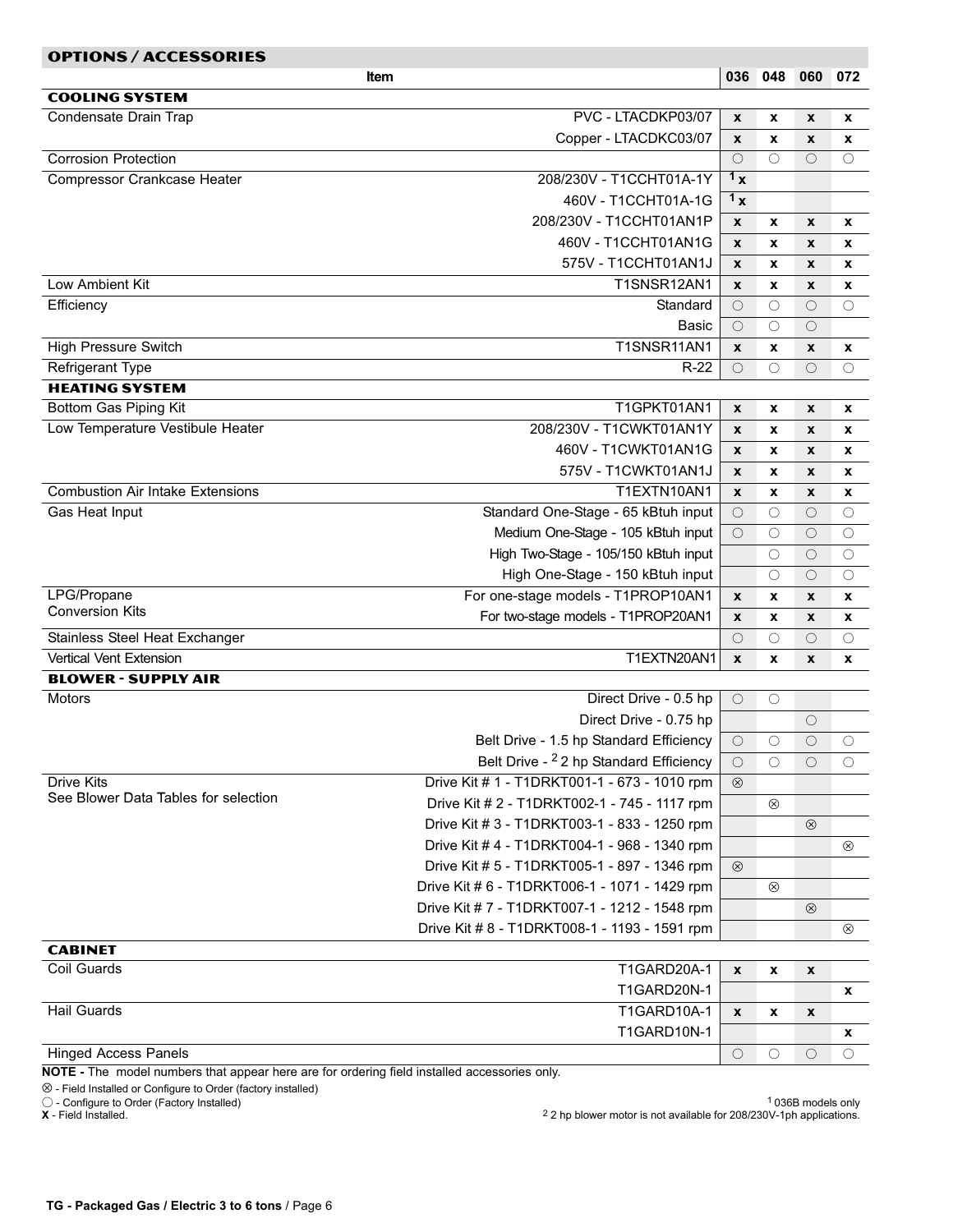<span id="page-6-0"></span>

| <b>OPTIONS / ACCESSORIES</b>                                      |                                    |                    |                    |                    |                     |
|-------------------------------------------------------------------|------------------------------------|--------------------|--------------------|--------------------|---------------------|
| <b>Item</b>                                                       |                                    |                    | 036 048 060 072    |                    |                     |
| <b>CONTROLS</b>                                                   |                                    |                    |                    |                    |                     |
| <b>Dirty Filter Switch</b>                                        | COSWCH00AE-1                       | X                  | X                  | $\mathbf{x}$       | x                   |
| Smoke Detector - Return                                           | T1SNSR41AN1                        | X                  | X                  | X                  | X                   |
| Indoor Air Quality (Co <sub>2</sub> ) Sensors                     |                                    |                    |                    |                    |                     |
| Sensor - white case CO <sub>2</sub> display                       | LTAIAQSWDK03/36                    | X                  | x                  | $\pmb{\mathsf{x}}$ | x                   |
| Sensor - duct-mount, black case, no display                       | LTAIAQSND03/36                     | X                  | X                  | $\pmb{\mathsf{x}}$ | X                   |
| CO <sub>2</sub> Sensor Duct Mounting Kit                          | LTIAQSDMK03/36                     | X                  | X                  | $\boldsymbol{x}$   | X                   |
| <b>ELECTRICAL</b>                                                 |                                    |                    |                    |                    |                     |
| <b>Disconnect</b>                                                 | See Electric Data Tables for usage | X                  | x                  | X                  | x                   |
| Voltage                                                           | 208/230V - 1 phase                 | $\bigcirc$         | $\bigcirc$         | $\bigcirc$         |                     |
| 60 hz                                                             | 208/230V - 3 phase                 | $\bigcirc$         | $\bigcirc$         | $\bigcirc$         | $\circ$             |
|                                                                   | 460V - 3 phase                     | $\bigcirc$         | $\bigcirc$         | $\overline{O}$     | $\bigcirc$          |
|                                                                   | 575V - 3 phase                     | О                  | $\bigcirc$         | О                  | $\circlearrowright$ |
| <b>GFI Service Outlets</b>                                        | LTAGFIK10/15                       | X                  | X                  | X                  | X                   |
| <b>ECONOMIZER</b>                                                 |                                    |                    |                    |                    |                     |
| <b>Economizer</b>                                                 |                                    |                    |                    |                    |                     |
| Economizer, Single Enthalpy Control                               | T1ECON30A-1                        | $\otimes$          | ⊗                  | $\otimes$          |                     |
| Order Outdoor Air Hood Separately                                 | T1ECON30N-1                        |                    |                    |                    | $\otimes$           |
| <b>Horizontal Economizer Conversion Kit</b>                       | T1HECK00AN1                        | X                  | x                  | $\boldsymbol{x}$   | X                   |
| Outdoor Air Hood                                                  | T1HOOD30A-1                        | $\circledR$        | $\circledcirc$     | $\circledcirc$     |                     |
|                                                                   | T1HOOD30N-1                        |                    |                    |                    | $^{\circledR}$      |
| <b>Economizer Controls</b>                                        |                                    |                    |                    |                    |                     |
| <b>Differential Enthalpy Sensor</b>                               | T1SNSR60AN1                        | X                  | X                  | X                  | X                   |
| <b>OUTDOOR AIR</b>                                                |                                    |                    |                    |                    |                     |
| <b>Outdoor Air Dampers</b>                                        |                                    |                    |                    |                    |                     |
| Damper Section - Manual, Includes Outdoor Air Hood                | T1DAMP11A-1                        | X                  | X                  | X                  |                     |
|                                                                   | T1DAMP11N-1                        |                    |                    |                    | x                   |
| Damper Motorized Kit - Order Manual Outdoor Air Damper Separately | T1DAMP21AN1                        | X                  | x                  | X                  | x                   |
| <b>Power Exhaust</b>                                              |                                    |                    |                    |                    |                     |
| <b>Standard Static</b>                                            | 208/230V - T1PWRE10A-1P            | X                  | x                  | X                  |                     |
|                                                                   | 460V - T1PWRE10A-1G                | X                  | X                  | X                  |                     |
|                                                                   | 575V - T1PWRE10A-1J                | X                  | X                  | X                  |                     |
|                                                                   | 208/230V - T1PWRE10N-1P            |                    |                    |                    | x                   |
|                                                                   | 460V - T1PWRE10N-1G                |                    |                    |                    | X                   |
|                                                                   | 575V - T1PWRE10N-1J                |                    |                    |                    | X                   |
| <b>ROOF CURBS - DOWN-FLOW</b>                                     |                                    |                    |                    |                    |                     |
| <b>Cliplock</b>                                                   |                                    |                    |                    |                    |                     |
| 8 in. height                                                      | T1CURB23AN1                        | $\pmb{\mathsf{x}}$ | X                  | $\pmb{\mathsf{x}}$ | x                   |
|                                                                   | C1CURB40AN1                        | X                  | X                  | $\pmb{\chi}$       | x                   |
| 14 in. height                                                     | T1CURB20AN1                        | X                  | X                  | X                  | x                   |
|                                                                   | C1CURB41AN1                        | X                  | X                  | X                  | x                   |
| 18 in. height                                                     | T1CURB21AN1<br>C1CURB42AN1         | X                  | X                  | X                  | x                   |
| 24 in. height                                                     | T1CURB22AN1                        | X                  | x                  | X                  | x                   |
|                                                                   | C1CURB43AN1                        | X                  | x                  | X                  | x                   |
| <b>Standard</b>                                                   |                                    | X                  | x                  | $\pmb{\mathsf{x}}$ | x                   |
| 14 in. height                                                     | T1CURB10AN1                        | $\pmb{\mathsf{x}}$ |                    |                    |                     |
| <b>Hinged</b>                                                     |                                    |                    | X                  | $\pmb{\mathsf{x}}$ | x                   |
| 8 in. height                                                      | T1CURB30AN1                        | $\pmb{\mathsf{x}}$ | X                  | $\pmb{\mathsf{x}}$ | x                   |
| 18 in. height                                                     | T1CURB32AN1                        | $\pmb{\mathsf{x}}$ | $\pmb{\mathsf{x}}$ | $\pmb{\chi}$       |                     |
| 24 in. height                                                     | T1CURB33AN1                        | X                  | X                  | X                  | X                   |
| <b>CEILING DIFFUSERS</b>                                          |                                    |                    |                    |                    | x                   |
| Step-Down - Order one                                             | <b>RTD9-65</b>                     | $\pmb{\mathsf{x}}$ | $\pmb{\mathsf{x}}$ | $\pmb{\chi}$       |                     |
|                                                                   | RTD11-95                           |                    |                    |                    | X                   |
| Flush - Order one                                                 | FD9-65                             | X                  | X                  | X                  |                     |
|                                                                   | FD11-95                            |                    |                    |                    | X                   |
| Transitions (Supply and Return) - Order one                       | T1TRAN10AN1                        | X                  | x                  | X                  |                     |
|                                                                   | T1TRAN20N-1                        |                    |                    |                    | $\mathbf x$         |

NOTE - The model numbers that appear here are for ordering field installed accessories only.

⊗ − Field Installed or Configure to Order (factory installed) − Configure to Order (Factory Installed) X − Field Installed.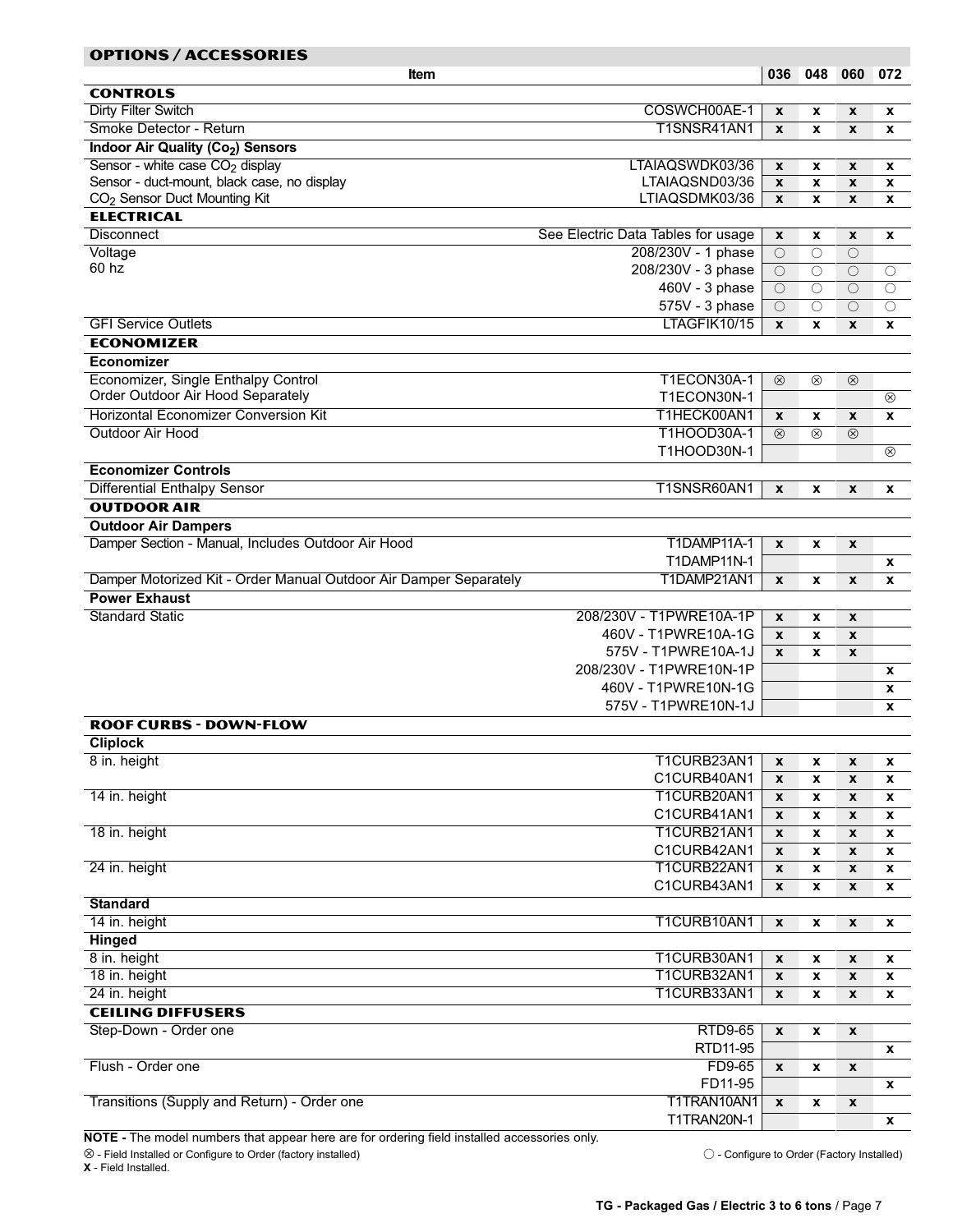<span id="page-7-0"></span>

|                      | <b>SPECIFICATIONS - DIRECT DRIVE BLOWER</b> |                           |                        |                             |                                                                   |                  | $3 - 5$ TON            |
|----------------------|---------------------------------------------|---------------------------|------------------------|-----------------------------|-------------------------------------------------------------------|------------------|------------------------|
| <b>General Data</b>  | Nominal Tonnage                             |                           | 3 Ton                  |                             | 4 Ton                                                             |                  | 5 Ton                  |
|                      | Model No.                                   | <b>TGA036B2D</b>          | <b>TGA036S2D</b>       | <b>TGA048B2D</b>            | <b>TGA048S2D</b>                                                  | <b>TGA060B2D</b> | <b>TGA060S2D</b>       |
|                      | <b>Efficiency Type</b>                      | <b>Basic</b>              | <b>Standard</b>        | <b>Basic</b>                | <b>Standard</b>                                                   | <b>Basic</b>     | <b>Standard</b>        |
| Cooling              | Gross Cooling Capacity - Btuh               | 37,400                    | 38,000                 | 49,500                      | 50,000                                                            | 59,800           | 62,000                 |
| Performance          | <sup>1</sup> Net Cooling Capacity - Btuh    | 36,000                    | 36,600                 | 47,000                      | 48,000                                                            | 57,000           | 59,000                 |
|                      | ARI Rated Air Flow - cfm                    | 1,200                     | 1,200                  | 1,750                       | 1,600                                                             | 1,850            | 1,800                  |
|                      | <sup>2</sup> Sound Rating Number (dB)       | 81                        | 75                     | 75                          | 75                                                                | 82               | 82                     |
|                      | Total Unit Power - kW                       | 3.6                       | 3.2                    | 5.0                         | 4.4                                                               | 6.7              | 5.4                    |
|                      | <sup>1</sup> SEER (Btuh/Watt)               | 11.0                      | 13.0                   | 10.0                        | 13.0                                                              | 10.0             | 13.0                   |
|                      | <sup>1</sup> EER (Btuh/Watt)                | 10.0                      | 11.6                   | 9.4                         | 11.0                                                              | 8.5              | 11.0                   |
| Refrigerant          | <b>Type</b>                                 | $R-22$                    | $R-22$                 | $R-22$                      | $R-22$                                                            | $R-22$           | $R-22$                 |
|                      | Charge Furnished                            | 6 lbs. 0 oz.              | 7 lbs. 12 oz.          | 6 lbs. 12 oz. 9 lbs. 12 oz. |                                                                   | 6 lbs. 4 oz.     | 11 lbs. 12 oz.         |
|                      | <b>Gas Heating Options - See Page 10</b>    | <b>Standard or Medium</b> |                        |                             | Standard, Medium, or High (1 or 2 stage)                          |                  |                        |
|                      | <b>Compressor Type (one per unit)</b>       | Reciprocating             | Scroll                 | Scroll                      | Scroll                                                            | Scroll           | Scroll                 |
| <b>Outdoor Coil</b>  | Net face area - sq. ft.                     | 15.6                      | 15.6                   | 15.6                        | 15.6                                                              | 15.6             | 15.6                   |
|                      | Tube diameter - in.                         | 3/8                       | 3/8                    | 3/8                         | 3/8                                                               | 3/8              | 3/8                    |
|                      | Number of rows                              | 1.0                       | 1.5                    | 1.0                         | 2.0                                                               | 1.0              | 2.0                    |
|                      | Fins per inch                               | 20                        | 20                     | 20                          | 20                                                                | 20               | 20                     |
| Outdoor              | Motor HP                                    | 1/4                       | 1/4                    | 1/4                         | 1/4                                                               | 1/3              | 1/3                    |
| <b>Coil Fan</b>      | Motor rpm                                   | 825                       | 825                    | 825                         | 825                                                               | 1075             | 1075                   |
|                      | Total motor watts                           | 250                       | 250                    | 250                         | 250                                                               | 370              | 370                    |
|                      | Diameter - in. / No. of blades              | $24 - 3$                  | $24 - 3$               | $24 - 3$                    | $24 - 3$                                                          | $24 - 3$         | $24 - 3$               |
|                      | Total air volume - cfm                      | 3,700                     | 3,500                  | 3,700                       | 3,300                                                             | 4,300            | 4,300                  |
| <b>Indoor Coil</b>   | Net face area - sq. ft.                     | 7.78                      | 7.78                   | 7.78                        | 7.78                                                              | 7.78             | 7.78                   |
|                      | Tube diameter - in.                         | 3/8                       | 3/8                    | 3/8                         | 3/8                                                               | 3/8              | 3/8                    |
|                      | Number of rows                              | 2                         | 3                      | 2                           | 3                                                                 | 2                | 4                      |
|                      | Fins per inch                               | 14                        | 14                     | 14                          | 14                                                                | 14               | 14                     |
|                      | Drain Connection (no. and size) - in.       | $(1)$ 3/4 npt             | $(1)$ 3/4 npt          | $(1)$ 3/4 npt               | $(1)$ 3/4 npt                                                     | $(1)$ 3/4 npt    | $(1)$ 3/4 npt          |
|                      | Expansion device type                       |                           |                        |                             | Balanced Port Thermostatic Expansion Valve, removeable power head |                  |                        |
| <b>Indoor Blower</b> | Nominal Motor HP                            | $.5\,$                    | $.5\,$                 | $.5\,$                      | $.5\,$                                                            | .75              | .75                    |
|                      | Wheel nominal diameter x width - in.        | 10 x 10                   | $10 \times 10$         | 10 x 10                     | 10 x 10                                                           | 11 x 10          | 11 x 10                |
| <b>Filters</b>       | <b>Type</b>                                 |                           |                        |                             | Disposable                                                        |                  |                        |
|                      | Number and size - in.                       |                           |                        |                             | $(4)$ 16 x 20 x 2                                                 |                  |                        |
|                      | <b>Electrical Characteristics - 60 Hz</b>   | 208/230V &                | 208/230V               | 208/230V &                  | 208/230V                                                          | 208/230V &       | 208/230V               |
|                      |                                             | 460V<br>3 phase           | 1 phase                | 460V<br>3 phase             | 1 phase                                                           | 460V<br>3 phase  | 1 phase                |
|                      |                                             |                           | 208/230V,              |                             | 208/230V,                                                         |                  | 208/230V,              |
|                      |                                             |                           | 460V & 575V<br>3 phase |                             | 460V & 575V<br>3 phase                                            |                  | 460V & 575V<br>3 phase |

NOTE - Net capacity includes evaporator blower motor heat deduction. Gross capacity does not include evaporator blower motor heat deduction.<br><sup>1</sup> Certified in accordance with the USE certification program, which is based air; minimum external duct static pressure.<br><sup>2</sup> Sound Rating Number rated in accordance with test conditions included in ARI Standard 270.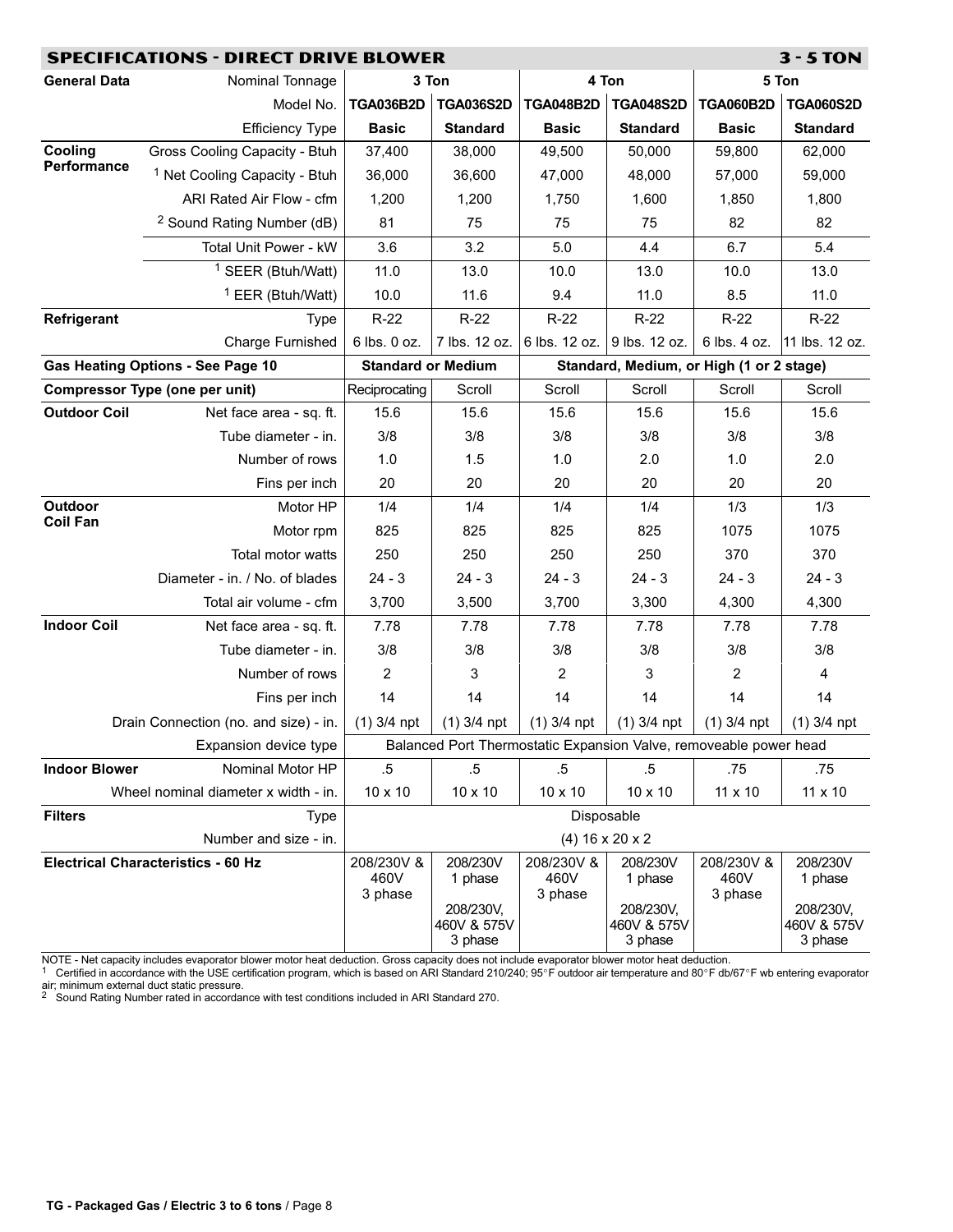|                                               | <b>SPECIFICATIONS - BELT DRIVE BLOWER</b> |                               |                                  |                                                                   | <b>3 - 4 TON</b>                                                |
|-----------------------------------------------|-------------------------------------------|-------------------------------|----------------------------------|-------------------------------------------------------------------|-----------------------------------------------------------------|
| <b>General Data</b>                           | Nominal Tonnage                           | 3 Ton                         |                                  | 4 Ton                                                             |                                                                 |
|                                               | Model No.                                 | <b>TGA036B2B</b>              | <b>TGA036S2B</b>                 | <b>TGA048B2B</b>                                                  | <b>TGA048S2B</b>                                                |
|                                               | <b>Efficiency Type</b>                    | Basic                         | Standard                         | Basic                                                             | Standard                                                        |
| Cooling                                       | Gross Cooling Capacity - Btuh             | 37,400                        | 38,000                           | 49,500                                                            | 50,000                                                          |
| Performance                                   | <sup>1</sup> Net Cooling Capacity - Btuh  | 36,000                        | 36,600                           | 47,000                                                            | 48,000                                                          |
|                                               | ARI Rated Air Flow - cfm                  | 1,200                         | 1,200                            | 1,750                                                             | 1,600                                                           |
|                                               | <sup>2</sup> Sound Rating Number (dB)     | 81                            | 75                               | 75                                                                | 75                                                              |
|                                               | Total Unit Power - kW                     | 3.6                           | 3.2                              | 5.0                                                               | 4.4                                                             |
|                                               | <sup>1</sup> SEER (Btuh/Watt)             | 11.0                          | 13.0                             | 10.0                                                              | 13.0                                                            |
|                                               | <sup>1</sup> EER (Btuh/Watt)              | 10.0                          | 11.6                             | 9.4                                                               | 11.0                                                            |
| Refrigerant                                   | <b>Type</b>                               | $R-22$                        | $R-22$                           | $R-22$                                                            | $R-22$                                                          |
|                                               | Charge Furnished                          | 6 lbs. 0 oz.                  | 7 lbs. 12 oz.                    | 6 lbs. 12 oz.                                                     | 9 lbs. 12 oz.                                                   |
| <b>Gas Heating Options - See Page 10</b>      |                                           | <b>Standard or Medium</b>     |                                  | Standard, Medium, or<br>High (1 or 2 stage)                       |                                                                 |
| <b>Compressor Type (one per unit)</b>         |                                           | Reciprocating                 | Scroll                           | Scroll                                                            | Scroll                                                          |
| <b>Outdoor Coil</b>                           | Net face area - sq. ft.                   | 15.6                          | 15.6                             | 15.6                                                              | 15.6                                                            |
|                                               | Tube diameter - in.                       | 3/8                           | 3/8                              | 3/8                                                               | 3/8                                                             |
|                                               | Number of rows                            | 1.0                           | 1.5                              | 1.0                                                               | 2.0                                                             |
|                                               | Fins / inch                               | 20                            | 20                               | 20                                                                | 20                                                              |
| Outdoor                                       | Motor HP                                  | 1/4                           | 1/4                              | 1/4                                                               | 1/4                                                             |
| <b>Coil Fan</b>                               | Motor rpm                                 | 825                           | 825                              | 825                                                               | 825                                                             |
|                                               | Total motor watts                         | 250                           | 250                              | 250                                                               | 250                                                             |
|                                               | Diameter - in. / No. of blades            | $24 - 3$                      | $24 - 3$                         | $24 - 3$                                                          | $24 - 3$                                                        |
|                                               | Total air volume - cfm                    | 3,700                         | 3,500                            | 3,700                                                             | 3,300                                                           |
| <b>Indoor Coil</b>                            | Net face area - sq. ft.                   | 7.78                          | 7.78                             | 7.78                                                              | 7.78                                                            |
|                                               | Tube diameter - in.                       | 3/8                           | 3/8                              | 3/8                                                               | 3/8                                                             |
|                                               | Number of rows                            | $\overline{c}$                | 3                                | $\overline{2}$                                                    | 3                                                               |
|                                               | Fins per inch                             | 14                            | 14                               | 14                                                                | 14                                                              |
|                                               | Drain Connection (no.and size) - in.      | $(1)$ 3/4 NPT                 | $(1)$ 3/4 NPT                    | $(1)$ 3/4 NPT                                                     | $(1)$ 3/4 NPT                                                   |
|                                               | Expansion device type                     |                               |                                  | Balanced Port Thermostatic Expansion Valve, removeable power head |                                                                 |
| $3$ Indoor                                    | Nominal Motor HP                          | 1.5 hp, 2 hp                  | 1.5 hp, $42$ hp                  | 1.5 hp, 2 hp                                                      | 1.5 hp, $42$ hp                                                 |
| <b>Blower &amp; Drive</b><br><b>Selection</b> | Maximum Usable Motor HP                   | 1.72 hp, 2.3 hp               | 1.72 hp, 2.3 hp                  | 1.72 hp, 2.3 hp                                                   | 1.72 hp, 2.3 hp                                                 |
|                                               | Wheel nominal diameter x width - in.      | 10 x 10                       | 10 x 10                          | 10 x 10                                                           | 10 x 10                                                         |
|                                               | <b>Available Drive Kits</b>               | Drive Kit #5 - 897 - 1346 rpm | Drive Kit #1 - 673 - 1010 rpm    |                                                                   | Drive Kit #2 - 745 - 1117 rpm<br>Drive Kit #6 - 1071 - 1429 rpm |
| <b>Filters</b>                                | <b>Type</b>                               | Disposable                    | Disposable                       | Disposable                                                        | Disposable                                                      |
|                                               | Number and size - in.                     | $(4)$ 16 x 20 x 2             | $(4)$ 16 x 20 x 2                | $(4)$ 16 x 20 x 2                                                 | $(4)$ 16 x 20 x 2                                               |
| <b>Electrical Characteristics - 60 Hz</b>     |                                           | 208/230V &<br>460V<br>3 phase | 208/230V<br>1 phase<br>208/230V, | 208/230V &<br>460V<br>3 phase                                     | 208/230V,<br>1 phase<br>208/230V                                |
|                                               |                                           |                               | 460V & 575V<br>3 phase           |                                                                   | 460V & 575V<br>3 phase                                          |

NOTE - Net capacity includes evaporator blower motor heat deduction. Gross capacity does not include evaporator blower motor heat deduction.<br><sup>1</sup> Certified in accordance with the USE certification program, which is based air; minimum external duct static pressure.<br><sup>2</sup> Sound Rating Number rated in accordance with test conditions included in ARI Standard 270.<br><sup>3</sup> Using total air volume and system static pressure requirements determine from b

are shown. In Canada, nominal motor hp is <u>also</u> maximum usable motor hp output. If motors of comparable hp are used, be sure to keep within the service factor limitations outlined

on the motor nameplate. 4 2 hp blower motor is not available for 208/230V−1ph applications.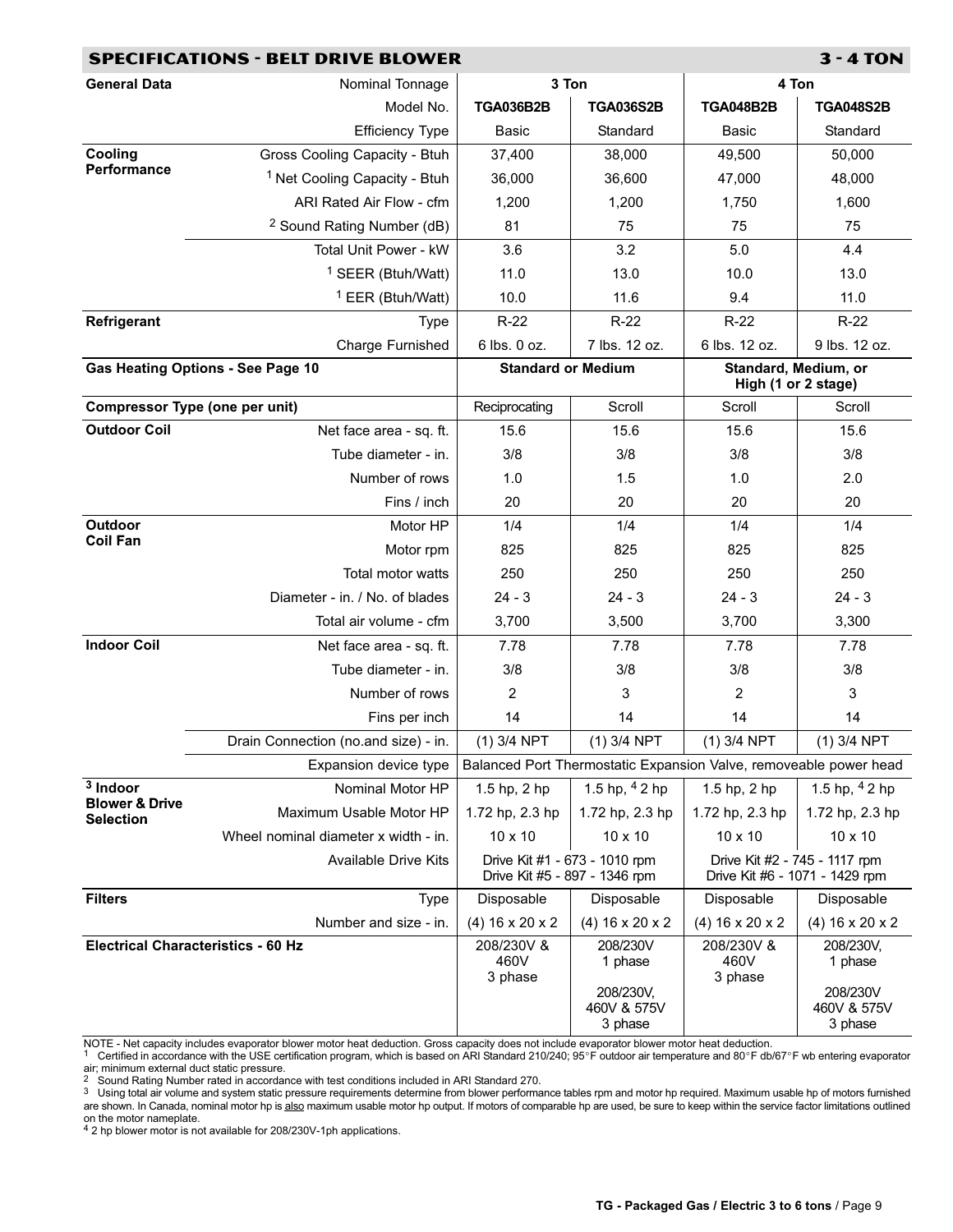<span id="page-9-0"></span>

|                                           | <b>SPECIFICATIONS - BELT DRIVE BLOWER</b> |                   |                                                                   | $5 - 6$ TON                    |
|-------------------------------------------|-------------------------------------------|-------------------|-------------------------------------------------------------------|--------------------------------|
| <b>General Data</b>                       | Nominal Tonnage                           |                   | 5 Ton                                                             | 6 Ton                          |
|                                           | Model No.                                 | <b>TGA060B2B</b>  | <b>TGA060S2B</b>                                                  | <b>TGA072S2B</b>               |
|                                           | <b>Efficiency Type</b>                    | <b>Basic</b>      | <b>Standard</b>                                                   | <b>Standard</b>                |
| Cooling                                   | Gross Cooling Capacity - Btuh             | 59,800            | 62,000                                                            | 75,000                         |
| <b>Performance</b>                        | Net Cooling Capacity - Btuh               | 157,000           | 159,000                                                           | 272,000                        |
|                                           | ARI Rated Air Flow - cfm                  | 1,850             | 2,000                                                             | 2,250                          |
|                                           | <sup>3</sup> Sound Rating Number (dB)     | 82                | 82                                                                | 82                             |
|                                           | <b>Total Unit Power - kW</b>              | 6.7               | 5.4                                                               | 7.1                            |
|                                           | SEER (Btuh/Watt)                          | 110.0             | 113.0                                                             | $\blacksquare$                 |
|                                           | EER (Btuh/Watt)                           | 18.5              | 111.0                                                             | 210.1                          |
| Refrigerant                               | <b>Type</b>                               | $R-22$            | $R-22$                                                            | $R-22$                         |
|                                           | <b>Charge Furnished</b>                   | 6 lbs. 4 oz.      | 11 lbs. 12 oz.                                                    | 11 lbs. 4 oz.                  |
|                                           | <b>Gas Heating Options - See Page 10</b>  |                   | Standard, Medium, or High (1 or 2 stage)                          |                                |
| <b>Compressor Type (one per unit)</b>     |                                           | Scroll            | Scroll                                                            | Scroll                         |
| <b>Outdoor Coil</b>                       | Net face area - sq. ft.                   | 15.6              | 15.6                                                              | 19.27                          |
|                                           | Tube diameter - in.                       | 3/8               | 3/8                                                               | 3/8                            |
|                                           | Number of rows                            | 1.0               | 2.0                                                               | 1.4                            |
|                                           | Fins / inch                               | 20                | 20                                                                | 20                             |
| <b>Outdoor</b>                            | Motor HP                                  | 1/3               | 1/3                                                               | 1/3                            |
| <b>Coil Fan</b>                           | Motor rpm                                 | 1075              | 1075                                                              | 1075                           |
|                                           | <b>Total motor watts</b>                  | 370               | 370                                                               | 405                            |
|                                           | Diameter - in. / No. of blades            | $24 - 3$          | $24 - 3$                                                          | $24 - 3$                       |
|                                           | Total air volume - cfm                    | 4,300             | 4,300                                                             | 4,800                          |
| <b>Indoor Coil</b>                        | Net face area - sq. ft.                   | 7.78              | 7.78                                                              | 9.7                            |
|                                           | Tube diameter - in.                       | 3/8               | 3/8                                                               | 3/8                            |
|                                           | Number of rows                            | $\overline{2}$    | 4                                                                 | 3                              |
|                                           | Fins per inch                             | 14                | 14                                                                | 14                             |
|                                           | Drain Connection (no.and size) - in.      | $(1)$ 3/4 NPT     | $(1)$ 3/4 NPT                                                     | $(1)$ 3/4 NPT                  |
|                                           | <b>Expansion device type</b>              |                   | Balanced Port Thermostatic Expansion Valve, removeable power head |                                |
| <sup>4</sup> Indoor                       | Nominal Motor HP                          | $1.5$ hp, $2$ hp  | 1.5 hp, $52$ hp                                                   | $1.5$ hp, $2$ hp               |
| <b>Blower &amp; Drive</b>                 | Maximum Usable Motor HP                   | 1.72 hp, 2.3 hp   | 1.72 hp, 2.3 hp                                                   | 1.72 hp, 2.3 hp                |
| <b>Selection</b>                          | Wheel nominal diameter x width - in.      | 10 x 10           | $10 \times 10$                                                    | 10 x 10                        |
|                                           | <b>Available Drive Kits</b>               |                   | Drive Kit #3 - 833 - 1250 rpm                                     | Drive Kit #4                   |
|                                           |                                           |                   | Drive Kit #7 - 1212 - 1548 rpm                                    | 968 - 1340 rpm<br>Drive Kit #8 |
|                                           |                                           |                   |                                                                   | 1193 - 1591 rpm                |
| <b>Filters</b>                            | Type                                      | Disposable        | Disposable                                                        | Disposable                     |
|                                           | Number and size - in.                     | $(4)$ 16 x 20 x 2 | $(4)$ 16 x 20 x 2                                                 | $(4)$ 20 x 20 x 2              |
| <b>Electrical Characteristics - 60 Hz</b> |                                           | 208/230V &        | 208/230V                                                          | 208/230V,                      |
|                                           |                                           | 460V              | 1 phase                                                           | 460V & 575V                    |
|                                           |                                           | 3 phase           |                                                                   | 3 phase                        |
|                                           |                                           |                   | 208/230V, 460V & 575V                                             |                                |
|                                           |                                           |                   | 3 phase                                                           |                                |

NOTE − Net capacity includes evaporator blower motor heat deduction. Gross capacity does not include evaporator blower motor heat deduction.

1 Certified in accordance with the USE certification program, which is based on ARI Standard 210/240; 95°F outdoor air temperature and 80°F db/67°F wb entering evaporator **air:** minimum external duct static pressure.<br>
<sup>2</sup> Certified in constant

Certified in accordance with the ULE certification program, which is based on ARI Standard 340/360;  $95^{\circ}F$  (35°C) outdoor air temperature and 80°F (27°C) db/67°F

(19°C) wb entering evaporator air; minimum external duct static pressure.<br>Sound Rating Number rated in accordance with test conditions included in ARI Standard 270.

3 Sound Rating Number rated in accordance with test conditions included in ARI Standard 270.<br>4 Using total air volume and system static pressure requirements determine from blower performance tables rpm and motor hp requir are shown. In Canada, nominal motor hp is also maximum usable motor hp output. If motors of comparable hp are used, be sure to keep within the service factor limitations outlined on the motor nameplate.

5 2 hp blower motor is not available for 208/230V−1ph applications.

# SPECIFICATIONS − GAS HEAT Model No. TGA036, TGA048, TGA060, TGA072 TGA048, TGA060, TGA072 Heat Input Type Standard (1 Stage) Medium (1 Stage) High (1 Stage) High (2 Stage) Input − Btuh First Stage 65,000 105,000 150,000 105,000 Second Stage | − − − − − − − − − − − − − − − − 150,000 Output − Btuh First Stage 52,000 84000 120,000 85,500 Second Stage | − − − − − − − − − − − − − − − − 120,000 Temperature Rise Range | 20 − 50°F | 30 − 75°F | 40 − 85°F | 40 − 85°F 1 AFUE | 80% | 80% | 80% | 80% Thermal Efficiency | 80% | 80% | 80% | 81.5%/80% Gas Supply Connections | 1/2 in. NPT Recommended Gas Supply Pressure - Natural / LPG | 7 in. w.g. / 11 in. w.g. 7 in. w.g. / 11 in. w.g. 1 Annual Fuel Utilization Efficiency based on U.S. DOE test procedures and FTC labeling regulations.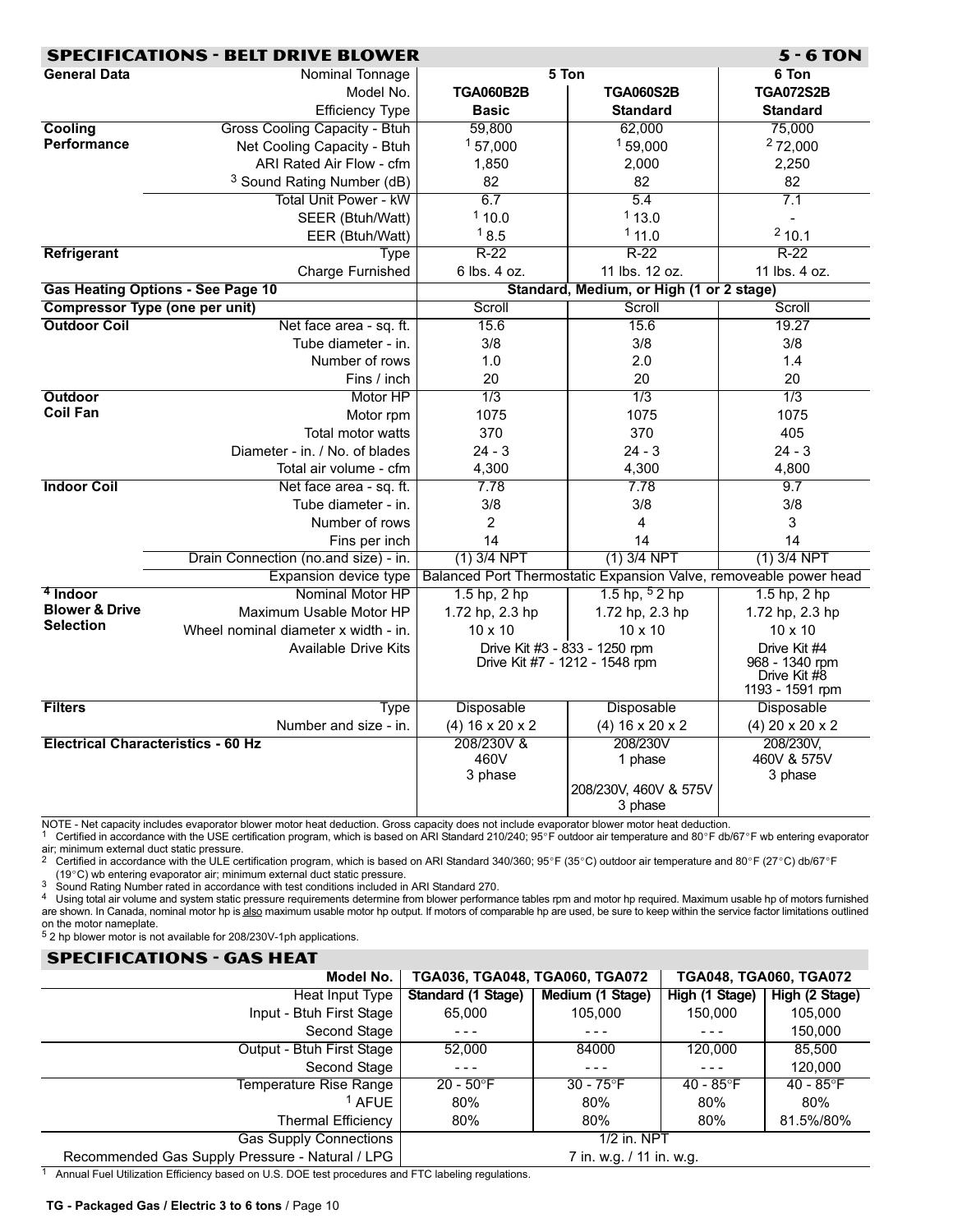# <span id="page-10-0"></span>COOLING RATINGS

NOTE - For Temperatures and Capacities not shown in tables, see bulletin - Cooling Unit Rating Table Correction Factor Data in Miscellaneous Engineering Data section.

#### 3 TON BASIC EFFICIENCY − COOLING CAPACITY TGA036B2

|                                     |               |     |                              |      |                     |               |                                                     |               |                              |      |                     |               |                                                     |               |                                     |      | Outdoor Air Temperature Entering Outdoor Coil |                      |                                                     |                        |                              |      |                     |              |                                                     |                      |
|-------------------------------------|---------------|-----|------------------------------|------|---------------------|---------------|-----------------------------------------------------|---------------|------------------------------|------|---------------------|---------------|-----------------------------------------------------|---------------|-------------------------------------|------|-----------------------------------------------|----------------------|-----------------------------------------------------|------------------------|------------------------------|------|---------------------|--------------|-----------------------------------------------------|----------------------|
| Entering                            | Total         |     |                              |      |                     | 85°F (29°C)   |                                                     |               |                              |      |                     | 95°F (35°C)   |                                                     |               |                                     |      |                                               | 105°F (41°C)         |                                                     |                        |                              |      |                     | 115°F (46°C) |                                                     |                      |
| <b>Wet Bulb</b><br>Tempera-<br>ture | Air<br>Volume |     | Total<br>Coolina<br>Capacity |      | Comp<br>Motor<br>kW |               | <b>Sensible To Total</b><br>Ratio (S/T)<br>Dry Bulb |               | Total<br>Coolina<br>Capacity |      | Comp<br>Motor<br>kW |               | <b>Sensible To Total</b><br>Ratio (S/T)<br>Dry Bulb |               | <b>Total</b><br>Cooling<br>Capacity |      | Comp<br>Motor<br>kW                           |                      | <b>Sensible To Total</b><br>Ratio (S/T)<br>Dry Bulb |                        | Total<br>Coolina<br>Capacity |      | Comp<br>Motor<br>kW |              | <b>Sensible To Total</b><br>Ratio (S/T)<br>Dry Bulb |                      |
|                                     | cfm           | L/s | kBtuh                        | kW   | <b>Input</b>        | 75°F<br>24 °C | 80°F<br>$27^\circ$ C                                | 85°F<br>29 °C | kBtuh                        | kW   | Input               | 75°F<br>24 °C | 80°F<br>$27^\circ C$                                | 85°F<br>29 °C | kBtuh                               | kW   | Input                                         | 75°F<br>$24^\circ$ C | 80°F<br>27 ° C                                      | 85°F<br>$29^{\circ}$ C | kBtuh                        | kW   | Input               | 75°F<br>24°C | 80°F<br>27°C                                        | 85°F<br>$29^\circ C$ |
|                                     | 960           | 455 | 35.5                         | 10.4 | 2.60                | .68           | .81                                                 | .94           | 33.6                         | 9.8  | 2.81                | .70           | .83                                                 | .96           | 31.6                                | 9.3  | 3.00                                          | .71                  | .86                                                 | .99                    | 29.6                         | 8.7  | 3.19                | .73          | .89                                                 | 1.00                 |
| $63^{\circ}$ F<br>$(17^{\circ}C)$   | 1200          | 565 | 37.1                         | 10.9 | 2.65                | .73           | .88                                                 | 1.00          | 35.1                         | 10.3 | 2.86                | .75           | .90                                                 | 1.00          | 33.0                                | 9.7  | 3.06                                          | .77                  | .93                                                 | 1.00                   | 30.9                         | 9.1  | 3.26                | .79          | .96                                                 | 1.00                 |
|                                     | 1440          | 680 | 38.3                         | 11.2 | 2.68                | .77           | .94                                                 | 1.00          | 36.2                         | 10.6 | 2.90                | .80           | .97                                                 | 1.00          | 34.1                                | 10.0 | 3.11                                          | .82                  | .99                                                 | 1.00                   | 32.2                         | 9.4  | 3.32                | .86          | 1.00                                                | 1.00                 |
|                                     | 960           | 455 | 38.1                         | 11.2 | 2.67                | .54           | .66                                                 | .77           | 36.0                         | 10.6 | 2.89                | .55           | .67                                                 | .80           | 33.9                                | 9.9  | 3.10                                          | .55                  | .69                                                 | .82                    | 31.7                         | 9.3  | 3.30                | .57          | .71                                                 | .85                  |
| $67^{\circ}$ F<br>$(19^{\circ}C)$   | 1200          | 565 | 39.6                         | 11.6 | 2.71                | .56           | .70                                                 | .84           | 37.4                         | 11.0 | 2.93                | .57           | .72                                                 | .87           | 35.1                                | 10.3 | 3.15                                          | .58                  | .74                                                 | .90                    | 32.8                         | 9.6  | 3.35                | .60          | .77                                                 | .93                  |
|                                     | 1440          | 680 | 40.7                         | 11.9 | 2.73                | .59           | .75                                                 | .90           | 38.4                         | 11.3 | 2.96                | .60           | .77                                                 | .93           | 36.0                                | 10.6 | 3.18                                          | .62                  | .80                                                 | .96                    | 33.6                         | 9.8  | 3.39                | .64          | .83                                                 | .99                  |
|                                     | 960           | 455 | 40.9                         | 12.0 | 2.74                | .41           | .52                                                 | .63           | 38.7                         | 11.3 | 2.97                | .41           | .53                                                 | .64           | 36.5                                | 10.7 | 3.20                                          | .42                  | .54                                                 | .66                    | 34.2                         | 10.0 | 3.42                | .42          | .55                                                 | .68                  |
| 71°F<br>$(22^{\circ}C)$             | 1200          | 565 | 42.4                         | 12.4 | 2.78                | .42           | .55                                                 | .67           | 40.1                         | 11.8 | 3.01                | .42           | .56                                                 | .69           | 37.7                                | 11.0 | 3.24                                          | .43                  | .57                                                 | .71                    | 35.2                         | 10.3 | 3.47                | .43          | .59                                                 | .74                  |
|                                     | 1440          | 680 | 43.5                         | 12.7 | 2.80                | .43           | .57                                                 | .72           | 41.0                         | 12.0 | 3.04                | .43           | .59                                                 | .74           | 38.5                                | 11.3 | 3.27                                          | .44                  | .60                                                 | .77                    | 35.9                         | 10.5 | 3.50                | .45          | .62                                                 | .80                  |

# 3 TON STANDARD EFFICIENCY - COOLING CAPACITY TGA036S2

|                                     |               |     |                                     |      |                            |                |                                              |              |                                     |      |                     | Outdoor Air Temperature Entering Outdoor Coil |                                                     |               |                              |      |                     |                |                                                     |               |                                     |      |                     |              |                                                     |                        |
|-------------------------------------|---------------|-----|-------------------------------------|------|----------------------------|----------------|----------------------------------------------|--------------|-------------------------------------|------|---------------------|-----------------------------------------------|-----------------------------------------------------|---------------|------------------------------|------|---------------------|----------------|-----------------------------------------------------|---------------|-------------------------------------|------|---------------------|--------------|-----------------------------------------------------|------------------------|
| Entering                            | Total         |     |                                     |      |                            | 85°F (29°C)    |                                              |              |                                     |      |                     | 95°F (35°C)                                   |                                                     |               |                              |      |                     | 105°F (41°C)   |                                                     |               |                                     |      |                     | 115°F (46°C) |                                                     |                        |
| <b>Wet Bulb</b><br>Tempera-<br>ture | Air<br>Volume |     | <b>Total</b><br>Coolina<br>Capacity |      | Comp<br><b>Motor</b><br>kW |                | Sensible To Total<br>Ratio (S/T)<br>Dry Bulb |              | <b>Total</b><br>Coolina<br>Capacity |      | Comp<br>Motor<br>kW |                                               | <b>Sensible To Total</b><br>Ratio (S/T)<br>Drv Bulb |               | Total<br>Coolina<br>Capacity |      | Comp<br>Motor<br>kW |                | <b>Sensible To Total</b><br>Ratio (S/T)<br>Dry Bulb |               | <b>Total</b><br>Coolina<br>Capacity |      | Comp<br>Motor<br>kW |              | <b>Sensible To Total</b><br>Ratio (S/T)<br>Dry Bulb |                        |
|                                     | cfm           | L/s | kBtuh                               | kW   | <b>Input</b>               | 75°F<br>24 ° C | 80°F<br>27°C                                 | 85°F<br>29°C | kBtuh                               | kW   | Input               | 75°F<br>24 °C                                 | 80°F<br>27 °C                                       | 85°F<br>29 °C | kBtuh                        | kW   | Input               | 75°F<br>24 ° C | 80°F<br>27°C                                        | 85°F<br>29 °C | kBtuh                               | kW   | Input               | 75°F<br>24°C | 80 F<br>27°C                                        | 85°F<br>$29^{\circ}$ C |
|                                     | 960           | 455 | 35.6                                | 10.4 |                            | .69            | .83                                          | .97          | 34.7                                | 10.0 | $2.\overline{44}$   | .70                                           | .85                                                 | .99           | 32.7                         | 9.6  | 2.74                |                | .87                                                 | 1.00          | 31.7                                | 9.1  | 3.08                | .73          | .90                                                 | 1.00                   |
| 63°F<br>$(17^{\circ}C)$             | 1200          | 565 | 37.1                                | 10.9 | 2.18                       | .74            | .92                                          | 1.00         | 35.6                                | 10.4 | 2.45                | .76                                           | .94                                                 | 1.00          | 34.                          | 10.0 | 2.75                | .78            | .96                                                 | 1.00          | 32.6                                | 9.6  | 3.09                | .80          | .99                                                 | 1.00                   |
|                                     | 1440          | 680 | 38.5                                | 11.3 | 2.19                       | .80            | .98                                          | 1.00         | 37.0                                | 10.8 | 2.46                | .82                                           | 1.00                                                | 1.00          | 35.6                         | 10.4 | 2.76                | .84            | 1.00                                                | 1.00          | 34.2                                | 10.0 | 3.10                | .87          | 1.00                                                | 1.00                   |
|                                     | 960           | 455 | 38.2                                | 11.2 | 2.19                       | .54            | .66                                          | .79          | 36.6                                | 10.7 | 2.45                | .55                                           | .67                                                 | .81           | 35.0                         | 10.3 | 2.76                | .55            | .69                                                 | .83           | 33.4                                | 9.8  | 3.09                | .56          | .70                                                 | .85                    |
| $67^{\circ}$ F<br>$(19^{\circ}C)$   | 1200          | 565 | 39.6                                | 11.6 | 2.20                       | .57            | .72                                          | .88          | 38.0                                | 11.7 | 2.47                | .58                                           | .73                                                 | .90           | 36.3                         | 10.6 | 2.77                | .59            | .75                                                 | .92           | 34.6                                | 10.1 | 3.10                | .60          | .77                                                 | .95                    |
|                                     | 1440          | 680 | 40.7                                | 11.9 | 2.21                       | .60            | .77                                          | .95          | 39.0                                | 11.4 | 2.47                | .61                                           | .79                                                 | .97           | 37.2                         | 10.9 | 2.78                | .62            | .82                                                 | .99           | 35.4                                | 10.4 | 3.11                | .64          | .84                                                 | 1.00                   |
|                                     | 960           | 455 | 41.0                                | 12.0 | 2.21                       | .41            | .52                                          | .64          | 39.4                                | 11.5 | 2.48                | .41                                           | .53                                                 | .65           | 37.7                         | 11.0 | 2.78                | .41            | .54                                                 | .66           | 36.0                                | 10.6 | 3.12                | .41          | .54                                                 | .67                    |
| 71°F<br>$(22^{\circ}C)$             | 1200          | 565 | 42.5                                | 12.5 | 2.22                       | .42            | .55                                          | .69          | 40.8                                | 12.0 | 2.49                | .42                                           | .56                                                 | .71           | 39.0                         | 11.4 | 2.79                | .42            | .57                                                 | .72           | 37.7                                | 10.9 | 3.13                | .43          | .58                                                 | .74                    |
|                                     | 1440          | 680 | 43.5                                | 12.7 | 2.23                       | .43            | .59                                          | .75          | 41.7                                | 12.2 | 2.50                | .43                                           | .60                                                 | .77           | 39.8                         |      | 2.80                | .44            | .61                                                 | .79           | 37.9                                | 11.1 | 3.13                | .44          | 63                                                  | .81                    |

# 4 TON BASIC EFFICIENCY - COOLING CAPACITY TGA048B2

|                                     |               |     |                              |      |                     |              |                                              |               |                     |       |                     | Outdoor Air Temperature Entering Outdoor Coil |                                              |               |                              |                   |                     |                |                                              |               |                                     |      |                     |              |                                              |                        |
|-------------------------------------|---------------|-----|------------------------------|------|---------------------|--------------|----------------------------------------------|---------------|---------------------|-------|---------------------|-----------------------------------------------|----------------------------------------------|---------------|------------------------------|-------------------|---------------------|----------------|----------------------------------------------|---------------|-------------------------------------|------|---------------------|--------------|----------------------------------------------|------------------------|
| Entering                            | <b>Total</b>  |     |                              |      |                     | 85°F (29°C)  |                                              |               |                     |       |                     | 95°F (35°C)                                   |                                              |               |                              |                   |                     | 105°F (41°C)   |                                              |               |                                     |      |                     | 115°F (46°C) |                                              |                        |
| <b>Wet Bulb</b><br>Tempera-<br>ture | Air<br>Volume |     | Total<br>Coolina<br>Capacity |      | Comp<br>Motor<br>kW |              | Sensible To Total<br>Ratio (S/T)<br>Dry Bulb |               | Coolina<br>Capacity | Total | Comp<br>Motor<br>kW |                                               | Sensible To Total<br>Ratio (S/T)<br>Drv Bulb |               | Total<br>Coolina<br>Capacity |                   | Comp<br>Motor<br>kW |                | Sensible To Total<br>Ratio (S/T)<br>Dry Bulb |               | <b>Total</b><br>Coolina<br>Capacity |      | Comp<br>Motor<br>kW |              | Sensible To Total<br>Ratio (S/T)<br>Dry Bulb |                        |
|                                     | cfm           | L/s | kBtuh                        | kW   | <b>Input</b>        | 75°F<br>24°C | 80°F<br>27°C                                 | 85°F<br>29 °C | kBtuh               | kW    | <b>Input</b>        | 75°F<br>24°C                                  | 80°F<br>27°C                                 | 85°F<br>29 °C | kBtuh                        | kW                | Input               | 75°F<br>24 ° C | 80°F<br>27°C                                 | 85°F<br>29 °C | kBtuh                               | kW   | Input               | 75°F<br>24°C | 80°F<br>27°C                                 | 85°F<br>$29^{\circ}$ C |
|                                     | 1280          | 605 | 46.5                         | 13.6 | 3.48                | .69          | .83                                          | .95           | 44.7                | 13.   | 3.88                | .70                                           | .84                                          | .97           | 42.8                         | 12.5              | 4.35                | .71            | .86                                          | .98           | 40.9                                | 12.0 | 4.87                | .73          | .88                                          | 1.00                   |
| $63^{\circ}$ F<br>(17°C)            | 1600          | 755 | 48.2                         | 14.1 | 3.52                | .74          | .90                                          | 1.00          | 46.4                | 13.6  | 3.93                | .75                                           | .92                                          | 1.00          | 44.4                         | 13.0              | 4.39                | .77            | .94                                          | 1.00          | 42.4                                | 12.4 | 4.92                | .79          | .96                                          | 1.00                   |
|                                     | 1920          | 905 | 49.6                         | 14.5 | 3.55                | .79          | .96                                          | 1.00          | 47.8                | 14.0  | 3.96                | .81                                           | .97                                          | 1.00          | 45.8                         | 13.4              | 4.43                | .83            | .99                                          | 1.00          | 43.8                                | 12.8 | 4.96                | .85          | 1.00                                         | 1.00                   |
|                                     | 1280          | 605 | 49.4                         | 14.5 | 3.55                | .55          | .67                                          | .79           | 47.6                | 14.0  | 3.95                | .55                                           | .68                                          | .81           | 45.5                         | $13.\overline{3}$ | 4.42                | .56            | .69                                          | .83           | 43.3                                | 12.7 | 4.95                | .57          | 7٠.                                          | .85                    |
| $67^{\circ}$ F<br>$(19^{\circ}C)$   | 1600          | 755 | 51.0                         | 14.9 | 3.59                | .57          | .72                                          | .86           | 49.0                | 14.4  | 4.00                | .58                                           | .73                                          | .88           | 46.9                         | 13.7              | 4.46                | .59            | .75                                          | .90           | 44.6                                | 13.1 | 4.99                | .60          | .77                                          | .93                    |
|                                     | 1920          | 905 | 52.1                         | 15.3 | 3.62                | .60          | .77                                          | .93           | 50.1                | 14.7  | 4.03                | .61                                           | .78                                          | .95           | 47.9                         | 14.0              | 4.49                | .62            | .81                                          | .97           | 45.5                                | 13.3 | 5.03                | .64          | .83                                          | .99                    |
|                                     | 1280          | 605 | 52.6                         | 15.4 | 3.63                | .41          | .53                                          | .64           | 50.7                | 14.9  | 4.04                | 41                                            | .53                                          | .65           | 48.5                         | 14.2              | 4.51                | .42            | .54                                          | .67           | 46.2                                | 13.5 | 5.04                | .42          | .55                                          | .68                    |
| 71°F<br>$(22^{\circ}C)$             | 1600          | 755 | 54.2                         | 15.9 | 3.67                | .42          | .56                                          | .69           | 52.1                | 15.3  | 4.09                | 42                                            | .57                                          | .71           | 49.8                         | 14.6              | 4.55                | .43            | .58                                          | .72           | 47.4                                | 13.9 | 5.08                | .43          | .59                                          | .74                    |
|                                     | 1920          | 905 | 55.3                         | 16.2 | 3.70                | .43          | .59                                          | .74           | 53.                 | 15.6  | 4.11                | .44                                           | .60                                          | .76           | 50.8                         | 14.9              | 4.58                | .44            | .61                                          | .78           | 48.2                                | 14.1 | 5.12                | .45          | .63                                          | .80                    |

## 4 TON STANDARD EFFICIENCY - COOLING CAPACITY TO ACCESS TO A THE TO ACCESS TO A THE TO ACCESS TO A THE TO ACCESS

|                                     |               |     |                                     |      |                     |              |                                                     |               |                     |       |                     |              |                                              |               |                              |      | Outdoor Air Temperature Entering Outdoor Coil |               |                                                     |                      |                              |      |                            |              |                                                     |               |
|-------------------------------------|---------------|-----|-------------------------------------|------|---------------------|--------------|-----------------------------------------------------|---------------|---------------------|-------|---------------------|--------------|----------------------------------------------|---------------|------------------------------|------|-----------------------------------------------|---------------|-----------------------------------------------------|----------------------|------------------------------|------|----------------------------|--------------|-----------------------------------------------------|---------------|
| Entering                            | Total         |     |                                     |      |                     | 85°F (29°C)  |                                                     |               |                     |       |                     | 95°F (35°C)  |                                              |               |                              |      |                                               | 105°F (41°C)  |                                                     |                      |                              |      |                            | 115°F (46°C) |                                                     |               |
| <b>Wet Bulb</b><br>Tempera-<br>ture | Air<br>Volume |     | <b>Total</b><br>Coolina<br>Capacity |      | Comp<br>Motor<br>kW |              | <b>Sensible To Total</b><br>Ratio (S/T)<br>Drv Bulb |               | Coolina<br>Capacity | Total | Comp<br>Motor<br>kW |              | Sensible To Total<br>Ratio (S/T)<br>Drv Bulb |               | Total<br>Coolina<br>Capacity |      | Comp<br>Motor<br>kW                           |               | <b>Sensible To Total</b><br>Ratio (S/T)<br>Dry Bulb |                      | Total<br>Coolina<br>Capacity |      | Comp<br><b>Motor</b><br>kW |              | <b>Sensible To Total</b><br>Ratio (S/T)<br>Dry Bulb |               |
| 63°F                                | cfm           | L/s | kBtuh                               | kW   | <b>Input</b>        | 75°F<br>24°C | 80°F<br>27 ° C                                      | 85°F<br>29 °C | kBtuh               | kW    | Input               | 75°F<br>24°C | 80°F<br>27°C                                 | 85°F<br>29 °C | kBtuh                        | kW   | Input                                         | 75°F<br>24 °C | 80°F<br>27°C                                        | 85°F<br>$29^\circ C$ | kBtuh                        | kW   | Input                      | 75°F<br>24°C | 80°F<br>27°C                                        | 85°F<br>29 °C |
|                                     | 1280          | 605 | 47.1                                | 13.8 | 2.95                | .68          | .82                                                 | .98           | 45.4                | 13.3  | 3.31                | .69          | .84                                          | .99           | 43.5                         | 12.7 | 3.71                                          | .70           | .86                                                 | 1.00                 | 41.5                         | 12.2 | 4.17                       | .71          | .89                                                 | 1.00          |
| $(17^{\circ}C)$                     | 1600          | 755 | 48.9                                | 14.3 | 2.97                | .73          | .91                                                 | 1.00          | 47.2                | 13.8  | 3.33                | .74          | .94                                          | 1.00          | 45.3                         | 13.3 | 3.73                                          | .76           | .96                                                 | 1.00                 | 43.3                         | 12.7 | 4.19                       | .79          | .98                                                 | 1.00          |
|                                     | 1920          | 905 | 50.6                                | 14.8 | 2.99                | .79          | .98                                                 | 1.00          | 48.9                | 14.3  | 3.34                | .81          | 1.00                                         | 1.00          | 47.1                         | 13.8 | 3.74                                          | .83           | 1.00                                                | 1.00                 | 45.2                         | 13.2 | 4.21                       | .86          | 1.00                                                | 1.00          |
|                                     | 1280          | 605 | 50.2                                | 14.7 | 2.98                | .53          | .65                                                 | .78           | 48.4                | 14.2  | 3.34                | .54          | .66                                          | .80           | 46.4                         | 13.6 | 3.74                                          | .54           | .67                                                 | .82                  | 44.3                         | 13.0 | 4.20                       | .55          | .69                                                 | .85           |
| $67^{\circ}$ F<br>$(19^{\circ}C)$   | 1600          | 755 | 51.9                                | 15.2 | 3.00                | .56          | .70                                                 | .88           | 50.0                | 14.7  | 3.36                | .57          | .72                                          | .90           | 47.9                         | 14.0 | 3.76                                          | .58           | .74                                                 | .92                  | 45.7                         | 13.4 | 4.22                       | .59          | .76                                                 | .95           |
|                                     | 1920          | 905 | 53.1                                | 15.6 | 3.02                | .59          | .77                                                 | .96           | 51.1                | 15.0  | 3.37                | .60          | .79                                          | .97           | 49.0                         | 14.4 | 3.77                                          | .61           | .81                                                 | .99                  | 46.7                         | 13.7 | 4.23                       | .63          | .83                                                 | 1.00          |
|                                     | 1280          | 605 | 53.6                                | 15.7 | 3.02                | .40          | .51                                                 | .63           | 51.7                | 15.2  | 3.38                | .40          | .52                                          | .64           | 49.6                         | 14.5 | 3.78                                          | .40           | .53                                                 | .65                  | 47.4                         | 13.9 | 4.24                       | .40          | .53                                                 | .66           |
| $71^{\circ}F$<br>$(22^{\circ}C)$    | 1600          | 755 | 55.3                                | 16.2 | 3.04                | .41          | .55                                                 | .68           | 53.3                | 15.6  | 3.40                | .41          | .55                                          | .70           | 51.1                         | 15.0 | 3.80                                          | .42           | .56                                                 | .71                  | 48.7                         | 14.3 | 4.26                       | .42          | .58                                                 | .73           |
|                                     | 1920          | 905 | 56.4                                | 16.5 | 3.06                | .42          | .58                                                 | .74           | 54.3                | 15.9  | $3.4^{\circ}$       | .43          | .59                                          | .76           | 52.                          | 15.3 | 3.82                                          | .43           | .60                                                 | .78                  | 49.6                         | 14.5 | 4.28                       | .43          | .62                                                 | .81           |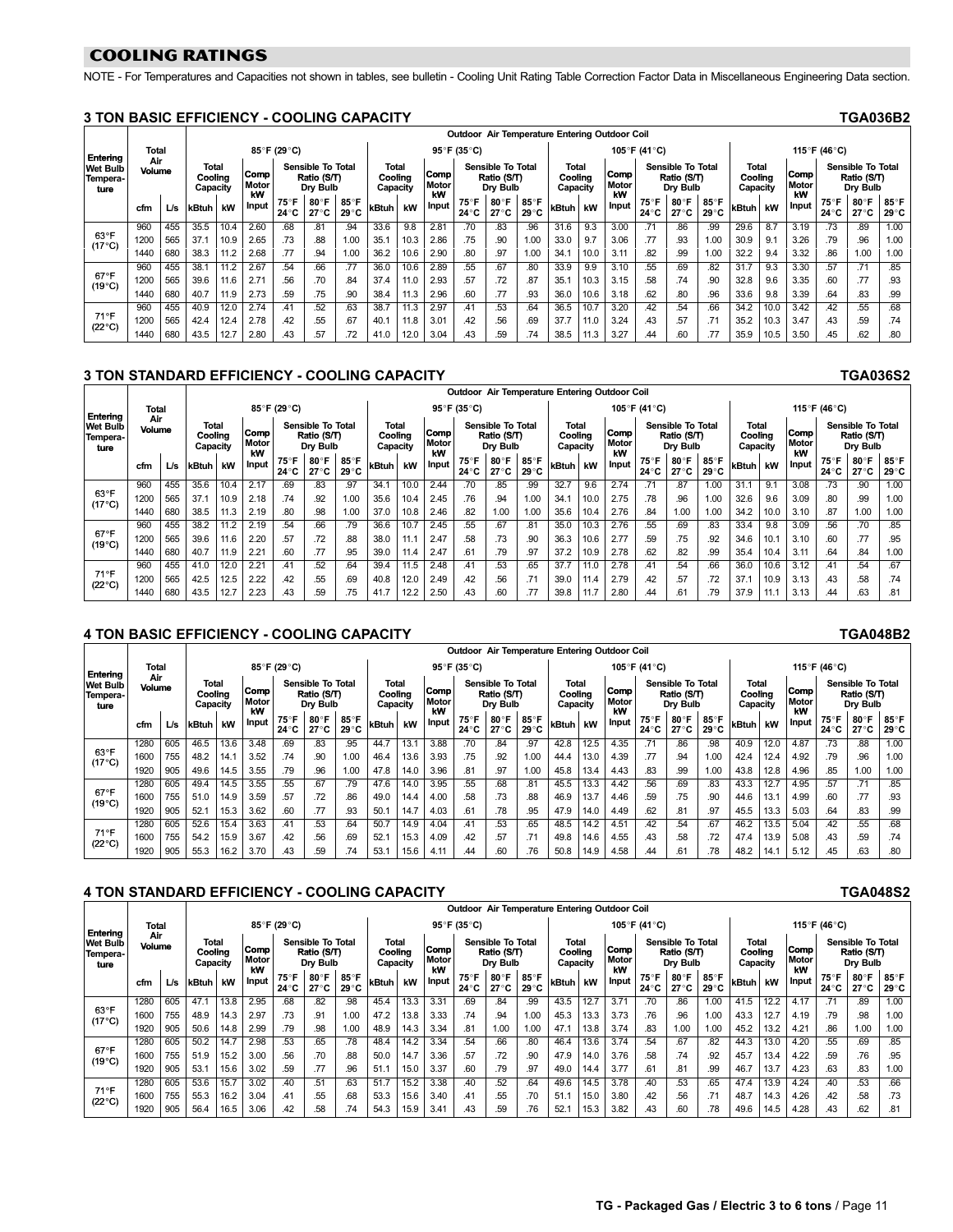# <span id="page-11-0"></span>COOLING RATINGS

NOTE - For Temperatures and Capacities not shown in tables, see bulletin - Cooling Unit Rating Table Correction Factor Data in Miscellaneous Engineering Data section.

#### 5 TON BASIC EFFICIENCY − COOLING CAPACITY TGA060B2

|                                     |               |      |                                     |      |                     |              |                                                     |               |                              |      |                     | Outdoor Air Temperature Entering Outdoor Coil |                                              |               |                              |      |                     |               |                                                     |               |                              |      |                            |              |                                                     |               |
|-------------------------------------|---------------|------|-------------------------------------|------|---------------------|--------------|-----------------------------------------------------|---------------|------------------------------|------|---------------------|-----------------------------------------------|----------------------------------------------|---------------|------------------------------|------|---------------------|---------------|-----------------------------------------------------|---------------|------------------------------|------|----------------------------|--------------|-----------------------------------------------------|---------------|
| Entering                            | Total         |      |                                     |      |                     | 85°F (29°C)  |                                                     |               |                              |      |                     | 95°F (35°C)                                   |                                              |               |                              |      |                     | 105°F (41°C)  |                                                     |               |                              |      |                            | 115°F (46°C) |                                                     |               |
| <b>Wet Bulb</b><br>Tempera-<br>ture | Air<br>Volume |      | <b>Total</b><br>Cooling<br>Capacity |      | Comp<br>Motor<br>kW |              | <b>Sensible To Total</b><br>Ratio (S/T)<br>Dry Bulb |               | Total<br>Cooling<br>Capacity |      | Comp<br>Motor<br>kW |                                               | Sensible To Total<br>Ratio (S/T)<br>Drv Bulb |               | Total<br>Cooling<br>Capacity |      | Comp<br>Motor<br>kW |               | <b>Sensible To Total</b><br>Ratio (S/T)<br>Drv Bulb |               | Total<br>Cooling<br>Capacity |      | <b>Comp</b><br>Motor<br>kW |              | <b>Sensible To Total</b><br>Ratio (S/T)<br>Dry Bulb |               |
|                                     | cfm           | Lis  | kBtuh                               | kW   | Input               | 75°F<br>24°C | 80°F<br>27°C                                        | 85°F<br>29 °C | kBtuh                        | kW   | Input               | 75°F<br>24 °C                                 | 80°F<br>27°C                                 | 85°F<br>29 °C | kBtuh                        | kW   | Input               | 75°F<br>24 °C | 80°F<br>$27^\circ C$                                | 85°F<br>29 °C | kBtuh                        | kW   | Input                      | 75°F<br>24°C | 80°F<br>27°C                                        | 85°F<br>29 °C |
|                                     | 1600          | 755  | 57.6                                | 16.9 | 4.78                | .69          | .83                                                 | .96           | 55.4                         | 16.2 | 5.33                | .70                                           | .84                                          | .97           | 53.1                         | 15.6 | 5.94                | .71           | .86                                                 | .99           | 50.8                         | 14.9 | 6.64                       | .72          | .88                                                 | 1.00          |
| 63°F<br>(17°C)                      | 2000          | 945  | 59.7                                | 17.5 | 4.85                | .73          | .90                                                 | 1.00          | 57.3                         | 16.8 | 5.40                | .75                                           | .92                                          | 1.00          | 54.9                         | 16.1 | 6.02                | .76           | .94                                                 | 1.00          | 52.7                         | 15.4 | 6.71                       | .78          | .96                                                 | 1.00          |
|                                     | 2400          | 1135 | 61.3                                | 18.0 | 4.90                | .79          | .96                                                 | 1.00          | 58.9                         | 17.3 | 5.46                | .80                                           | .97                                          | 1.00          | 56.6                         | 16.6 | 6.08                | .82           | .99                                                 | 1.00          | 54.3                         | 15.9 | 6.79                       | .84          | 1.00                                                | 1.00          |
|                                     | 1600          | 755  | 61.1                                | 17.9 | 4.89                | .54          | .66                                                 | .79           | 58.7                         | 17.2 | 5.45                | .55                                           | .67                                          | .81           | 56.3                         | 16.5 | 6.06                | .55           | .68                                                 | .83           | 53.8                         | 15.8 | 6.76                       | .56          | .70                                                 | .85           |
| $67^{\circ}$ F<br>$(19^{\circ}C)$   | 2000          | 945  | 62.9                                | 18.4 | 4.95                | .57          | .71                                                 | .86           | 60.4                         | 17.7 | 5.50                | .57                                           | .72                                          | .88           | 57.8                         | 16.9 | 6.13                | .58           | .74                                                 | .91           | 55.2                         | 16.2 | 6.84                       | .59          | .76                                                 | .93           |
|                                     | 2400          | 1135 | 64.2                                | 18.8 | 4.99                | .59          | .76                                                 | .93           | 61.6                         | 18.7 | 5.55                | .60                                           | .78                                          | .95           | 58.9                         | 17.3 | 6.18                | .61           | .80                                                 | .97           | 56.3                         | 16.5 | 6.88                       | .63          | .82                                                 | .99           |
|                                     | 1600          | 755  | 64.9                                | 19.0 | 5.02                | .41          | .52                                                 | .64           | 62.4                         | 18.3 | 5.58                | .41                                           | .53                                          | .65           | 59.7                         | 17.5 | 6.21                | .41           | .54                                                 | .66           | 57.1                         | 16.7 | 6.92                       | .41          | .55                                                 | .68           |
| 71°F<br>$(22^{\circ}C)$             | 2000          | 945  | 66.6                                | 19.5 | 5.08                | .42          | .55                                                 | .69           | 64.0                         | 18.8 | 5.65                | .42                                           | .56                                          | .70           | 61.2                         | 17.9 | 6.27                | .42           | .57                                                 | .72           | 58.5                         | 17.1 | 6.99                       | .43          | .58                                                 | .74           |
|                                     | 2400          | 1135 | 67.9                                | 19.9 | 5.12                | .43          | .58                                                 | .74           | 65.                          | 19.1 | 5.68                | .43                                           | .60                                          | .76           | 62.2                         | 18.2 | 6.32                | .44           | .61                                                 | .78           | 59.4                         | 17.4 | 7.03                       | .44          | .62                                                 | .80           |

#### 5 TON STANDARD EFFICIENCY − COOLING CAPACITY TGA060S2

|                                                 |               |      |                                     |      |                     |              |                                                     |               |                                     |      |                     | Outdoor Air Temperature Entering Outdoor Coil |                                                     |               |                              |      |                     |                |                                                     |                        |                                     |      |                     |              |                                              |                  |
|-------------------------------------------------|---------------|------|-------------------------------------|------|---------------------|--------------|-----------------------------------------------------|---------------|-------------------------------------|------|---------------------|-----------------------------------------------|-----------------------------------------------------|---------------|------------------------------|------|---------------------|----------------|-----------------------------------------------------|------------------------|-------------------------------------|------|---------------------|--------------|----------------------------------------------|------------------|
|                                                 | Total         |      |                                     |      |                     | 85°F (29°C)  |                                                     |               |                                     |      |                     | 95°F (35°C)                                   |                                                     |               |                              |      |                     | 105°F (41°C)   |                                                     |                        |                                     |      |                     | 115°F (46°C) |                                              |                  |
| Entering<br><b>Wet Bulb</b><br>Tempera-<br>ture | Air<br>Volume |      | <b>Total</b><br>Cooling<br>Capacity |      | Comp<br>Motor<br>kW |              | <b>Sensible To Total</b><br>Ratio (S/T)<br>Dry Bulb |               | <b>Total</b><br>Coolina<br>Capacity |      | Comp<br>Motor<br>kW |                                               | <b>Sensible To Total</b><br>Ratio (S/T)<br>Drv Bulb |               | Total<br>Coolina<br>Capacity |      | Comp<br>Motor<br>kW |                | <b>Sensible To Total</b><br>Ratio (S/T)<br>Drv Bulb |                        | <b>Total</b><br>Coolina<br>Capacity |      | Comp<br>Motor<br>kW |              | Sensible To Total<br>Ratio (S/T)<br>Dry Bulb |                  |
|                                                 | cfm           | L/s  | kBtuh                               | kW   | <b>Input</b>        | 75°F<br>24°C | 80°F<br>27°C                                        | 85°F<br>29 °C | kBtuh                               | kW   | Input               | 75°F<br>24 °C                                 | 80°F<br>27 ° C                                      | 85°F<br>29 °C | kBtuh                        | kW   | Input               | 75°F<br>24 ° C | 80°F<br>27 °C                                       | 85°F<br>$29^{\circ}$ C | <b>kBtuh</b>                        | kW   | Input               | 75°F<br>24°C | 80°F<br>27 °C                                | 85°F<br>29 °C    |
|                                                 | 1600          | 755  | 59.7                                | 17.5 | 3.65                | .70          | .84                                                 | .99           | 57.4                                | 16.8 | 4.10                |                                               | .86                                                 | 1.00          | 55.0                         | 16.1 | 4.63                | .72            | .89                                                 | 1.00                   | 52.4                                | 15.4 | 5.26                | .74          | .91                                          | 1.00             |
| 63°F<br>$(17^{\circ}C)$                         | 2000          | 945  | 62.7                                | 18.2 | 3.68                | .76          | .93                                                 | 1.00          | 59.7                                | 17.5 | 4.13                |                                               | .96                                                 | 1.00          | 57.3                         | 16.8 | 4.66                | .79            | .98                                                 | 1.00                   | 54.8                                | 16.1 | 5.29                | .81          | 1.00                                         | 1.00             |
|                                                 | 2400          | 1135 | 64.3                                | 18.8 | 3.70                | .82          | 1.00                                                | .00           | 62.1                                | 18.2 | 4.15                | .84                                           | 1.00                                                | 1.00          | 59.7                         | 17.5 | 4.68                | .86            | 1.00                                                | 1.00                   | 57.3                                | 16.8 | 5.31                | .89          | 1.00                                         | 1.00             |
|                                                 | 1600          | 755  | 63.5                                | 18.6 | 3.70                | .55          | .67                                                 | .81           | 61.1                                | 17.9 | 4.15                | .55                                           | .69                                                 | .83           | 58.5                         | 17.1 | 4.68                | .56            | .70                                                 | .85                    | $\overline{55.7}$                   | 16.3 | 5.30                | .57          | .72                                          | $\overline{.87}$ |
| $67^{\circ}$ F<br>$(19^{\circ}C)$               | 2000          | 945  | 65.6                                | 19.2 | 3.72                | .58          | .73                                                 | .90           | 63.0                                | 18.5 | 4.16                | .59                                           | .75                                                 | .92           | 60.3                         | 17.7 | 4.69                | .60            | .77                                                 | .94                    | 57.4                                | 16.8 | 5.32                | .61          | .79                                          | .97              |
|                                                 | 2400          | 1135 | 67.0                                | 19.6 | 3.73                | .62          | .80                                                 | .98           | 64.3                                | 18.8 | 4.18                | .63                                           | .82                                                 | .99           | 61.6                         | 18.1 | 4.71                | .64            | .84                                                 | 1.00                   | 58.7                                | 17.2 | 5.33                | .65          | .87                                          | 1.00             |
|                                                 | 1600          | 755  | 67.7                                | 19.8 | 3.74                | .41          | .53                                                 | .65           | 65.0                                | 19.0 | 4.18                | .41                                           | .54                                                 | .66           | 62.3                         | 18.3 | 4.72                | .41            | .55                                                 | .68                    | 59.4                                | 17.4 | 5.34                | .42          | .56                                          | .69              |
| 71°F<br>$(22^{\circ}C)$                         | 2000          | 945  | 69.6                                | 20.4 | 3.75                | .42          | .57                                                 | .71           | 66.8                                | 19.6 | 4.20                | .43                                           | .58                                                 | .73           | 64.0                         | 18.8 | 4.72                | .43            | .59                                                 | .74                    | 60.9                                | 17.8 | 5.35                | .43          | .60                                          | .77              |
|                                                 | 2400          | 1135 | 70.9                                | 20.8 | 3.77                | .44          | .61                                                 | .77           | 68.0                                | 19.9 | 4.21                | .44                                           | .62                                                 | .80           | 65.1                         | 19.1 | 4.73                | .45            | 63                                                  | .82                    | 61.9                                | 18.1 | 5.36                | .45          | .65                                          | .85              |

# 6 TON STANDARD EFFICIENCY − COOLING CAPACITY TGA072S2

|                                     |               |      |                                     |      |                     |              |                                                     |                        |                              |      |                     | Outdoor Air Temperature Entering Outdoor Coil |                                              |                |                              |      |                     |              |                                                     |               |                                     |      |                     |              |                                              |               |
|-------------------------------------|---------------|------|-------------------------------------|------|---------------------|--------------|-----------------------------------------------------|------------------------|------------------------------|------|---------------------|-----------------------------------------------|----------------------------------------------|----------------|------------------------------|------|---------------------|--------------|-----------------------------------------------------|---------------|-------------------------------------|------|---------------------|--------------|----------------------------------------------|---------------|
| Entering                            | Total         |      |                                     |      |                     | 85°F (29°C)  |                                                     |                        |                              |      |                     | 95°F (35°C)                                   |                                              |                |                              |      |                     | 105°F (41°C) |                                                     |               |                                     |      |                     | 115°F (46°C) |                                              |               |
| <b>Wet Bulb</b><br>Tempera-<br>ture | Air<br>Volume |      | <b>Total</b><br>Coolina<br>Capacity |      | Comp<br>Motor<br>kW |              | <b>Sensible To Total</b><br>Ratio (S/T)<br>Dry Bulb |                        | Total<br>Coolina<br>Capacity |      | Comp<br>Motor<br>kW |                                               | Sensible To Total<br>Ratio (S/T)<br>Dry Bulb |                | Total<br>Coolina<br>Capacity |      | Comp<br>Motor<br>kW |              | <b>Sensible To Total</b><br>Ratio (S/T)<br>Dry Bulb |               | <b>Total</b><br>Coolina<br>Capacity |      | Comp<br>Motor<br>kW |              | Sensible To Total<br>Ratio (S/T)<br>Dry Bulb |               |
|                                     | cfm           | Lls  | kBtuh                               | kW   | Input               | 75°F<br>24°C | °Ε<br>80°<br>27°C                                   | 85°F<br>$29^{\circ}$ C | kBtuh                        | kW   | <b>Input</b>        | 75°F<br>24 °C                                 | 80°F<br>27 °C                                | 85°F<br>29 ° C | kBtuh                        | kW   | Input               | 75°F<br>24°C | 80°F<br>27°C                                        | 85°F<br>29 °C | kBtuh                               | kW   | Input               | 75°F<br>24°C | 80°F<br>27 °C                                | 85°F<br>29 °C |
|                                     | 1920          | 905  | 71.5                                | 21.0 | 4.98                | .65          | .80                                                 | .97                    | 68.9                         | 20.2 | 5.57                | 66                                            | .82                                          | .98            | 66.2                         | 19.4 | 6.26                | .67          | .85                                                 | .00           | 63.                                 | 18.5 | 7.07                | .68          | $.\overline{8}7$                             | 1.00          |
| 63°F<br>(17°C)                      | 2400          | 1135 | 74.4                                | 21.8 | 5.05                | .70          | .90                                                 | 1.00                   | 71.7                         | 21.0 | 5.64                | .72                                           | .92                                          | 1.00           | 68.8                         | 20.2 | 6.33                | .73          | .95                                                 | 1.00          | 65.7                                | 19.3 | 7.14                | .76          | .97                                          | 1.00          |
|                                     | 2880          | 1360 | 76.8                                | 22.5 | 5.10                | .76          | .97                                                 | 1.00                   | 74.1                         | 21.7 | 5.69                | .79                                           | .99                                          | 1.00           | 71.4                         | 20.9 | 6.39                | .81          | 1.00                                                | .00           | 68.4                                | 20.0 | 7.21                | .84          | 1.00                                         | 1.00          |
|                                     | 1920          | 905  | 76.                                 | 22.3 | 5.09                | .51          | .62                                                 | .76                    | 73.4                         | 21.5 | 5.68                | .51                                           | .63                                          | .78            | 70.4                         | 20.6 | 6.37                | .52          | .65                                                 | .80           | 67.1                                | 19.7 | 7.17                | .53          | .66                                          | .83           |
| $67^{\circ}$ F<br>$(19^{\circ}C)$   | 2400          | 1135 | 78.7                                | 23.1 | 5.14                | .54          | .67                                                 | .86                    | 75.7                         | 22.2 | 5.74                | .54                                           | .69                                          | .88            | 72.5                         | 21.2 | 6.44                | .55          | .71                                                 | .91           | 69.                                 | 20.3 | 7.24                | .56          | .73                                          | .94           |
|                                     | 2880          | 1360 | 80.4                                | 23.6 | 5.19                | .56          | .74                                                 | .94                    | 77.4                         | 22.7 | 5.78                | .57                                           | .76                                          | .96            | 74.2                         | 21.7 | 6.47                | .58          | .78                                                 | .98           | 70.6                                | 20.7 | 7.28                | .60          | .81                                          | 1.00          |
|                                     | 1920          | 905  | 81.2                                | 23.8 | 5.21                | .38          | .49                                                 | .60                    | 78.3                         | 22.9 | 5.80                | .38                                           | .50                                          | .61            | 75.2                         | 22.0 | 6.50                | .38          | .50                                                 | .62           | 71.7                                | 21.0 | 7.30                | .39          | .51                                          | .64           |
| 71°F<br>$(22^{\circ}C)$             | 2400          | 1135 | 83.7                                | 24.5 | 5.27                | .39          | .52                                                 | .65                    | 80.6                         | 23.6 | 5.87                | .39                                           | .53                                          | .67            | 77.3                         | 22.7 | 6.56                | .40          | .54                                                 | .68           | 73.6                                | 21.6 | 7.37                | .40          | .55                                          | .70           |
|                                     | 2880          | 1360 | 85.4                                | 25.0 | 5.31                | .40          | .56                                                 | .71                    | 82.2                         | 24.1 | 5.90                | .41                                           | .56                                          | .73            | 78.7                         | 23.1 | 6.60                | .41          | .57                                                 | .75           | 74.8                                | 21.9 | 7.41                | .42          | .59                                          | .79           |

# HIGH ALTITUDE DERATE

Units may be installed at altitudes up to 2000 feet above sea level without any modification. At altitudes above 2000 feet, units must be derated to match gas manifold pressures shown in table below.

NOTE − This is the only permissible derate for these units.

|                        |                    | Gas Manifold Pressure - in. w.g. |
|------------------------|--------------------|----------------------------------|
| <b>Altitude - Feet</b> | <b>Natural Gas</b> | <b>LPG/Propane</b>               |
| 2001 - 3000            | 3.2                | 9.80                             |
| $3001 - 4000$          | 3.1                | 9.10                             |
| 4001 - 5000            | 3.0                | 8.70                             |
| 5001 - 6000            | 2.8                | 8.30                             |
| 6001 - 7000            | 2.7                | 8.20                             |
| 7001 - 8000            | 2.6                | 8.10                             |
| 8001 - 10.000          |                    | <b>Contact Technical Support</b> |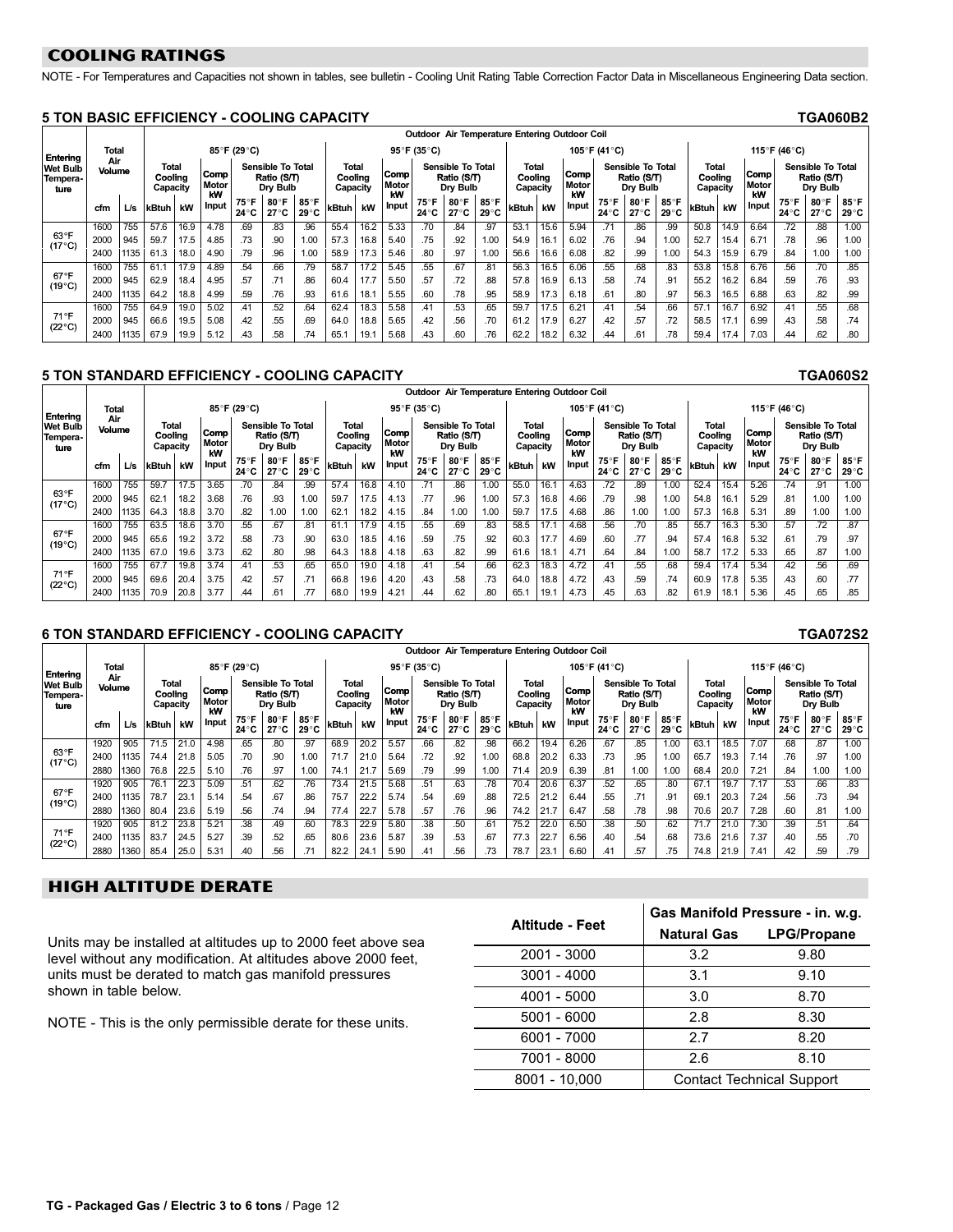# <span id="page-12-0"></span>BLOWER DATA − DIRECT DRIVE 3 − 4 TON

Blower tables include resistance for base unit with standard heat, wet indoor coil, & 2 in. disposable air filters in place. FOR ALL UNITS ADD:

- 1 − Any factory installed options air resistance (larger gas heat section, economizer, etc.) See page [23](#page-22-0)
	- 2 − Any field installed accessories air resistance (duct resistance, diffuser, etc.) See page [23](#page-22-0)

|                                              |           |               |               | Air Volume (cfm) at Various Blower Speeds |               |         |               |                                                                                                                                                                                                                                                                                                                                                                                              |         |
|----------------------------------------------|-----------|---------------|---------------|-------------------------------------------|---------------|---------|---------------|----------------------------------------------------------------------------------------------------------------------------------------------------------------------------------------------------------------------------------------------------------------------------------------------------------------------------------------------------------------------------------------------|---------|
| <b>External Static</b>                       | 208 VOLTS |               |               | 230 VOLTS                                 |               |         | 460/575 VOLTS |                                                                                                                                                                                                                                                                                                                                                                                              |         |
| Pressure (in. w.g.)                          | High      | <b>Medium</b> | Low           | High                                      | <b>Medium</b> | Low     | High          | <b>Medium</b>                                                                                                                                                                                                                                                                                                                                                                                | Low     |
| 3 and 4 Ton Basic Efficiency (Down-Flow)     |           |               |               |                                           |               |         |               | TGA036B and TGA048B                                                                                                                                                                                                                                                                                                                                                                          |         |
| 0.0                                          | 2000      | 1660          | 1145          | 2200                                      | 1875          | 1330    | 2100          | 1780                                                                                                                                                                                                                                                                                                                                                                                         | 1220    |
| 0.1                                          | 1935      | 1610          | 1150          | 2110                                      | 1810          | 1330    | 2045          | 1725                                                                                                                                                                                                                                                                                                                                                                                         | 1220    |
| 0.2                                          | 1880      | 1565          | 1135          | 2040                                      | 1755          | 1310    | 1995          | 1665                                                                                                                                                                                                                                                                                                                                                                                         | 1210    |
| 0.3                                          | 1830      | 1515          | 1100          | 1980                                      | 1700          | 1270    | 1945          | 1615                                                                                                                                                                                                                                                                                                                                                                                         | 1185    |
| 0.4                                          | 1780      | 1470          | 1045          | 1925                                      | 1645          | 1215    | 1890          | 1560                                                                                                                                                                                                                                                                                                                                                                                         | 1145    |
| 0.5                                          | 1720      | 1420          | 975           | 1860                                      | 1590          | 1145    | 1830          | 1510                                                                                                                                                                                                                                                                                                                                                                                         | 1085    |
| 0.6                                          | 1645      | 1365          | 885           | 1785                                      | 1530          | 1060    | 1750          | 1465                                                                                                                                                                                                                                                                                                                                                                                         | 1015    |
| 0.7                                          | 1550      | 1305          | 785           | 1680                                      | 1465          | 960     | 1655          | 1425                                                                                                                                                                                                                                                                                                                                                                                         | 920     |
| 0.8                                          | 1425      | 1240          | $- - -$       | 1540                                      | 1395          | - - -   | 1530          | 1390                                                                                                                                                                                                                                                                                                                                                                                         | $- - -$ |
| 0.9                                          | 1265      | 1170          | $- - -$       | 1360                                      | 1320          | $- - -$ | 1380          | 1380                                                                                                                                                                                                                                                                                                                                                                                         | - - -   |
| 1.0                                          | 1055      | $- - -$       | $- - -$       | 1120                                      | - - -         | $- - -$ | 1185          | $- - -$                                                                                                                                                                                                                                                                                                                                                                                      | - - -   |
| 3 and 4 Ton Basic Efficiency (Horizontal)    |           |               |               |                                           |               |         |               | TGA036B and TGA048B                                                                                                                                                                                                                                                                                                                                                                          |         |
| 0.0                                          | 1895      | 1585          | 1090          | 2085                                      | 1790          | 1265    | 2100          | 1795                                                                                                                                                                                                                                                                                                                                                                                         | 1265    |
| 0.1                                          | 1830      | 1530          | 1095          | 1995                                      | 1720          | 1260    | 2025          | 1725                                                                                                                                                                                                                                                                                                                                                                                         | 1250    |
| 0.2                                          | 1775      | 1480          | 1080          | 1925                                      | 1660          | 1240    | 1960          | 1660                                                                                                                                                                                                                                                                                                                                                                                         | 1235    |
| 0.3                                          | 1730      | 1430          | 1045          | 1870                                      | 1605          | 1205    | 1905          | 1610                                                                                                                                                                                                                                                                                                                                                                                         | 1210    |
| 0.4                                          | 1680      | 1385          | 990           | 1820                                      | 1555          | 1150    | 1845          | 1560                                                                                                                                                                                                                                                                                                                                                                                         | 1170    |
| 0.5                                          | 1620      | 1335          | 920           | 1755                                      | 1495          | 1085    | 1775          | 1510                                                                                                                                                                                                                                                                                                                                                                                         | 1110    |
| 0.6                                          | 1540      | 1275          | 835           | 1670                                      | 1430          | 995     | 1695          | 1455                                                                                                                                                                                                                                                                                                                                                                                         | 1025    |
| 0.7                                          | 1435      | 1205          | 730           | 1555                                      | 1355          | 890     | 1595          | 1395                                                                                                                                                                                                                                                                                                                                                                                         | 905     |
| 0.8                                          | 1290      | 1115          | - - -         | 1400                                      | 1255          | $- - -$ | 1465          | 1320                                                                                                                                                                                                                                                                                                                                                                                         | $- - -$ |
| 0.9                                          | 1105      | 1010          | $- - -$       | 1185                                      | 1135          | $- - -$ | 1300          | 1230                                                                                                                                                                                                                                                                                                                                                                                         | $- - -$ |
| 1.0                                          | 860       | $- - -$       | $- - -$       | 910                                       | $- - -$       | $- - -$ | 1090          | $- - -$                                                                                                                                                                                                                                                                                                                                                                                      | - - -   |
| 3 and 4 Ton Standard Efficiency (Down-Flow)  |           |               |               |                                           |               |         |               | TGA036S and TGA048S                                                                                                                                                                                                                                                                                                                                                                          |         |
| 0.0                                          | 1965      | 1640          | 1150          | 2145                                      | 1845          | 1330    | 2070          | 1755                                                                                                                                                                                                                                                                                                                                                                                         | 1220    |
| 0.1                                          | 1905      | 1595          | 1150          | 2070                                      | 1785          | 1325    | 2020          | 1700                                                                                                                                                                                                                                                                                                                                                                                         | 1220    |
| 0.2                                          | 1855      | 1545          | 1130          | 2010                                      | 1735          | 1300    | 1970          | 1645                                                                                                                                                                                                                                                                                                                                                                                         | 1205    |
| 0.3                                          | 1810      | 1500          | 1095          | 1955                                      | 1680          | 1260    | 1920          | 1595                                                                                                                                                                                                                                                                                                                                                                                         | 1180    |
| 0.4                                          | 1755      | 1455          | 1035          | 1895                                      | 1625          | 1200    | 1865          | 1545                                                                                                                                                                                                                                                                                                                                                                                         | 1135    |
| 0.5                                          | 1690      | 1405          | 965           | 1830                                      | 1570          | 1130    | 1795          | 1495                                                                                                                                                                                                                                                                                                                                                                                         | 1075    |
| 0.6                                          | 1610      | 1350          | 875           | 1745                                      | 1510          | 1045    | 1715          | 1450                                                                                                                                                                                                                                                                                                                                                                                         | 1000    |
| 0.7                                          | 1515      | 1290          | 775           | 1635                                      | 1445          | 945     | 1615          | 1410                                                                                                                                                                                                                                                                                                                                                                                         | 910     |
| 0.8                                          | 1385      | 1220          | - - -         | 1490                                      | 1370          | $- - -$ | 1490          | 1375                                                                                                                                                                                                                                                                                                                                                                                         | - - -   |
| 0.9                                          | 1225      | 1150          | - - -         | 1310                                      | 1290          | - - -   | 1340          | 1360                                                                                                                                                                                                                                                                                                                                                                                         |         |
| 1.0                                          | 1025      | $- - -$       | - - -         | 1075                                      | $- - -$       | - - -   | 1150          | $- - -$                                                                                                                                                                                                                                                                                                                                                                                      | - - -   |
| 3 and 4 Ton Standard Efficiency (Horizontal) |           |               |               |                                           |               |         |               | TGA036S and TGA048S                                                                                                                                                                                                                                                                                                                                                                          |         |
| 0.0                                          | 1860      | 1565          | 1095          | 2030                                      | 1755          | 1265    | 2055          | 1765                                                                                                                                                                                                                                                                                                                                                                                         | 1260    |
| 0.1                                          | 1805      | 1510          | 1090          | 1960                                      | 1695          | 1255    | 1990          | 1700                                                                                                                                                                                                                                                                                                                                                                                         | 1245    |
| 0.2                                          | 1755      | 1465          | 1075          | 1900                                      | 1640          | 1235    | 1935          | 1640                                                                                                                                                                                                                                                                                                                                                                                         | 1230    |
| 0.3                                          | 1710      | 1420          | 1035          | 1850                                      | 1585          | 1195    | 1875          | 1590                                                                                                                                                                                                                                                                                                                                                                                         | 1200    |
| 0.4                                          | 1660      | 1370          | 985           | 1790                                      | 1535          | 1140    | 1815          | 1545                                                                                                                                                                                                                                                                                                                                                                                         | 1160    |
| 0.5                                          | 1595      | 1320          | 910           | 1720                                      | 1475          | 1070    | 1745          | 1495                                                                                                                                                                                                                                                                                                                                                                                         | 1095    |
| 0.6                                          | 1510      | 1260          | 825           | 1630                                      | 1410          | 980     | 1660          | 1440                                                                                                                                                                                                                                                                                                                                                                                         | 1005    |
| 0.7                                          | 1400      | 1190          | 720           | 1510                                      | 1330          | 880     | 1555          | 1375                                                                                                                                                                                                                                                                                                                                                                                         | 885     |
| 0.8                                          | 1255      | 1100          | $\frac{1}{2}$ | 1350                                      | 1230          | $- - -$ | 1425          | 1295                                                                                                                                                                                                                                                                                                                                                                                         | $- - -$ |
| 0.9                                          | 1065      | 990           | - - -         | 1140                                      | 1110          | $- - -$ | 1260          | 1200                                                                                                                                                                                                                                                                                                                                                                                         | - - -   |
| 1.0                                          | 830       | $- - -$       | - - -         | 875                                       | $- - -$       | $- - -$ | 1055          | $\frac{1}{2} \frac{1}{2} \frac{1}{2} \frac{1}{2} \frac{1}{2} \frac{1}{2} \frac{1}{2} \frac{1}{2} \frac{1}{2} \frac{1}{2} \frac{1}{2} \frac{1}{2} \frac{1}{2} \frac{1}{2} \frac{1}{2} \frac{1}{2} \frac{1}{2} \frac{1}{2} \frac{1}{2} \frac{1}{2} \frac{1}{2} \frac{1}{2} \frac{1}{2} \frac{1}{2} \frac{1}{2} \frac{1}{2} \frac{1}{2} \frac{1}{2} \frac{1}{2} \frac{1}{2} \frac{1}{2} \frac{$ | $- - -$ |
|                                              |           |               |               |                                           |               |         |               |                                                                                                                                                                                                                                                                                                                                                                                              |         |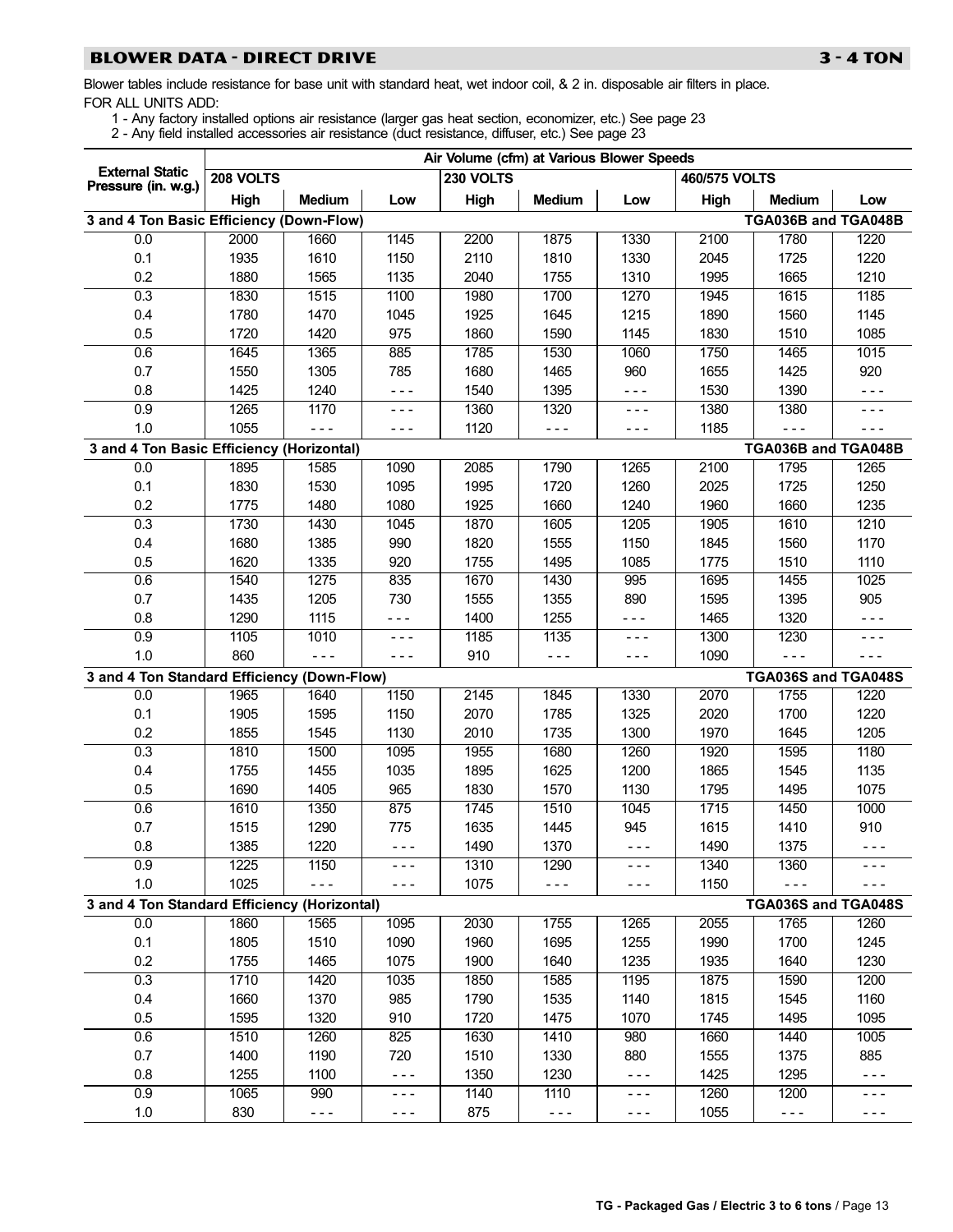# BLOWER DATA − DIRECT DRIVE 5 TON 5 TON

- 1 − Any factory installed options air resistance (larger gas heat section, economizer, etc.) See page [23](#page-22-0)
- 2 − Any field installed accessories air resistance (duct resistance, diffuser, etc.) See page [23](#page-22-0)

|                                               |           |         | Air Volume (cfm) at Various Blower Speeds |         |               |                |
|-----------------------------------------------|-----------|---------|-------------------------------------------|---------|---------------|----------------|
| <b>External Static</b><br>Pressure (in. w.g.) | 208 VOLTS |         | 230 VOLTS                                 |         | 460/575 VOLTS |                |
|                                               | High      | Low     | High                                      | Low     | High          | Low            |
| 5 Ton Basic Efficiency (Down-Flow)            |           |         |                                           |         |               | <b>TGA060B</b> |
| 0.0                                           | 2260      | 1660    | 2445                                      | 1960    | 2385          | 1735           |
| 0.1                                           | 2235      | 1670    | 2420                                      | 1950    | 2270          | 1725           |
| 0.2                                           | 2205      | 1680    | 2390                                      | 1945    | 2185          | 1720           |
| 0.3                                           | 2180      | 1685    | 2360                                      | 1930    | 2130          | 1725           |
| 0.4                                           | 2150      | 1680    | 2325                                      | 1915    | 2095          | 1725           |
| 0.5                                           | 2115      | 1665    | 2280                                      | 1890    | 2070          | 1715           |
| 0.6                                           | 2070      | 1645    | 2230                                      | 1855    | 2045          | 1700           |
| 0.7                                           | 2015      | 1605    | 2165                                      | 1810    | 2015          | 1665           |
| 0.8                                           | 1950      | 1545    | 2090                                      | 1745    | 1965          | 1610           |
| 0.9                                           | 1865      | 1465    | 2000                                      | 1660    | 1895          | 1530           |
| 1.0                                           | 1765      | $- - -$ | 1890                                      | - - -   | 1790          | $- - -$        |
| 5 Ton Basic Efficiency (Horizontal)           |           |         |                                           |         |               | <b>TGA060B</b> |
| 0.0                                           | 2145      | 1595    | 2320                                      | 1880    | 2370          | 1790           |
| 0.1                                           | 2110      | 1615    | 2285                                      | 1885    | 2315          | 1815           |
| 0.2                                           | 2080      | 1625    | 2250                                      | 1880    | 2270          | 1825           |
| 0.3                                           | 2040      | 1620    | 2210                                      | 1860    | 2225          | 1820           |
| 0.4                                           | 2000      | 1605    | 2160                                      | 1830    | 2175          | 1800           |
| 0.5                                           | 1950      | 1580    | 2105                                      | 1790    | 2125          | 1770           |
| 0.6                                           | 1895      | 1540    | 2040                                      | 1740    | 2070          | 1725           |
| 0.7                                           | 1830      | 1485    | 1965                                      | 1675    | 2005          | 1665           |
| 0.8                                           | 1755      | 1420    | 1880                                      | 1605    | 1930          | 1595           |
| 0.9                                           | 1665      | 1340    | 1785                                      | 1520    | 1840          | 1505           |
| 1.0                                           | 1565      | $- - -$ | 1675                                      | - - -   | 1735          | $- - -$        |
| 5 Ton Standard Efficiency (Down-Flow)         |           |         |                                           |         |               | <b>TGA060S</b> |
| 0.0                                           | 2230      | 1670    | 2410                                      | 1950    | 2240          | 1730           |
| 0.1                                           | 2205      | 1680    | 2380                                      | 1945    | 2175          | 1725           |
| 0.2                                           | 2175      | 1685    | 2350                                      | 1930    | 2130          | 1725           |
| 0.3                                           | 2145      | 1685    | 2315                                      | 1915    | 2095          | 1725           |
| 0.4                                           | 2110      | 1670    | 2270                                      | 1890    | 2070          | 1720           |
| 0.5                                           | 2065      | 1650    | 2215                                      | 1860    | 2040          | 1705           |
| 0.6                                           | 2015      | 1615    | 2155                                      | 1815    | 2010          | 1675           |
| 0.7                                           | 1950      | 1565    | 2085                                      | 1755    | 1960          | 1630           |
| 0.8                                           | 1875      | 1495    | 2000                                      | 1685    | 1900          | 1560           |
| 0.9                                           | 1780      | 1410    | 1900                                      | 1595    | 1810          | 1465           |
| 1.0                                           | 1675      | $- - -$ | 1785                                      | $- - -$ | 1690          | $- - -$        |
| 5 Ton Standard Efficiency (Horizontal)        |           |         |                                           |         |               | <b>TGA060S</b> |
| 0.0                                           | 2110      | 1615    | 2280                                      | 1885    | 2305          | 1815           |
| 0.1                                           | 2075      | 1625    | 2245                                      | 1880    | 2260          | 1825           |
| 0.2                                           | 2040      | 1625    | 2205                                      | 1860    | 2215          | 1820           |
| 0.3                                           | 2000      | 1610    | 2155                                      | 1835    | 2170          | 1805           |
| 0.4                                           | 1950      | 1590    | 2100                                      | 1800    | 2120          | 1775           |
| 0.5                                           | 1900      | 1555    | 2040                                      | 1750    | 2065          | 1735           |
| 0.6                                           | 1835      | 1505    | 1965                                      | 1695    | 2005          | 1680           |
| 0.7                                           | 1765      | 1450    | 1890                                      | 1625    | 1935          | 1615           |
| 0.8                                           | 1685      | 1375    | 1800                                      | 1545    | 1855          | 1535           |
| 0.9                                           | 1595      | 1295    | 1700                                      | 1460    | 1755          | 1445           |
| 1.0                                           | 1495      | $- - -$ | 1595                                      | $- - -$ | 1645          | $- - -$        |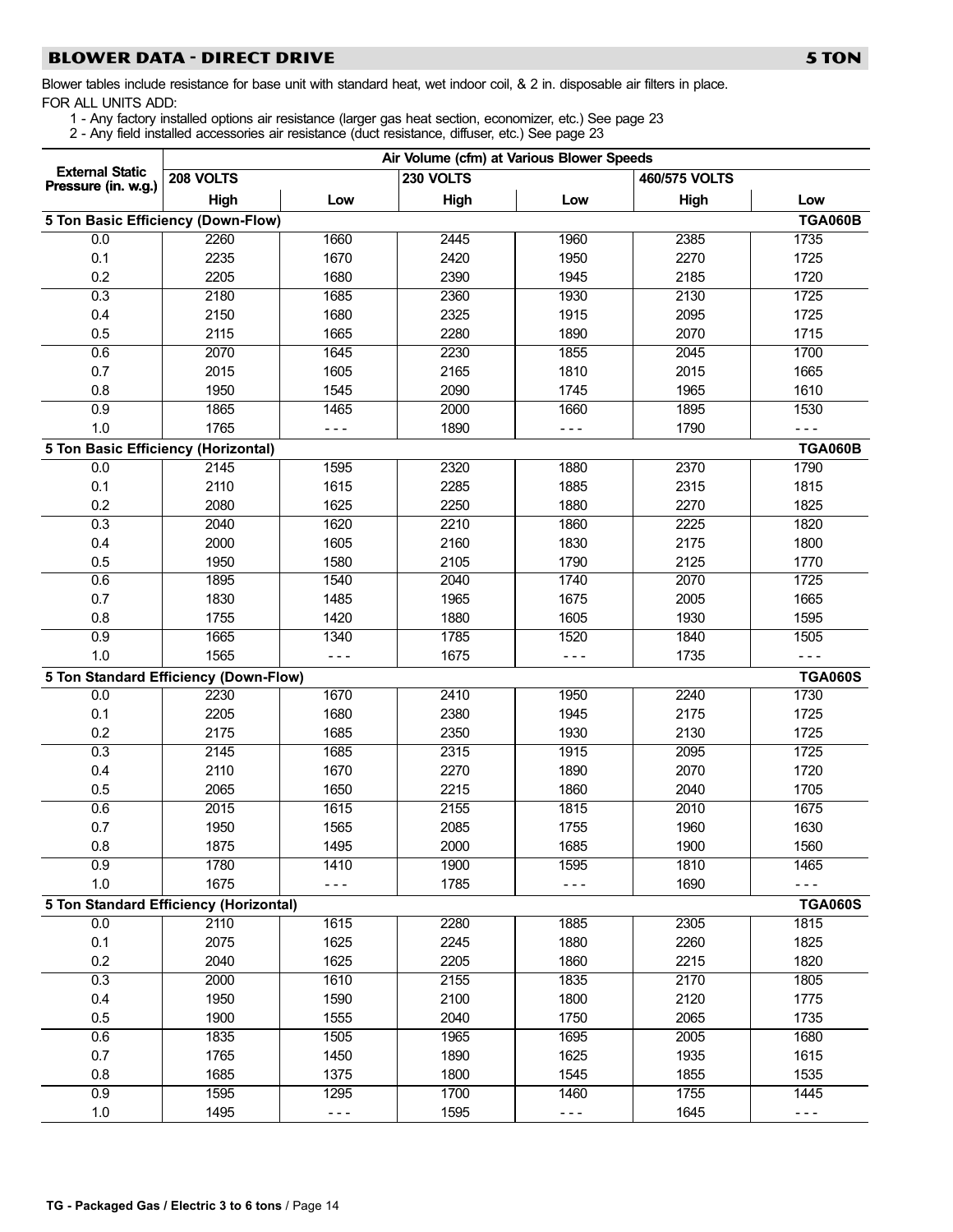# BLOWER DATA − BELT DRIVE 3 TON 3 TON

Blower tables include resistance for base unit with standard heat, wet indoor coil, & 2 in. disposable air filters in place. FOR ALL UNITS ADD:

1 − Any factory installed options air resistance (larger gas heat section, economizer, etc.) See page [23](#page-22-0)

2 − Any field installed accessories air resistance (duct resistance, diffuser, etc.) See page [23](#page-22-0)

Then determine from table the blower motor output and drive required.

| 0.10 to 0.80 in. w.g.  |            |                        |                  |                                   |            |                    | 3 Ton Basic Efficiency (Down-Flow)  |                    |                           |                        |            |                    |            |                    |                                   | <b>TGA036B</b>     |
|------------------------|------------|------------------------|------------------|-----------------------------------|------------|--------------------|-------------------------------------|--------------------|---------------------------|------------------------|------------|--------------------|------------|--------------------|-----------------------------------|--------------------|
| Air                    |            |                        |                  |                                   |            |                    |                                     |                    | External Static (in.w.g.) |                        |            |                    |            |                    |                                   |                    |
| <b>Volume</b><br>(cfm) | 0.10       |                        |                  | 0.20                              |            | 0.30               |                                     | 0.40               | 0.50                      |                        |            | 0.60               |            | 0.70               |                                   | 0.80               |
|                        | <b>RPM</b> | <b>BHP</b>             | <b>RPM</b>       | <b>BHP</b>                        | <b>RPM</b> | <b>BHP</b>         | <b>RPM</b>                          | <b>BHP</b>         | <b>RPM</b>                | <b>BHP</b>             | <b>RPM</b> | <b>BHP</b>         | <b>RPM</b> | <b>BHP</b>         | <b>RPM</b>                        | <b>BHP</b>         |
|                        |            | <b>Field Furnished</b> |                  |                                   |            |                    | Low Static - Drive Kit #1           |                    |                           |                        |            |                    |            |                    | <b>High Static - Drive Kit #5</b> |                    |
| 900                    | 495        | 0.10                   | 600              | 0.15                              | 700        | 0.25               | 790                                 | 0.35               | 870                       | 0.45                   | 945        | 0.55               | 1015       | 0.65               | 1075                              | 0.75               |
| 1000                   | 525        | 0.10                   | 625              | 0.20                              | 715        | 0.25               | 805                                 | 0.35               | 880                       | 0.45                   | 955        | 0.55               | 1025       | 0.70               | 1085                              | 0.80               |
| 1100                   | 555        | 0.15                   | 650              | 0.20                              | 735        | 0.30               | 820                                 | 0.40               | 895                       | 0.50                   | 965        | 0.60               | 1035       | 0.70               | 1095                              | 0.85               |
| 1200                   | 590        | 0.20                   | 675              | 0.25                              | 760        | 0.35               | 835                                 | 0.40               | 910                       | 0.50                   | 980        | 0.65               | 1045       | 0.75               | 1110                              | 0.90               |
| 1300                   | 625        | 0.20                   | 705              | 0.30                              | 780        | 0.35               | 855                                 | 0.45               | 930                       | 0.55                   | 995        | 0.70               | 1060       | 0.80               | 1120                              | 0.95               |
| 1400                   | 665        | 0.25                   | $\overline{735}$ | 0.35                              | 810        | 0.40               | 880                                 | 0.50               | 945                       | 0.60                   | 1010       | 0.75               | 1075       | 0.85               | 1135                              | 1.00               |
| 1500                   | 700        | 0.30                   | 770              | 0.40                              | 835        | 0.45               | 905                                 | 0.55               | 970                       | 0.70                   | 1030       | 0.80               | 1090       | 0.90               | 1150                              | 1.05               |
| 0.90 to 1.60 in. w.g.  |            |                        |                  |                                   |            |                    | 3 Ton Basic Efficiency (Down-Flow)  |                    |                           |                        |            |                    |            |                    |                                   | <b>TGA036B</b>     |
| Air                    |            |                        |                  |                                   |            |                    |                                     |                    | External Static (in.w.g.) |                        |            |                    |            |                    |                                   |                    |
| <b>Volume</b><br>(cfm) | 0.90       |                        | 1.0              |                                   |            | 1.10               |                                     | 1.20               |                           | 1.30                   | 1.40       |                    | 1.50       |                    |                                   | 1.60               |
|                        | <b>RPM</b> | <b>BHP</b>             | <b>RPM</b>       | <b>BHP</b>                        | <b>RPM</b> | <b>BHP</b>         | <b>RPM</b>                          | <b>BHP</b>         | <b>RPM</b>                | <b>BHP</b>             | <b>RPM</b> | <b>BHP</b>         | <b>RPM</b> | <b>BHP</b>         | <b>RPM</b>                        | <b>BHP</b>         |
|                        |            |                        |                  | <b>High Static - Drive Kit #5</b> |            |                    |                                     |                    |                           | <b>Field Furnished</b> |            |                    |            |                    |                                   |                    |
| 900                    | 1135       | 0.90                   | 1195             | 1.05                              | 1250       | 1.15               | 1300                                | 1.30               | 1350                      | 1.45                   | 1400       | 1.60               | 1445       | 1.80               | 1490                              | 1.95               |
| 1000                   | 1145       | 0.95                   | 1205             | 1.10                              | 1260       | 1.20               | 1310                                | 1.35               | 1360                      | 1.50                   | 1405       | 1.65               | 1455       | 1.85               | 1500                              | 2.00               |
| 1100                   | 1155       | 1.00                   | 1215             | 1.10                              | 1265       | 1.25               | 1320                                | 1.40               | 1370                      | 1.55                   | 1415       | 1.75               | 1465       | 1.90               | 1510                              | 2.05               |
| 1200                   | 1165       | 1.00                   | 1225             | 1.15                              | 1275       | 1.30               | 1330                                | 1.45               | 1380                      | 1.65                   | 1425       | 1.80               | 1470       | 1.95               | 1515                              | 2.10               |
| 1300                   | 1180       | 1.10                   | 1235             | 1.20                              | 1285       | 1.35               | 1340                                | 1.55               | 1390                      | 1.70                   | 1435       | 1.85               | 1480       | 2.00               | 1525                              | 2.20               |
| 1400                   | 1190       | 1.15                   | 1245             | 1.25                              | 1300       | 1.45               | 1350                                | 1.60               | 1400                      | 1.75                   | 1445       | 1.90               | 1490       | 2.10               | 1535                              | 2.25               |
| 1500                   | 1205       | 1.20                   | 1260             | 1.35                              | 1310       | 1.50               | 1360                                | 1.65               | 1410                      | 1.80                   | 1455       | 2.00               | 1500       | 2.15               | 1545                              | 2.35               |
|                        |            |                        |                  |                                   |            |                    |                                     |                    |                           |                        |            |                    |            |                    |                                   |                    |
| 0.10 to 0.80 in. w.g.  |            |                        |                  |                                   |            |                    | 3 Ton Basic Efficiency (Horizontal) |                    |                           |                        |            |                    |            |                    |                                   | <b>TGA036B</b>     |
| Air                    |            |                        |                  |                                   |            |                    |                                     |                    | External Static (in.w.g.) |                        |            |                    |            |                    |                                   |                    |
| <b>Volume</b><br>(cfm) | 0.10       |                        |                  | 0.20                              |            | 0.30               |                                     | 0.40               | 0.50                      |                        | 0.60       |                    | 0.70       |                    |                                   | 0.80               |
|                        | <b>RPM</b> | <b>BHP</b>             | <b>RPM</b>       | <b>BHP</b>                        | <b>RPM</b> | <b>BHP</b>         | <b>RPM</b>                          | <b>BHP</b>         | <b>RPM</b>                | <b>BHP</b>             | <b>RPM</b> | <b>BHP</b>         | <b>RPM</b> | <b>BHP</b>         | <b>RPM</b>                        | <b>BHP</b>         |
|                        |            | <b>Field Furnished</b> |                  |                                   |            |                    |                                     |                    | Low Static - Drive Kit #1 |                        |            |                    |            |                    |                                   |                    |
| 900                    | 485        | 0.10                   | 575              | 0.15                              | 660        | 0.20               | 740                                 | 0.25               | 810                       | 0.30                   | 875        | 0.40               | 940        | 0.45               | 995                               | 0.55               |
| 1000                   | 515        | 0.10                   | 600              | 0.15                              | 685        | 0.25               | 755                                 | 0.30               | 825                       | 0.35                   | 890        | 0.40               | 950        | 0.50               | 1010                              | 0.60               |
| 1100                   | 550        | 0.15                   | 630              | 0.20                              | 705        | 0.25               | 775                                 | 0.30               | 845                       | 0.40                   | 905        | 0.45               | 965        | 0.55               | 1020                              | 0.60               |
| 1200                   | 585        | 0.20                   | 660              | 0.25                              | 730        | 0.30               | 800                                 | 0.35               | 860                       | 0.45                   | 925        | 0.50               | 980        | 0.60               | 1035                              | 0.70               |
| 1300                   | 625        | 0.25                   | 690              | 0.30                              | 760        | 0.35               | 820                                 | 0.40               | 885                       | 0.50                   | 940        | 0.55               | 1000       | 0.65               | 1050                              | 0.75               |
| 1400                   | 660        | 0.30                   | 725              | 0.35                              | 785        | 0.40               | 850                                 | 0.50               | 905                       | 0.55                   | 965        | 0.65               | 1015       | 0.70               | 1070                              | 0.80               |
| 1500                   | 700        | 0.35                   | 760              | 0.40                              | 820        | 0.45               | 875                                 | 0.55               | 930                       | 0.60                   | 985        | 0.70               | 1035       | 0.80               | 1085                              | 0.85               |
| 0.90 to 1.60 in. w.g.  |            |                        |                  |                                   |            |                    | 3 Ton Basic Efficiency (Horizontal) |                    |                           |                        |            |                    |            |                    |                                   | <b>TGA036B</b>     |
| Air<br><b>Volume</b>   |            |                        |                  |                                   |            |                    |                                     |                    | External Static (in.w.g.) |                        |            |                    |            |                    |                                   |                    |
| (cfm)                  | <b>RPM</b> | 0.90<br><b>BHP</b>     | <b>RPM</b>       | 1.0<br><b>BHP</b>                 | <b>RPM</b> | 1.10<br><b>BHP</b> |                                     | 1.20<br><b>BHP</b> | 1.30                      | <b>BHP</b>             |            | 1.40<br><b>BHP</b> |            | 1.50<br><b>BHP</b> |                                   | 1.60<br><b>BHP</b> |
|                        |            |                        |                  | <b>High Static - Drive Kit #5</b> |            |                    | <b>RPM</b>                          |                    | <b>RPM</b>                |                        | <b>RPM</b> |                    | <b>RPM</b> |                    | <b>RPM</b><br><b>Field</b>        |                    |
| 900                    | 1050       | 0.60                   | 1105             | 0.70                              | 1150       | 0.80               | 1200                                | 0.90               | 1245                      | 0.95                   | 1290       | 1.05               | 1330       | 1.15               | 1375                              | 1.30               |
| 1000                   | 1060       | 0.65                   | 1115             | 0.75                              | 1160       | 0.85               | 1210                                | 0.95               | 1255                      | 1.00                   | 1300       | 1.15               | 1340       | 1.20               | 1380                              | 1.35               |
| 1100                   | 1075       | 0.70                   | 1125             | 0.80                              | 1175       | 0.90               | 1220                                | 1.00               | 1265                      | 1.10                   | 1310       | 1.20               | 1350       | 1.30               | 1390                              | 1.40               |
| 1200                   | 1085       | 0.75                   | 1140             | 0.85                              | 1185       | 0.95               | 1230                                | 1.05               | 1275                      | 1.15                   | 1320       | 1.25               | 1360       | 1.35               | 1400                              | 1.45               |
| 1300                   | 1100       | 0.80                   | 1150             | 0.90                              | 1200       | 1.00               | 1245                                | 1.10               | 1290                      | 1.20                   | 1330       | 1.30               | 1370       | 1.40               | 1410                              | 1.55               |
| 1400                   | 1120       | 0.90                   | 1165             | 1.00                              | 1215       | 1.10               | 1260                                | 1.20               | 1300                      | 1.30                   | 1345       | 1.40               | 1385       | 1.50               | 1425                              | 1.60               |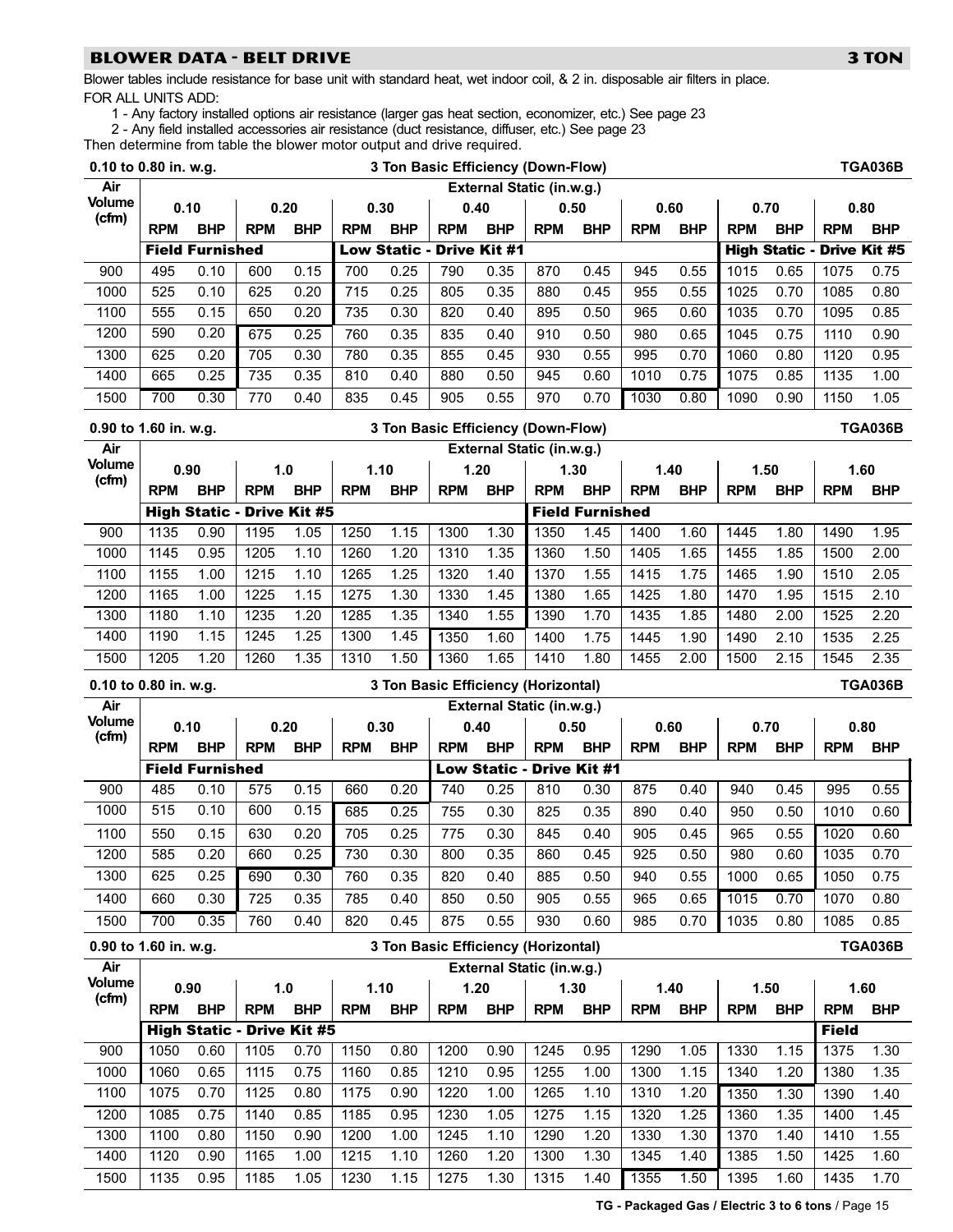# BLOWER DATA − BELT DRIVE 3 TON 3 TON

Blower tables include resistance for base unit with standard heat, wet indoor coil, & 2 in. disposable air filters in place. FOR ALL UNITS ADD:

1 − Any factory installed options air resistance (larger gas heat section, economizer, etc.) See page [23](#page-22-0)

2 − Any field installed accessories air resistance (duct resistance, diffuser, etc.) See page [23](#page-22-0)

Then determine from table the blower motor output and drive required.

| 0.10 to 1.00 in. w.g.  |              |                                   |              |              |              |                     | 3 Ton Standard Efficiency (Down-Flow)  |              |                                   |              |              |                        |              |              |              | <b>TGA036S</b> |
|------------------------|--------------|-----------------------------------|--------------|--------------|--------------|---------------------|----------------------------------------|--------------|-----------------------------------|--------------|--------------|------------------------|--------------|--------------|--------------|----------------|
| Air                    |              |                                   |              |              |              |                     |                                        |              | <b>External Static (in.w.g.)</b>  |              |              |                        |              |              |              |                |
| <b>Volume</b><br>(cfm) | 0.10         |                                   |              | 0.20         |              | 0.30                | 0.40                                   |              | 0.50                              |              | 0.60         |                        | 0.70         |              | 0.80         |                |
|                        | <b>RPM</b>   | <b>BHP</b>                        | <b>RPM</b>   | <b>BHP</b>   | <b>RPM</b>   | <b>BHP</b>          | <b>RPM</b>                             | <b>BHP</b>   | <b>RPM</b>                        | <b>BHP</b>   | <b>RPM</b>   | <b>BHP</b>             | <b>RPM</b>   | <b>BHP</b>   | <b>RPM</b>   | <b>BHP</b>     |
|                        |              | <b>Field Furnished</b>            |              |              |              | <b>Low Static -</b> |                                        | Drive Kit #1 |                                   |              |              |                        |              |              | Kit 5        |                |
| 900                    | 500          | 0.10                              | 605          | 0.15         | 705          | 0.25                | 790                                    | 0.30         | 870                               | 0.40         | 945          | 0.50                   | 1010         | 0.60         | 1075         | 0.75           |
| 1000                   | 535          | 0.15                              | 630          | 0.20         | 720          | 0.25                | 805                                    | 0.35         | 885                               | 0.45         | 955          | 0.55                   | 1020         | 0.65         | 1085         | 0.80           |
| 1100                   | 570          | 0.15                              | 655          | 0.20         | 740          | 0.30                | 820                                    | 0.40         | 895                               | 0.45         | 970          | 0.60                   | 1035         | 0.70         | 1095         | 0.80           |
| 1200                   | 605          | 0.20                              | 685          | 0.25         | 765          | 0.35                | 840                                    | 0.40         | 915                               | 0.50         | 980          | 0.60                   | 1045         | 0.75         | 1110         | 0.85           |
| 1300                   | 640          | 0.25                              | 715          | 0.30         | 790          | 0.35                | 865                                    | 0.45         | 930                               | 0.55         | 1000         | 0.65                   | 1060         | 0.80         | 1120         | 0.90           |
| 1400                   | 680          | 0.30                              | 750          | 0.35         | 820          | 0.45                | 885                                    | 0.50         | 955                               | 0.60         | 1015         | 0.70                   | 1080         | 0.85         | 1135         | 0.95           |
| 1500                   | 720          | 0.35                              | 785          | 0.40         | 850          | 0.50                | 910                                    | 0.55         | 975                               | 0.65         | 1035         | 0.80                   | 1095         | 0.90         | 1155         | 1.05           |
| 0.90 to 1.60 in. w.g.  |              |                                   |              |              |              |                     | 3 Ton Standard Efficiency (Down-Flow)  |              |                                   |              |              |                        |              |              |              | <b>TGA036S</b> |
| Air                    |              |                                   |              |              |              |                     |                                        |              | External Static (in.w.g.)         |              |              |                        |              |              |              |                |
| <b>Volume</b><br>(cfm) | 0.90         |                                   |              | 1.0          | 1.10         |                     |                                        | 1.20         | 1.30                              |              | 1.40         |                        | 1.50         |              | 1.60         |                |
|                        | <b>RPM</b>   | <b>BHP</b>                        | <b>RPM</b>   | <b>BHP</b>   | <b>RPM</b>   | <b>BHP</b>          | <b>RPM</b>                             | <b>BHP</b>   | <b>RPM</b>                        | <b>BHP</b>   | <b>RPM</b>   | <b>BHP</b>             | <b>RPM</b>   | <b>BHP</b>   | <b>RPM</b>   | <b>BHP</b>     |
|                        |              | <b>High Static - Drive Kit #5</b> |              |              |              |                     |                                        |              |                                   |              |              | <b>Field Furnished</b> |              |              |              |                |
| 900                    | 1135         | 0.85                              | 1190         | 1.00         | 1245         | 1.10                | 1295                                   | 1.25         | 1345                              | 1.40         | 1390         | 1.55                   | 1435         | 1.70         | 1480         | 1.85           |
| 1000                   | 1145         | 0.90                              | 1200         | 1.05         | 1255         | 1.15                | 1305                                   | 1.30         | 1355                              | 1.45         | 1400         | 1.60                   | 1445         | 1.75         | 1490         | 1.90           |
| 1100                   | 1155         | 0.95                              | 1210         | 1.10         | 1265         | 1.20                | 1315                                   | 1.35         | 1365                              | 1.50         | 1410         | 1.65                   | 1455         | 1.80         | 1500         | 1.95           |
| 1200                   | 1165         | 1.00                              | 1225         | 1.15         | 1275         | 1.25                | 1325                                   | 1.40         | 1375                              | 1.55         | 1425         | 1.75                   | 1470         | 1.90         | 1510         | 2.05           |
| 1300                   | 1180         | 1.05                              | 1235         | 1.20         | 1285         | 1.30                | 1340                                   | 1.50         | 1385                              | 1.65         | 1435         | 1.80                   | 1480         | 1.95         | 1525         | 2.15           |
| 1400                   | 1195         | 1.10                              | 1245         | 1.25         | 1300         | 1.40                | 1350                                   | 1.55         | 1400                              | 1.70         | 1445         | 1.85                   | 1490         | 2.05         | 1535         | 2.20           |
| 1500                   | 1210         | 1.15                              | 1260         | 1.30         | 1315         | 1.45                | 1360                                   | 1.60         | 1410                              | 1.75         | 1455         | 1.95                   | 1500         | 2.10         | 1545         | 2.30           |
|                        |              |                                   |              |              |              |                     |                                        |              |                                   |              |              |                        |              |              |              |                |
| 0.10 to 0.80 in. w.g.  |              |                                   |              |              |              |                     | 3 Ton Standard Efficiency (Horizontal) |              |                                   |              |              |                        |              |              |              | <b>TGA036S</b> |
| Air                    |              |                                   |              |              |              |                     |                                        |              | External Static (in.w.g.)         |              |              |                        |              |              |              |                |
| <b>Volume</b><br>(cfm) | 0.10         |                                   |              | 0.20         |              | 0.30                | 0.40                                   |              | 0.50                              |              | 0.60         |                        | 0.70         |              | 0.80         |                |
|                        | <b>RPM</b>   | <b>BHP</b>                        | <b>RPM</b>   | <b>BHP</b>   | <b>RPM</b>   | <b>BHP</b>          | <b>RPM</b>                             | <b>BHP</b>   | <b>RPM</b>                        | <b>BHP</b>   | <b>RPM</b>   | <b>BHP</b>             | <b>RPM</b>   | <b>BHP</b>   | <b>RPM</b>   | <b>BHP</b>     |
|                        |              | <b>Field Furnished</b>            |              |              |              |                     |                                        |              | Low Static - Drive Kit #1         |              |              |                        |              |              |              |                |
| 900                    | 490          | 0.10                              | 580          | 0.15         | 665          | 0.20                | 745                                    | 0.25         | 815                               | 0.30         | 880          | 0.40                   | 940          | 0.45         | 1000         | 0.55           |
| 1000                   | 525          | 0.10                              | 610          | 0.15         | 690          | 0.25                | 760                                    | 0.30         | 830                               | 0.35         | 895          | 0.45                   | 955          | 0.50         | 1010         | 0.60           |
| 1100                   | 560          | 0.15                              | 640          | 0.20         | 710          | 0.25                | 780                                    | 0.30         | 850                               | 0.40         | 910          | 0.45                   | 970          | 0.55         | 1025         | 0.65           |
| 1200<br>1300           | 600<br>635   | 0.20<br>0.25                      | 670          | 0.25         | 740          | 0.30                | 805                                    | 0.35         | 870                               | 0.45         | 930          | 0.50                   | 985          | 0.60         | 1040         | 0.70           |
|                        |              |                                   | 705          | 0.30         | 770          | 0.35                | 830                                    | 0.40         | 890                               | 0.50         | 950          | 0.55                   | 1005         | 0.65         | 1055         | 0.75           |
| 1400<br>1500           | 675<br>715   | 0.30<br>0.35                      | 740<br>775   | 0.35<br>0.40 | 800<br>830   | 0.40<br>0.45        | 860<br>885                             | 0.50<br>0.55 | 915<br>940                        | 0.55<br>0.60 | 970<br>995   | 0.65<br>0.70           | 1025<br>1045 | 0.70<br>0.80 | 1075<br>1095 | 0.80<br>0.90   |
|                        |              |                                   |              |              |              |                     |                                        |              |                                   |              |              |                        |              |              |              |                |
| 0.90 to 1.60 in. w.g.  |              |                                   |              |              |              |                     | 3 Ton Standard Efficiency (Horizontal) |              |                                   |              |              |                        |              |              |              | <b>TGA036S</b> |
| Air<br><b>Volume</b>   |              | 0.90                              |              | 1.0          |              | 1.10                | 1.20                                   |              | External Static (in.w.g.)<br>1.30 |              | 1.40         |                        | 1.50         |              | 1.60         |                |
| (cfm)                  | <b>RPM</b>   | <b>BHP</b>                        | <b>RPM</b>   | <b>BHP</b>   | <b>RPM</b>   | <b>BHP</b>          | <b>RPM</b>                             | <b>BHP</b>   | <b>RPM</b>                        | <b>BHP</b>   | <b>RPM</b>   | <b>BHP</b>             | <b>RPM</b>   | <b>BHP</b>   | <b>RPM</b>   | <b>BHP</b>     |
|                        |              | <b>High Static - Drive Kit #5</b> |              |              |              |                     |                                        |              |                                   |              |              |                        |              |              | <b>Field</b> |                |
| 900                    | 1055         | 0.60                              | 1105         | 0.70         | 1155         | 0.80                | 1205                                   | 0.90         | 1250                              | 0.95         | 1295         | 1.05                   | 1335         | 1.15         | 1375         | 1.25           |
| 1000                   | 1065         | 0.65                              | 1115         | 0.75         | 1165         | 0.85                | 1215                                   | 0.95         | 1260                              | 1.05         | 1305         | 1.15                   | 1345         | 1.20         | 1385         | 1.30           |
| 1100                   | 1080         | 0.70                              | 1130         | 0.80         | 1175         | 0.90                | 1225                                   | 1.00         | 1270                              | 1.10         | 1315         | 1.20                   | 1355         | 1.30         | 1395         | 1.40           |
| 1200                   | 1090         | 0.75                              | 1140         | 0.85         | 1190         | 0.95                | 1235                                   | 1.05         | 1280                              | 1.15         | 1325         | 1.25                   | 1365         | 1.35         | 1405         | 1.45           |
| 1300                   | 1105         | 0.80                              | 1155         | 0.90         | 1205         | 1.00                | 1250                                   | 1.10         | 1295                              | 1.25         | 1335         | 1.35                   | 1375         | 1.45         | 1415         | 1.55           |
| 1400<br>1500           | 1125<br>1145 | 0.90<br>1.00                      | 1170<br>1190 | 1.00<br>1.05 | 1220<br>1235 | 1.10<br>1.15        | 1265<br>1280                           | 1.20<br>1.30 | 1305<br>1320                      | 1.30<br>1.40 | 1350<br>1365 | 1.40<br>1.50           | 1390<br>1405 | 1.50<br>1.60 | 1430<br>1440 | 1.65<br>1.70   |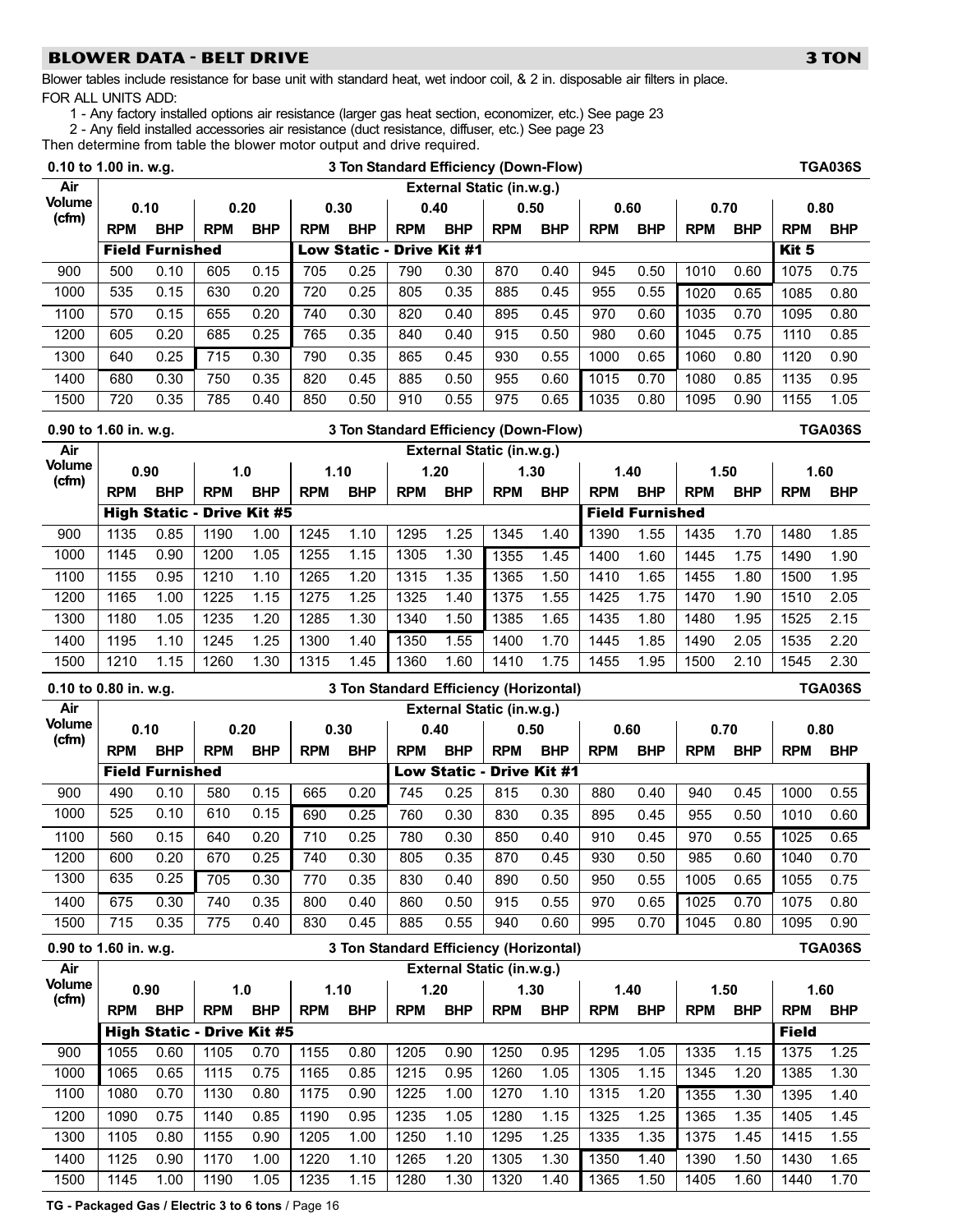# BLOWER DATA − BELT DRIVE 4 TON 4 TON

Blower tables include resistance for base unit with standard heat, wet indoor coil, & 2 in. disposable air filters in place. FOR ALL UNITS ADD:

1 − Any factory installed options air resistance (larger gas heat section, economizer, etc.) See page [23](#page-22-0)

2 − Any field installed accessories air resistance (duct resistance, diffuser, etc.) See page [23](#page-22-0)

Then determine from table the blower motor output and drive required.

|                        | 0.10 to 0.80 in. w.g. |                        |              |                                   |              |              |                                  |                     | 4 Ton Basic Efficiency (Down-Flow)  |                     |              |              |              |                        |              | <b>TGA048B</b> |
|------------------------|-----------------------|------------------------|--------------|-----------------------------------|--------------|--------------|----------------------------------|---------------------|-------------------------------------|---------------------|--------------|--------------|--------------|------------------------|--------------|----------------|
| Air                    |                       |                        |              |                                   |              |              |                                  |                     | <b>External Static (in.w.g.)</b>    |                     |              |              |              |                        |              |                |
| Volume                 | 0.10                  |                        |              | 0.20                              |              | 0.30         | 0.40                             |                     | 0.50                                |                     |              | 0.60         | 0.70         |                        | 0.80         |                |
| (cfm)                  | <b>RPM</b>            | <b>BHP</b>             | <b>RPM</b>   | <b>BHP</b>                        | <b>RPM</b>   | <b>BHP</b>   | <b>RPM</b>                       | <b>BHP</b>          | <b>RPM</b>                          | <b>BHP</b>          | <b>RPM</b>   | <b>BHP</b>   | <b>RPM</b>   | <b>BHP</b>             | <b>RPM</b>   | <b>BHP</b>     |
|                        |                       | <b>Field Furnished</b> |              |                                   |              |              | <b>Low Static - Drive Kit #2</b> |                     |                                     |                     |              |              |              |                        |              |                |
| 1200                   | 590                   | 0.15                   | 670          | 0.25                              | 750          | 0.30         | 825                              | 0.35                | 895                                 | 0.45                | 965          | 0.55         | 1025         | 0.65                   | 1085         | 0.75           |
| 1300                   | 625                   | 0.20                   | 700          | 0.25                              | 775          | 0.35         | 845                              | 0.40                | 915                                 | 0.50                | 980          | 0.60         | 1040         | 0.70                   | 1100         | 0.80           |
| 1400                   | 660                   | 0.25                   | 730          | 0.30                              | 800          | 0.40         | 870                              | 0.45                | 935                                 | 0.55                | 995          | 0.65         | 1055         | 0.75                   | 1115         | 0.85           |
| 1500                   | 695                   | 0.30                   | 765          | 0.35                              | 830          | 0.45         | 895                              | 0.50                | 955                                 | 0.60                | 1015         | 0.70         | 1075         | 0.80                   | 1130         | 0.90           |
| 1600                   | 735                   | 0.35                   | 795          | 0.40                              | 860          | 0.50         | 920                              | 0.60                | 980                                 | 0.65                | 1040         | 0.75         | 1095         | 0.90                   | 1150         | 1.00           |
| 1700                   | 775                   | 0.40                   | 830          | 0.50                              | 890          | 0.55         | 950                              | 0.65                | 1005                                | 0.75                | 1060         | 0.85         | 1115         | 0.95                   | 1165         | 1.05           |
| 1800                   | 815                   | 0.50                   | 870          | 0.55                              | 925          | 0.65         | 980                              | 0.75                | 1030                                | 0.80                | 1085         | 0.90         | 1135         | 1.00                   | 1190         | 1.15           |
| 1900                   | 850                   | 0.55                   | 905          | 0.65                              | 955          | 0.70         | 1010                             | 0.80                | 1060                                | 0.90                | 1110         | 1.00         | 1160         | 1.10                   | 1210         | 1.25           |
| 2000                   | 890                   | 0.65                   | 940          | 0.70                              | 990          | 0.80         | 1040                             | 0.90                | 1090                                | 1.00                | 1140         | 1.10         | 1185         | 1.20                   | 1235         | 1.35           |
|                        |                       |                        |              |                                   |              |              |                                  |                     |                                     |                     |              |              |              |                        |              |                |
| 0.90 to 1.60 in. w.g.  |                       |                        |              |                                   |              |              |                                  |                     | 4 Ton Basic Efficiency (Down-Flow)  |                     |              |              |              |                        |              | <b>TGA048B</b> |
| Air<br><b>Volume</b>   |                       |                        |              |                                   |              |              |                                  |                     | External Static (in.w.g.)           |                     |              |              |              |                        |              |                |
| (cfm)                  |                       | 0.90                   |              | 1.00                              |              | 1.10         |                                  | 1.20                | 1.30                                |                     |              | 1.40         | 1.50         |                        | 1.60         |                |
|                        | <b>RPM</b>            | <b>BHP</b>             | <b>RPM</b>   | <b>BHP</b>                        | <b>RPM</b>   | <b>BHP</b>   | <b>RPM</b>                       | <b>BHP</b>          | <b>RPM</b>                          | <b>BHP</b>          | <b>RPM</b>   | <b>BHP</b>   | <b>RPM</b>   | <b>BHP</b>             | <b>RPM</b>   | <b>BHP</b>     |
|                        |                       |                        |              | <b>High Static - Drive Kit #6</b> |              |              |                                  |                     |                                     |                     |              |              |              | <b>Field Furnished</b> |              |                |
| 1200                   | 1140                  | 0.85                   | 1195         | 1.00                              | 1250         | 1.10         | 1300                             | 1.25                | 1345                                | 1.35                | 1390         | 1.50         | 1435         | 1.65                   | 1480         | 1.80           |
| 1300                   | 1155                  | 0.90                   | 1210         | 1.05                              | 1260         | 1.15         | 1310                             | 1.30                | 1355                                | 1.40                | 1400         | 1.55         | 1445         | 1.70                   | 1490         | 1.85           |
| 1400                   | 1170                  | 1.00                   | 1220         | 1.10                              | 1270         | 1.20         | 1320                             | 1.35                | 1370                                | 1.50                | 1415         | 1.65         | 1460         | 1.75                   | 1500         | 1.90           |
| 1500                   | 1185                  | 1.05                   | 1235         | 1.15                              | 1285         | 1.30         | 1335                             | 1.40                | 1380                                | 1.55                | 1425         | 1.70         | 1470         | 1.85                   | 1510         | 2.00           |
| 1600                   | 1200                  | 1.10                   | 1250         | 1.25                              | 1300         | 1.35         | 1345                             | 1.50                | 1395                                | 1.65                | 1440         | 1.80         | 1480         | 1.90                   | 1525         | 2.05           |
| 1700                   | 1220                  | 1.20                   | 1270         | 1.30                              | 1315         | 1.45         | 1360                             | 1.55                | 1405                                | 1.70                | 1450         | 1.85         | 1495         | 2.00                   | 1535         | 2.15           |
| 1800                   | 1235                  | 1.25                   | 1285         | 1.40                              | 1335         | 1.55         | 1380                             | 1.65                | 1420                                | 1.80                | 1465         | 1.95         | 1510         | 2.10                   | 1550         | 2.25           |
| 1900                   | 1260                  | 1.35                   | 1305         | 1.50                              | 1350         | 1.60         | 1395                             | 1.75                | 1440                                | 1.90                | 1480         | 2.05         | 1525         | 2.20                   | 1565         | 2.35           |
| 2000                   | 1280                  | 1.45                   | 1325         | 1.60                              | 1370         | 1.70         | 1415                             | 1.85                | 1455                                | 2.00                | 1500         | 2.15         | 1540         | 2.30                   | 1580         | 2.45           |
|                        |                       |                        |              |                                   |              |              |                                  |                     |                                     |                     |              |              |              |                        |              |                |
|                        | 0.10 to 0.80 in. w.g. |                        |              |                                   |              |              |                                  |                     | 4 Ton Basic Efficiency (Horizontal) |                     |              |              |              |                        |              | <b>TGA048B</b> |
| Air                    |                       |                        |              |                                   |              |              |                                  |                     | External Static (in.w.g.)           |                     |              |              |              |                        |              |                |
| <b>Volume</b>          | 0.10                  |                        |              | 0.20                              |              | 0.30         |                                  | 0.40                | 0.50                                |                     |              | 0.60         | 0.70         |                        | 0.80         |                |
| (cfm)                  | <b>RPM</b>            | <b>BHP</b>             | <b>RPM</b>   | <b>BHP</b>                        | <b>RPM</b>   | <b>BHP</b>   | <b>RPM</b>                       | <b>BHP</b>          | <b>RPM</b>                          | <b>BHP</b>          | <b>RPM</b>   | <b>BHP</b>   | <b>RPM</b>   | <b>BHP</b>             | <b>RPM</b>   | <b>BHP</b>     |
|                        |                       | <b>Field Furnished</b> |              |                                   |              |              |                                  | <b>Low Static -</b> |                                     | <b>Drive Kit #2</b> |              |              |              |                        |              |                |
| 1200                   | 580                   | 0.20                   | 655          | 0.20                              | 725          | 0.30         | 790                              | 0.35                | 855                                 | 0.40                | 915          | 0.45         | 975          | 0.55                   | 1030         | 0.60           |
| 1300                   | 620                   | 0.20                   | 685          | 0.25                              | 750          | 0.30         | 815                              | 0.40                | 875                                 | 0.45                | 935          | 0.50         | 990          | 0.60                   | 1045         | 0.65           |
| 1400                   | 655                   | 0.25                   | 720          | 0.30                              | 780          | 0.35         | 840                              | 0.45                | 895                                 | 0.50                | 955          | 0.55         | 1010         | 0.65                   | 1060         | 0.70           |
| 1500                   | 695                   | 0.30                   | 750          | 0.35                              | 810          | 0.45         | 865                              | 0.50                | 920                                 | 0.55                | 975          | 0.65         | 1025         | 0.70                   | 1080         | 0.80           |
| 1600                   | 735                   | 0.35                   | 790          | 0.45                              | 840          | 0.50         | 895                              | 0.55                | 945                                 | 0.65                | 1000         | 0.70         | 1050         | 0.80                   | 1100         | 0.85           |
| 1700                   | 775                   | 0.45                   | 825          | 0.50                              | 875          | 0.55         | 925                              | 0.65                | 975                                 | 0.70                | 1025         | 0.80         | 1070         | 0.85                   | 1120         | 0.95           |
| 1800                   | 815                   | 0.50                   | 860          | 0.60                              | 910          | 0.65         | 955                              | 0.70                | 1005                                | 0.80                | 1050         | 0.85         | 1095         | 0.95                   | 1140         | 1.05           |
| 1900                   | 855                   | 0.60                   | 900          | 0.65                              | 945          | 0.75         | 990                              | 0.80                | 1035                                | 0.90                | 1080         | 0.95         | 1125         | 1.05                   | 1165         | 1.15           |
| 2000                   | 895                   | 0.70                   | 935          | 0.75                              | 980          | 0.85         | 1020                             | 0.90                | 1065                                | 1.00                | 1110         | 1.05         | 1150         | 1.15                   | 1190         | 1.25           |
|                        |                       |                        |              |                                   |              |              |                                  |                     |                                     |                     |              |              |              |                        |              |                |
| 0.90 to 1.60 in. w.g.  |                       |                        |              |                                   |              |              |                                  |                     | 4 Ton Basic Efficiency (Horizontal) |                     |              |              |              |                        |              | <b>TGA048B</b> |
| Air                    |                       |                        |              |                                   |              |              |                                  |                     | External Static (in.w.g.)           |                     |              |              |              |                        |              |                |
| <b>Volume</b><br>(cfm) |                       | 0.90                   |              | 1.00                              |              | 1.10         |                                  | 1.20                | 1.30                                |                     |              | 1.40         | 1.50         |                        |              | 1.60           |
|                        | <b>RPM</b>            | <b>BHP</b>             | <b>RPM</b>   | <b>BHP</b>                        | <b>RPM</b>   | <b>BHP</b>   | <b>RPM</b>                       | <b>BHP</b>          | <b>RPM</b>                          | <b>BHP</b>          | <b>RPM</b>   | <b>BHP</b>   | <b>RPM</b>   | <b>BHP</b>             | <b>RPM</b>   | <b>BHP</b>     |
|                        | Kit <sub>2</sub>      |                        |              | <b>High Static - Drive Kit #6</b> |              |              |                                  |                     |                                     |                     |              |              |              |                        |              |                |
| 1200                   | 1085                  | 0.70                   | 1135         | 0.75                              | 1185         | 0.85         | 1230                             | 0.95                | 1275                                | 1.05                | 1320         | 1.15         | 1360         | 1.25                   | 1405         | 1.35           |
| 1300                   | 1095                  | 0.75                   | 1145         | 0.80                              | 1195         | 0.90         | 1240                             | 1.00                | 1285                                | 1.10                | 1330         | 1.20         | 1370         | 1.30                   | 1410         | 1.40           |
| 1400                   | 1110                  | 0.80                   | 1160         | 0.90                              | 1205         | 0.95         | 1255                             | 1.05                | 1295                                | 1.15                | 1340         | 1.25         | 1380         | 1.35                   | 1420         | 1.45           |
| 1500                   | 1125                  | 0.85                   | 1175         | 0.95                              | 1220         | 1.05         | 1265                             | 1.15                | 1310                                | 1.25                | 1350         | 1.35         | 1395         | 1.45                   | 1435         | 1.55           |
| 1600                   | 1145                  | 0.95                   | 1190         | 1.05                              | 1235         | 1.15         | 1280                             | 1.20                | 1325                                | 1.35                | 1365         | 1.40         | 1405         | 1.55                   | 1445         | 1.65           |
| 1700                   | 1165                  | 1.05                   | 1210         | 1.10                              | 1255         | 1.20         | 1295                             | 1.30                | 1340                                | 1.40                | 1380         | 1.50         | 1420         | 1.60                   | 1455         | 1.70           |
| 1800                   | 1185                  | 1.10                   | 1230         | 1.20                              | 1270         | 1.30         | 1315                             | 1.40                | 1355                                | 1.50                | 1395         | 1.60         | 1435         | 1.75                   | 1470         | 1.85           |
| 1900<br>2000           | 1210<br>1235          | 1.25<br>1.35           | 1250<br>1275 | 1.30<br>1.45                      | 1290<br>1315 | 1.40<br>1.55 | 1335<br>1355                     | 1.50<br>1.65        | 1370<br>1390                        | 1.60<br>1.75        | 1410<br>1430 | 1.70<br>1.85 | 1450<br>1465 | 1.85<br>1.95           | 1485<br>1505 | 1.95<br>2.05   |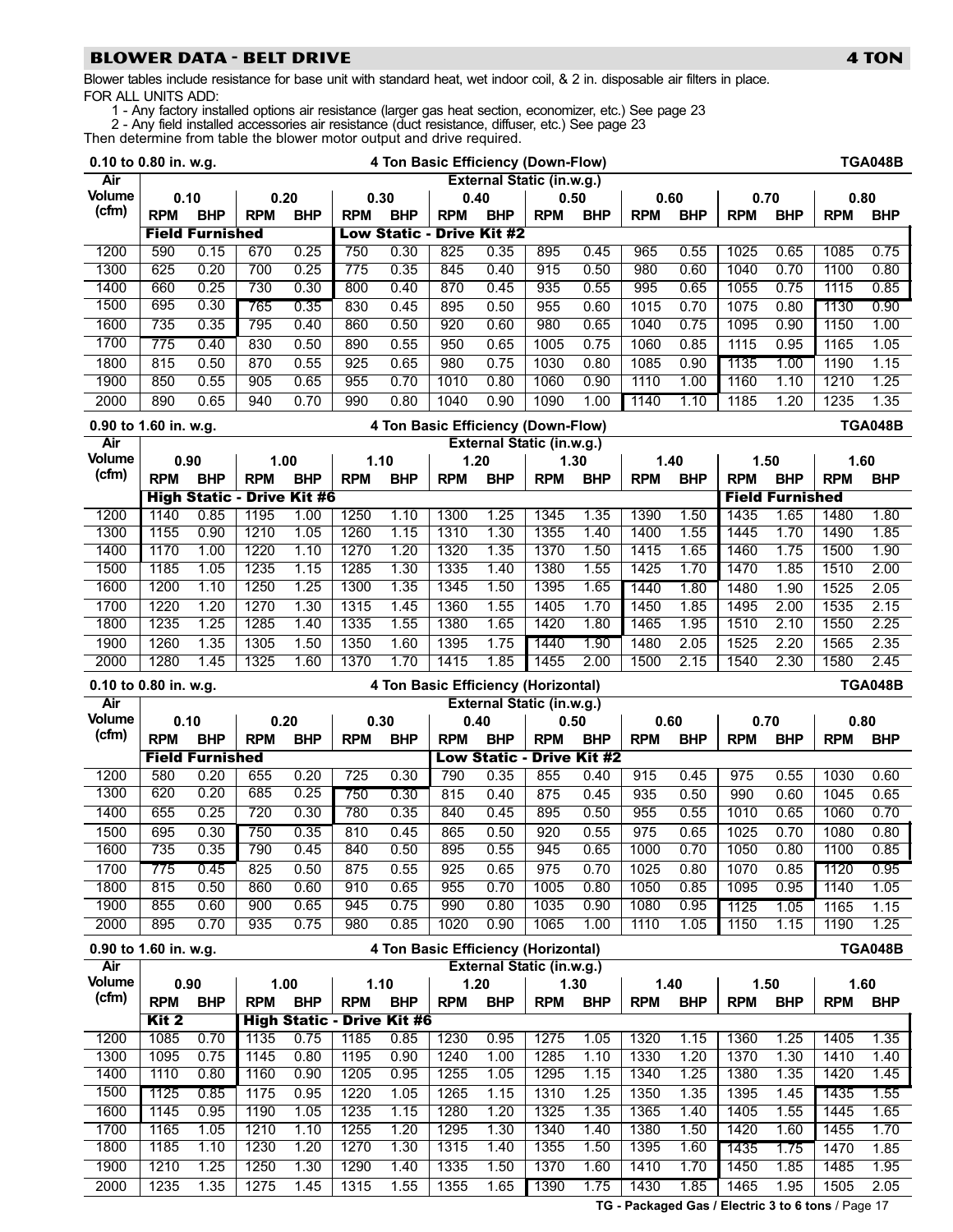# BLOWER DATA − BELT DRIVE 4 TON 4 TON

Blower tables include resistance for base unit with standard heat, wet indoor coil, & 2 in. disposable air filters in place. FOR ALL UNITS ADD:

1 − Any factory installed options air resistance (larger gas heat section, economizer, etc.) See page [23](#page-22-0)

2 − Any field installed accessories air resistance (duct resistance, diffuser, etc.) See page [23](#page-22-0)

Then determine from table the blower motor output and drive required.<br>
1.5 Standard Efficiance

| 0.10 to 0.80 in. w.g. |                       |                        |                                   |            |                                   |                                        |                                        |                                  |            | 4 Ton Standard Efficiency (Down-Flow) |            |            |            |            |              | <b>TGA048S</b> |
|-----------------------|-----------------------|------------------------|-----------------------------------|------------|-----------------------------------|----------------------------------------|----------------------------------------|----------------------------------|------------|---------------------------------------|------------|------------|------------|------------|--------------|----------------|
| Air                   |                       |                        |                                   |            |                                   |                                        |                                        | External Static (in.w.g.)        |            |                                       |            |            |            |            |              |                |
| Volume                |                       | 0.10                   | 0.20                              |            |                                   | 0.30                                   | 0.40                                   |                                  | 0.50       |                                       | 0.60       |            | 0.70       |            | 0.80         |                |
| (cfm)                 | <b>RPM</b>            | <b>BHP</b>             | <b>RPM</b>                        | <b>BHP</b> | <b>RPM</b>                        | <b>BHP</b>                             | <b>RPM</b>                             | <b>BHP</b>                       | <b>RPM</b> | <b>BHP</b>                            | <b>RPM</b> | <b>BHP</b> | <b>RPM</b> | <b>BHP</b> | <b>RPM</b>   | <b>BHP</b>     |
|                       |                       | <b>Field Furnished</b> |                                   |            |                                   | <b>Low Static -</b>                    |                                        | <b>Drive Kit #2</b>              |            |                                       |            |            |            |            |              |                |
| 1200                  | 600                   | 0.20                   | 680                               | 0.25       | 755                               | 0.30                                   | 830                                    | 0.35                             | 900        | 0.45                                  | 965        | 0.55       | 1025       | 0.65       | 1085         | 0.75           |
| 1300                  | 640                   | 0.20                   | 710                               | 0.25       | 780                               | 0.35                                   | 850                                    | 0.40                             | 915        | 0.50                                  | 980        | 0.60       | 1040       | 0.70       | 1100         | 0.80           |
| 1400                  | 675                   | 0.25                   | 745                               | 0.30       | 810                               | 0.40                                   | 875                                    | 0.45                             | 940        | 0.55                                  | 1000       | 0.65       | 1060       | 0.75       | 1115         | 0.85           |
| 1500                  | $\overline{715}$      | 0.30                   | 780                               | 0.35       | 840                               | 0.45                                   | 900                                    | 0.50                             | 960        | 0.60                                  | 1020       | 0.70       | 1080       | 0.80       | 1135         | 0.90           |
| 1600                  | 755                   | 0.35                   | 815                               | 0.45       | 870                               | 0.50                                   | 930                                    | 0.60                             | 985        | 0.65                                  | 1045       | 0.75       | 1100       | 0.85       | 1150         | 0.95           |
| 1700                  | 795                   | 0.45                   | 850                               | 0.50       | 905                               | 0.55                                   | 960                                    | 0.65                             | 1015       | 0.75                                  | 1070       | 0.85       | 1120       | 0.95       | 1170         | 1.05           |
| 1800                  | 835                   | 0.50                   | 885                               | 0.60       | 940                               | 0.65                                   | 990                                    | 0.75                             | 1045       | 0.80                                  | 1095       | 0.90       | 1145       | 1.00       | 1195         | 1.15           |
| 1900                  | 880                   | 0.60                   | 925                               | 0.65       | $\overline{975}$                  | 0.75                                   | 1025                                   | 0.80                             | 1075       | 0.90                                  | 1120       | 1.00       | 1170       | 1.10       | 1220         | 1.20           |
| 2000                  | 920                   | 0.70                   | 965                               | 0.75       | 1010                              | 0.85                                   | 1055                                   | 0.90                             | 1105       | 1.00                                  | 1150       | 1.10       | 1195       | 1.20       | 1245         | 1.35           |
|                       |                       |                        |                                   |            |                                   |                                        |                                        |                                  |            |                                       |            |            |            |            |              |                |
| 0.90 to 1.60 in. w.g. |                       |                        |                                   |            |                                   |                                        | 4 Ton Standard Efficiency (Down-Flow)  |                                  |            |                                       |            |            |            |            |              | <b>TGA048S</b> |
| Air<br><b>Volume</b>  |                       |                        |                                   |            |                                   |                                        |                                        | External Static (in.w.g.)        |            |                                       |            |            |            |            |              |                |
| (cfm)                 |                       | 0.90                   | 1.00                              |            | 1.10                              |                                        | 1.20                                   |                                  |            | 1.30                                  | 1.40       |            | 1.50       |            | 1.60         |                |
|                       | <b>RPM</b>            | <b>BHP</b>             | <b>RPM</b>                        | <b>BHP</b> | <b>RPM</b>                        | <b>BHP</b>                             | <b>RPM</b>                             | <b>BHP</b>                       | <b>RPM</b> | <b>BHP</b>                            | <b>RPM</b> | <b>BHP</b> | <b>RPM</b> | <b>BHP</b> | <b>RPM</b>   | <b>BHP</b>     |
|                       |                       |                        | <b>High Static - Drive Kit #6</b> |            |                                   |                                        |                                        |                                  |            |                                       |            |            |            |            | <b>Field</b> |                |
| 1200                  | 1140                  | 0.85                   | 1195                              | 0.95       | 1245                              | 1.05                                   | 1295                                   | 1.20                             | 1340       | 1.30                                  | 1385       | 1.40       | 1430       | 1.55       | 1470         | 1.65           |
| 1300                  | 1155                  | 0.90                   | 1205                              | 1.00       | 1260                              | 1.10                                   | 1305                                   | 1.25                             | 1350       | 1.35                                  | 1395       | 1.50       | 1440       | 1.60       | 1480         | 1.75           |
| 1400                  | 1170                  | 0.95                   | 1220                              | 1.05       | 1270                              | 1.15                                   | 1320                                   | 1.30                             | 1365       | 1.40                                  | 1410       | 1.55       | 1455       | 1.70       | 1495         | 1.80           |
| 1500                  | 1185                  | 1.00                   | 1235                              | 1.10       | 1285                              | 1.25                                   | 1335                                   | 1.35                             | 1380       | 1.50                                  | 1425       | 1.65       | 1465       | 1.75       | 1510         | 1.90           |
| 1600                  | 1205                  | 1.10                   | 1255                              | 1.20       | 1300                              | 1.30                                   | 1350                                   | 1.45                             | 1395       | 1.60                                  | 1435       | 1.70       | 1480       | 1.85       | 1520         | 2.00           |
| 1700                  | 1220                  | 1.15                   | 1270                              | 1.25       | 1320                              | 1.40                                   | 1365                                   | 1.55                             | 1410       | 1.65                                  | 1450       | 1.80       | 1495       | 1.95       | 1535         | 2.05           |
| 1800                  | 1245                  | 1.25                   | 1290                              | 1.35       | 1335                              | 1.50                                   | 1380                                   | 1.60                             | 1425       | 1.75                                  | 1465       | 1.90       | 1510       | 2.05       | 1550         | 2.15           |
| 1900                  | 1265                  | 1.35                   | 1310                              | 1.45       | 1355                              | 1.60                                   | 1400                                   | 1.70                             | 1440       | 1.85                                  | 1485       | 2.00       | 1525       | 2.15       | 1565         | 2.30           |
| 2000                  | 1290                  | 1.45                   | 1330                              | 1.55       | 1375                              | 1.70                                   | 1420                                   | 1.80                             | 1460       | 1.95                                  | 1500       | 2.10       | 1540       | 2.25       | 1580         | 2.40           |
|                       |                       |                        |                                   |            |                                   |                                        |                                        |                                  |            |                                       |            |            |            |            |              |                |
|                       | 0.10 to 0.80 in. w.g. |                        |                                   |            |                                   | 4 Ton Standard Efficiency (Horizontal) |                                        |                                  |            |                                       |            |            |            |            |              | <b>TGA048S</b> |
| Air                   |                       |                        |                                   |            |                                   |                                        |                                        | External Static (in.w.g.)        |            |                                       |            |            |            |            |              |                |
| Volume                |                       | 0.10                   | 0.20                              |            |                                   | 0.30                                   | 0.40                                   |                                  | 0.50       |                                       | 0.60       |            | 0.70       |            | 0.80         |                |
| (cfm)                 | <b>RPM</b>            | <b>BHP</b>             | <b>RPM</b>                        | <b>BHP</b> | <b>RPM</b>                        | <b>BHP</b>                             | <b>RPM</b>                             | <b>BHP</b>                       | <b>RPM</b> | <b>BHP</b>                            | <b>RPM</b> | <b>BHP</b> | <b>RPM</b> | <b>BHP</b> | <b>RPM</b>   | <b>BHP</b>     |
|                       |                       | <b>Field Furnished</b> |                                   |            |                                   |                                        |                                        | <b>Low Static - Drive Kit #2</b> |            |                                       |            |            |            |            |              |                |
| 1200                  | 590                   | 0.20                   | 665                               | 0.25       | 735                               | 0.30                                   | 805                                    | 0.35                             | 870        | 0.40                                  | 930        | 0.50       | 990        | 0.55       | 1050         | 0.65           |
| 1300                  | 630                   | 0.20                   | 695                               | 0.25       | 760                               | 0.35                                   | 825                                    | 0.40                             | 890        | 0.45                                  | 950        | 0.55       | 1010       | 0.65       | 1065         | 0.70           |
| 1400                  | 670                   | 0.25                   | 730                               | 0.30       | 790                               | 0.40                                   | 850                                    | 0.45                             | 910        | 0.50                                  | 970        | 0.60       | 1025       | 0.70       | 1080         | 0.75           |
| 1500                  | 710                   | 0.35                   | 765                               | 0.40       | 820                               | 0.45                                   | 880                                    | 0.50                             | 935        | 0.60                                  | 990        | 0.65       | 1045       | 0.75       | 1095         | 0.85           |
| 1600                  | 750                   | 0.40                   | 800                               | 0.45       | 855                               | 0.50                                   | 910                                    | 0.60                             | 960        | 0.65                                  | 1015       | 0.75       | 1065       | 0.80       | 1115         | 0.90           |
| 1700                  | 790                   | 0.45                   | 840                               | 0.50       | 890                               | 0.60                                   | 940                                    | 0.65                             | 990        | 0.75                                  | 1040       | 0.80       | 1090       | 0.90       | 1135         | 1.00           |
| 1800                  | 830                   | 0.55                   | 875                               | 0.60       | 925                               | 0.65                                   | 970                                    | 0.75                             | 1020       | 0.80                                  | 1065       | 0.90       | 1115       | 1.00       | 1160         | 1.10           |
| 1900                  | 870                   | 0.65                   | 915                               | 0.70       | 960                               | 0.75                                   | 1005                                   | 0.85                             | 1050       | 0.90                                  | 1095       | 1.00       | 1140       | 1.10       | 1185         | 1.20           |
| 2000                  | 915                   | 0.75                   | 955                               | 0.80       | 995                               | 0.85                                   | 1040                                   | 0.95                             | 1080       | 1.00                                  | 1125       | 1.10       | 1165       | 1.20       | 1210         | 1.30           |
| 0.90 to 1.60 in. w.g. |                       |                        |                                   |            |                                   |                                        | 4 Ton Standard Efficiency (Horizontal) |                                  |            |                                       |            |            |            |            |              | <b>TGA048S</b> |
| Air                   |                       |                        |                                   |            |                                   |                                        |                                        | External Static (in.w.g.)        |            |                                       |            |            |            |            |              |                |
| <b>Volume</b>         |                       | 0.90                   |                                   | 1.0        |                                   | 1.10                                   | 1.20                                   |                                  | 1.30       |                                       |            | 1.40       |            | 1.50       | 1.60         |                |
| (cfm)                 | <b>RPM</b>            | <b>BHP</b>             | <b>RPM</b>                        | <b>BHP</b> | <b>RPM</b>                        | <b>BHP</b>                             | <b>RPM</b>                             | <b>BHP</b>                       | <b>RPM</b> | <b>BHP</b>                            | <b>RPM</b> | <b>BHP</b> | <b>RPM</b> | <b>BHP</b> | <b>RPM</b>   | <b>BHP</b>     |
|                       | <b>Kit #2</b>         |                        |                                   |            | <b>High Static - Drive Kit #6</b> |                                        |                                        |                                  |            |                                       |            |            |            |            |              |                |
| 1200                  | 1105                  | 0.75                   | 1155                              | 0.85       | 1205                              | 0.95                                   | 1255                                   | 1.05                             | 1300       | 1.15                                  | 1340       | 1.25       | 1385       | 1.35       | 1425         | 1.45           |
| 1300                  | 1115                  | 0.80                   | 1165                              | 0.90       | 1215                              | 1.00                                   | 1265                                   | 1.10                             | 1310       | 1.20                                  | 1355       | 1.30       | 1395       | 1.40       | 1435         | 1.55           |
| 1400                  | 1130                  | 0.85                   | 1180                              | 0.95       | 1230                              | 1.05                                   | 1275                                   | 1.15                             | 1320       | 1.25                                  | 1365       | 1.40       | 1405       | 1.50       | 1450         | 1.60           |
| 1500                  | 1145                  | 0.90                   | 1195                              | 1.00       | 1245                              | 1.15                                   | 1290                                   | 1.25                             | 1335       | 1.35                                  | 1375       | 1.45       | 1420       | 1.55       | 1460         | 1.70           |
| 1600                  | 1165                  | 1.00                   | 1210                              | 1.10       | 1260                              | 1.20                                   | 1305                                   | 1.30                             | 1345       | 1.40                                  | 1390       | 1.55       | 1430       | 1.65       | 1470         | 1.75           |
| 1700                  | 1185                  | 1.10                   | 1230                              | 1.20       | 1275                              | 1.30                                   | 1320                                   | 1.40                             | 1360       | 1.50                                  | 1405       | 1.60       | 1445       | 1.75       | 1485         | 1.85           |
| 1800                  | 1205                  | 1.15                   | 1250                              | 1.25       | 1295                              | 1.40                                   | 1335                                   | 1.50                             | 1380       | 1.60                                  | 1420       | 1.70       | 1460       | 1.85       | 1500         | 1.95           |
| 1900                  | 1225                  | 1.25                   | 1270                              | 1.35       | 1315                              | 1.50                                   | 1355                                   | 1.60                             | 1395       | 1.70                                  | 1435       | 1.80       | 1475       | 1.95       | 1515         | 2.10           |
| 2000                  | 1250                  | 1.40                   | 1295                              | 1.50       | 1335                              | 1.60                                   | 1375                                   | 1.70                             | 1415       | 1.80                                  | 1455       | 1.95       | 1490       | 2.05       | 1530         | 2.20           |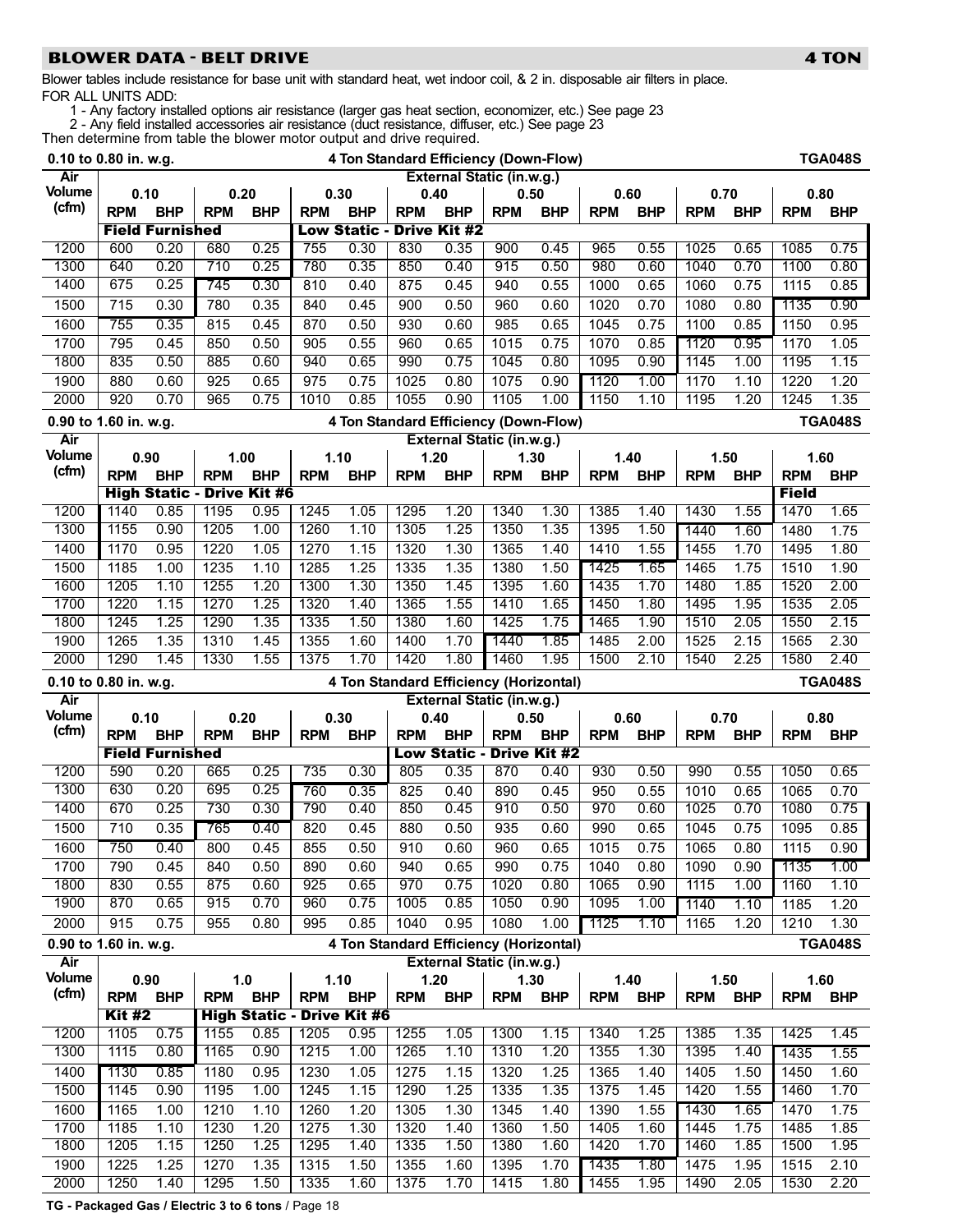#### BLOWER DATA − BELT DRIVE 5 TON 5 TON

Blower tables include resistance for base unit with standard heat, wet indoor coil, & 2 in. disposable air filters in place. FOR ALL UNITS ADD:

1 − Any factory installed options air resistance (larger gas heat section, economizer, etc.) See page [23](#page-22-0)

2 − Any field installed accessories air resistance (duct resistance, diffuser, etc.) See page [23](#page-22-0)

Then determine from table the blower motor output and drive required.

| 0.10 to 0.80 in. w.g. |              |                                  |                     |              |              |              |                                     |              | 5 Ton Basic Efficiency (Down-Flow)  |              |              |              |                  |              |              | <b>TGA060B</b> |
|-----------------------|--------------|----------------------------------|---------------------|--------------|--------------|--------------|-------------------------------------|--------------|-------------------------------------|--------------|--------------|--------------|------------------|--------------|--------------|----------------|
| Air                   |              |                                  |                     |              |              |              |                                     |              | <b>External Static (in.w.g.)</b>    |              |              |              |                  |              |              |                |
| <b>Volume</b>         |              | 0.10                             |                     | 0.20         | 0.30         |              | 0.40                                |              | 0.50                                |              | 0.60         |              | 0.70             |              | 0.80         |                |
| (cfm)                 | <b>RPM</b>   | <b>BHP</b>                       | <b>RPM</b>          | <b>BHP</b>   | <b>RPM</b>   | <b>BHP</b>   | <b>RPM</b>                          | <b>BHP</b>   | <b>RPM</b>                          | <b>BHP</b>   | <b>RPM</b>   | <b>BHP</b>   | <b>RPM</b>       | <b>BHP</b>   | <b>RPM</b>   | <b>BHP</b>     |
|                       |              | <b>Field Furnished</b>           |                     |              |              |              | <b>Low Static - Drive Kit #3</b>    |              |                                     |              |              |              |                  |              |              |                |
| 1600                  | 730          | 0.35                             | 785                 | 0.40         | 840          | 0.45         | 895                                 | 0.50         | 945                                 | 0.55         | 1000         | 0.60         | 1045             | 0.70         | 1095         | 0.75           |
| 1700                  | 770          | 0.40                             | 825                 | 0.45         | 875          | 0.50         | 925                                 | 0.55         | 975                                 | 0.60         | 1025         | 0.70         | 1070             | 0.75         | 1115         | 0.85           |
| 1800                  | 810          | 0.45                             | 860                 | 0.50         | 910          | 0.55         | 955                                 | 0.65         | 1005                                | 0.70         | 1050         | 0.75         | 1095             | 0.85         | 1140         | 0.90           |
| 1900                  | 850          | 0.55                             | 895                 | 0.60         | 945          | 0.65         | 990                                 | 0.70         | 1035                                | 0.80         | 1080         | 0.85         | $\frac{1}{1125}$ | 0.95         | 1165         | 1.00           |
| 2000                  | 890          | 0.60                             | 935                 | 0.70         | 980          | 0.75         | 1025                                | 0.80         | 1065                                | 0.85         | 1110         | 0.95         | 1150             | 1.00         | 1190         | 1.10           |
| 2100                  | 930          | 0.70                             | 970                 | 0.75         | 1015         | 0.85         | 1055                                | 0.90         | 1100                                | 1.00         | 1140         | 1.05         | 1180             | 1.10         | 1220         | 1.20           |
| 2200                  | 970          | 0.80                             | 1010                | 0.85         | 1050         | 0.95         | 1090                                | 1.00         | 1130                                | 1.10         | 1170         | 1.15         | 1210             | 1.25         | 1250         | 1.30           |
| 2300                  | 1010         | 0.90                             | 1050                | 1.00         | 1090         | 1.05         | 1125                                | 1.10         | 1165                                | 1.20         | 1205         | 1.30         | 1240             | 1.35         | 1280         | 1.45           |
| 2400                  | 1050         | 1.05                             | 1090                | 1.10         | 1125         | 1.15         | 1165                                | 1.25         | 1200                                | 1.35         | 1235         | 1.40         | 1270             | 1.50         | 1310         | 1.60           |
| 0.90 to 1.60 in. w.g. |              |                                  |                     |              |              |              |                                     |              | 5 Ton Basic Efficiency (Down-Flow)  |              |              |              |                  |              |              | <b>TGA060B</b> |
| Air                   |              |                                  |                     |              |              |              |                                     |              | External Static (in.w.g.)           |              |              |              |                  |              |              |                |
| Volume                |              | 0.90                             |                     | 1.00         | 1.10         |              |                                     | 1.20         | 1.30                                |              |              | 1.40         | 1.50             |              |              | 1.60           |
| (cfm)                 | <b>RPM</b>   | <b>BHP</b>                       | <b>RPM</b>          | <b>BHP</b>   | <b>RPM</b>   | <b>BHP</b>   | <b>RPM</b>                          | <b>BHP</b>   | <b>RPM</b>                          | <b>BHP</b>   | <b>RPM</b>   | <b>BHP</b>   | <b>RPM</b>       | <b>BHP</b>   | <b>RPM</b>   | <b>BHP</b>     |
|                       |              | <b>Low Static - Drive Kit #3</b> |                     |              |              |              |                                     |              | <b>High Static - Drive Kit #7</b>   |              |              |              |                  |              |              |                |
| 1600                  | 1140         | 0.85                             | 1185                | 0.90         | 1225         | 0.95         | 1265                                | 1.05         | 1310                                | 1.15         | 1345         | 1.20         | 1385             | 1.30         | 1420         | 1.40           |
| 1700                  | 1160         | 0.90                             | 1205                | 1.00         | 1245         | 1.05         | 1285                                | 1.15         | 1325                                | 1.20         | 1365         | 1.30         | 1400             | 1.40         | 1440         | 1.50           |
| 1800                  | 1185         | 1.00                             | 1225                | 1.05         | 1265         | 1.15         | 1305                                | 1.20         | 1345                                | 1.30         | 1380         | 1.40         | 1420             | 1.50         | 1455         | 1.55           |
| 1900                  | 1205         | 1.05                             | 1250                | 1.15         | 1285         | 1.25         | 1325                                | 1.30         | 1365                                | 1.40         | 1400         | 1.50         | 1435             | 1.60         | 1475         | 1.70           |
| 2000                  | 1230         | 1.15                             | 1270                | 1.25         | 1310         | 1.35         | 1350                                | 1.45         | 1385                                | 1.50         | 1420         | 1.60         | 1455             | 1.70         | 1490         | 1.80           |
| 2100                  | 1260         | 1.30                             | 1295                | 1.35         | 1335         | 1.45         | 1370                                | 1.55         | 1405                                | 1.60         | 1445         | 1.75         | 1475             | 1.80         | 1510         | 1.90           |
| 2200                  | 1285         | 1.40                             | 1325                | 1.50         | 1360         | 1.60         | 1395                                | 1.65         | 1430                                | 1.75         | 1465         | 1.85         | 1500             | 1.95         | 1530         | 2.05           |
| 2300                  | 1315         | 1.55                             | 1350                | 1.60         | 1385         | 1.70         | 1420                                | 1.80         | 1455                                | 1.90         | 1490         | 2.00         | 1520             | 2.10         | 1555         | 2.20           |
| 2400                  | 1345         | 1.65                             | 1380                | 1.75         | 1415         | 1.85         | 1445                                | 1.95         | 1480                                | 2.05         | 1515         | 2.15         | 1545             | 2.25         | 1575         | 2.30           |
|                       |              |                                  |                     |              |              |              |                                     |              |                                     |              |              |              |                  |              |              |                |
|                       |              |                                  |                     |              |              |              |                                     |              |                                     |              |              |              |                  |              |              |                |
| 0.10 to 0.80 in. w.g. |              |                                  |                     |              |              |              | 5 Ton Basic Efficiency (Horizontal) |              |                                     |              |              |              |                  |              |              | <b>TGA060B</b> |
| Air<br><b>Volume</b>  |              | 0.10                             |                     | 0.20         |              | 0.30         | 0.40                                |              | External Static (in.w.g.)<br>0.50   |              | 0.60         |              | 0.70             |              | 0.80         |                |
| (cfm)                 | <b>RPM</b>   | <b>BHP</b>                       | <b>RPM</b>          | <b>BHP</b>   | <b>RPM</b>   | <b>BHP</b>   | <b>RPM</b>                          | <b>BHP</b>   | <b>RPM</b>                          | <b>BHP</b>   | <b>RPM</b>   | <b>BHP</b>   | <b>RPM</b>       | <b>BHP</b>   | <b>RPM</b>   | <b>BHP</b>     |
|                       |              | <b>Field Furnished</b>           |                     |              |              |              | <b>Low Static - Drive Kit #3</b>    |              |                                     |              |              |              |                  |              |              |                |
| 1600                  | 720          | 0.35                             | 780                 | 0.40         | 835          | 0.45         | 895                                 | 0.55         | 955                                 | 0.65         | 1010         | 0.70         | 1065             | 0.80         | 1120         | 0.90           |
| 1700                  | 760          | 0.40                             | 815                 | 0.50         | 870          | 0.55         | 925                                 | 0.60         | 975                                 | 0.70         | 1030         | 0.80         | 1085             | 0.90         | 1140         | 1.00           |
| 1800                  | 800          | 0.50                             | 850                 | 0.55         | 900          | 0.60         | 950                                 | 0.70         | 1005                                | 0.80         | 1055         | 0.85         | 1105             | 0.95         | 1155         | 1.05           |
| 1900                  | 840          | 0.55                             | 885                 | 0.65         | 935          | 0.70         | 980                                 | 0.75         | 1030                                | 0.85         | 1080         | 0.95         | 1130             | 1.05         | 1180         | 1.15           |
| 2000                  | 880          | 0.65                             | 920                 | 0.70         | 970          | 0.80         | 1015                                | 0.85         | 1060                                | 0.95         | 1105         | 1.05         | 1155             | 1.15         | 1200         | 1.25           |
| 2100                  | 920          | 0.75                             | 960                 | 0.80         | 1000         | 0.90         | 1045                                | 0.95         | 1090                                | 1.05         | 1135         | 1.15         | 1180             | 1.25         | 1225         | 1.35           |
| 2200                  | 955          | 0.85                             | 995                 | 0.90         | 1040         | 1.00         | 1080                                | 1.10         | 1120                                | 1.15         | 1165         | 1.25         | 1205             | 1.35         | 1250         | 1.45           |
| 2300                  | 995          | 0.95                             | 1035                | 1.05         | 1075         | 1.10         | 1115                                | 1.20         | 1155                                | 1.30         | 1195         | 1.40         | 1235             | 1.50         | 1275         | 1.60           |
| 2400                  | 1040         | 1.10                             | 1075                | 1.15         | 1110         | 1.25         | 1150                                | 1.35         | 1185                                | 1.40         | 1225         | 1.50         | 1265             | 1.65         | 1305         | 1.75           |
| 0.90 to 1.60 in. w.g. |              |                                  |                     |              |              |              |                                     |              | 5 Ton Basic Efficiency (Horizontal) |              |              |              |                  |              |              | <b>TGA060B</b> |
| Air                   |              |                                  |                     |              |              |              |                                     |              | External Static (in.w.g.)           |              |              |              |                  |              |              |                |
| <b>Volume</b>         |              | 0.90                             |                     | 1.00         |              | 1.10         | 1.20                                |              | 1.30                                |              |              | 1.40         | 1.50             |              |              | 1.60           |
| (cfm)                 | <b>RPM</b>   | <b>BHP</b>                       | <b>RPM</b>          | <b>BHP</b>   | <b>RPM</b>   | <b>BHP</b>   | <b>RPM</b>                          | <b>BHP</b>   | <b>RPM</b>                          | <b>BHP</b>   | <b>RPM</b>   | <b>BHP</b>   | <b>RPM</b>       | <b>BHP</b>   | <b>RPM</b>   | <b>BHP</b>     |
|                       |              | <b>Low Static -</b>              | <b>Drive Kit #3</b> |              |              |              | <b>High Static - Drive Kit #7</b>   |              |                                     |              |              |              |                  |              |              |                |
| 1600                  | 1175         | 1.05                             | 1225                | 1.15         | 1275         | 1.25         | 1325                                | 1.40         | 1370                                | 1.55         | 1415         | 1.65         | 1460             | 1.80         | 1500         | 1.95           |
| 1700                  | 1190         | 1.10                             | 1240                | 1.20         | 1290         | 1.35         | 1335                                | 1.45         | 1380                                | 1.60         | 1425         | 1.75         | 1470             | 1.90         | 1510         | 2.00           |
| 1800                  | 1205         | 1.20                             | 1255                | 1.30         | 1300         | 1.40         | 1350                                | 1.55         | 1395                                | 1.70         | 1435         | 1.80         | 1480             | 1.95         | 1520         | 2.10           |
| 1900                  | 1225         | 1.25                             | 1270                | 1.40         | 1320         | 1.50         | 1365                                | 1.65         | 1405                                | 1.75         | 1450         | 1.90         | 1495             | 2.05         | 1535         | 2.20           |
| 2000                  | 1245         | 1.35                             | 1290                | 1.50         | 1335         | 1.60         | 1380                                | 1.75         | 1420                                | 1.85         | 1465         | 2.00         | 1505             | 2.15         | 1545         | 2.30           |
| 2100                  | 1270         | 1.50                             | 1310                | 1.60         | 1355         | 1.70         | 1395                                | 1.85         | 1440                                | 2.00         | 1480         | 2.10         | 1520             | 2.25         | 1560         | 2.40           |
| 2200                  | 1290         | 1.60                             | 1335                | 1.70         | 1375         | 1.85         | 1415                                | 1.95         | 1455                                | 2.10         | 1495         | 2.25         | 1535             | 2.40         | 1575         | 2.55           |
| 2300<br>2400          | 1315<br>1340 | 1.70<br>1.85                     | 1355<br>1380        | 1.85<br>1.95 | 1395<br>1420 | 1.95<br>2.10 | 1435<br>1460                        | 2.10<br>2.25 | 1475<br>1495                        | 2.20<br>2.35 | 1515<br>1535 | 2.35<br>2.50 | 1555<br>1570     | 2.50<br>2.65 | 1590<br>1610 | 2.65<br>2.80   |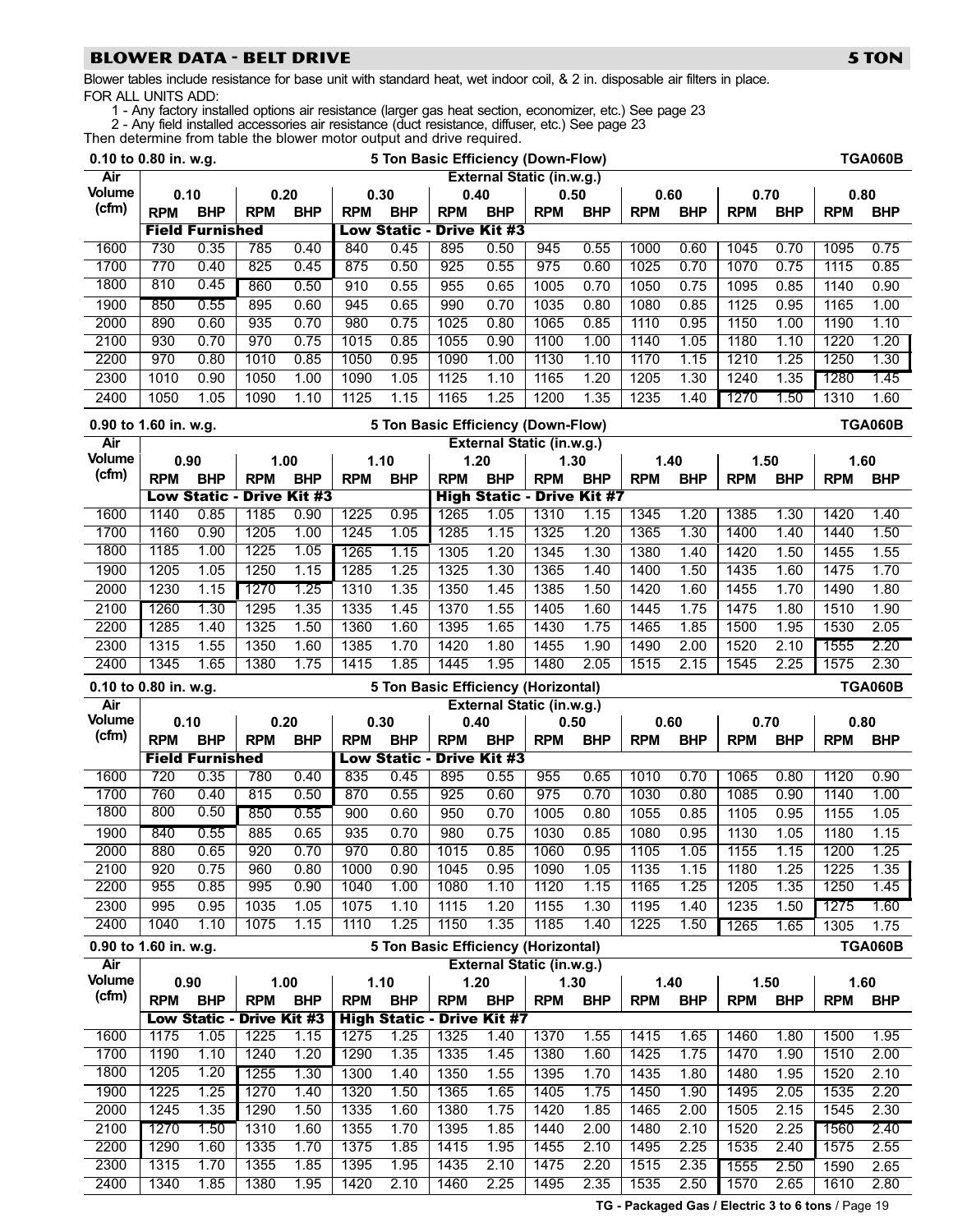# BLOWER DATA − BELT DRIVE 5 TON 5 TON

Blower tables include resistance for base unit with standard heat, wet indoor coil, & 2 in. disposable air filters in place. FOR ALL UNITS ADD:

1 − Any factory installed options air resistance (larger gas heat section, economizer, etc.) See page [23](#page-22-0)

2 − Any field installed accessories air resistance (duct resistance, diffuser, etc.) See page [23](#page-22-0)

Then determine from table the blower motor output and drive required.<br>0.10 to 0.80 in. w.g. 5 Ton Standard Efficience

|                       | 0.10 to 0.80 in. w.g. |                        |              |              |              |                                   |              | 5 Ton Standard Efficiency (Down-Flow)  |              |              |              |              |                  |              |              | <b>TGA060S</b> |
|-----------------------|-----------------------|------------------------|--------------|--------------|--------------|-----------------------------------|--------------|----------------------------------------|--------------|--------------|--------------|--------------|------------------|--------------|--------------|----------------|
| Air                   |                       |                        |              |              |              |                                   |              | External Static (in.w.g.)              |              |              |              |              |                  |              |              |                |
| <b>Volume</b>         |                       | 0.10                   |              | 0.20         |              | 0.30                              | 0.40         |                                        | 0.50         |              | 0.60         |              | 0.70             |              | 0.80         |                |
| (cfm)                 | <b>RPM</b>            | <b>BHP</b>             | <b>RPM</b>   | <b>BHP</b>   | <b>RPM</b>   | <b>BHP</b>                        | <b>RPM</b>   | <b>BHP</b>                             | <b>RPM</b>   | <b>BHP</b>   | <b>RPM</b>   | <b>BHP</b>   | <b>RPM</b>       | <b>BHP</b>   | <b>RPM</b>   | <b>BHP</b>     |
|                       |                       | <b>Field Furnished</b> |              |              |              | <b>Low Static -</b>               |              | <b>Drive Kit #3</b>                    |              |              |              |              |                  |              |              |                |
| 1600                  | 765                   | 0.35                   | 820          | 0.40         | 870          | 0.45                              | 925          | 0.55                                   | 975          | 0.60         | 1025         | 0.65         | 1075             | 0.70         | 1120         | 0.80           |
| 1700                  | 805                   | 0.45                   | 855          | 0.50         | 905          | 0.55                              | 955          | 0.60                                   | 1005         | 0.65         | 1055         | 0.75         | 1100             | 0.80         | 1145         | 0.85           |
| 1800                  | 850                   | 0.50                   | 895          | 0.55         | 945          | 0.60                              | 990          | 0.70                                   | 1035         | 0.75         | 1080         | 0.80         | $\frac{1}{1125}$ | 0.90         | 1170         | 0.95           |
| 1900                  | 890                   | 0.60                   | 935          | 0.65         | 980          | 0.70                              | 1025         | 0.75                                   | 1070         | 0.85         | 1115         | 0.90         | 1155             | 1.00         | 1200         | 1.05           |
| 2000                  | 935                   | 0.70                   | 975          | 0.75         | 1020         | 0.80                              | 1060         | 0.85                                   | 1100         | 0.95         | 1145         | 1.00         | 1185             | 1.10         | 1225         | 1.15           |
| 2100                  | 975                   | 0.80                   | 1015         | 0.85         | 1055         | 0.90                              | 1095         | 0.95                                   | 1135         | 1.05         | 1175         | 1.10         | 1215             | 1.20         | 1255         | 1.25           |
| 2200                  | 1020                  | 0.90                   | 1055         | 0.95         | 1095         | 1.00                              | 1135         | 1.10                                   | 1170         | 1.15         | 1210         | 1.25         | 1250             | 1.30         | 1285         | 1.40           |
| 2300                  | 1060                  | 1.00                   | 1095         | 1.10         | 1135         | 1.15                              | 1170         | 1.20                                   | 1210         | 1.30         | 1245         | 1.35         | 1280             | 1.45         | 1320         | 1.55           |
| 2400                  | $\frac{1105}{2}$      | 1.15                   | 1140         | 1.20         | 1175         | 1.30                              | 1210         | 1.35                                   | 1245         | 1.45         | 1280         | 1.50         | 1315             | 1.60         | 1350         | 1.70           |
| 0.90 to 1.60 in. w.g. |                       |                        |              |              |              |                                   |              | 5 Ton Standard Efficiency (Down-Flow)  |              |              |              |              |                  |              |              | <b>TGA060S</b> |
| Air                   |                       |                        |              |              |              |                                   |              | External Static (in.w.g.)              |              |              |              |              |                  |              |              |                |
| <b>Volume</b>         |                       | 0.90                   |              | 1.00         |              | 1.10                              |              | 1.20                                   | 1.30         |              |              | 1.40         | 1.50             |              | 1.60         |                |
| (cfm)                 | <b>RPM</b>            | <b>BHP</b>             | <b>RPM</b>   | <b>BHP</b>   | <b>RPM</b>   | <b>BHP</b>                        | <b>RPM</b>   | <b>BHP</b>                             | <b>RPM</b>   | <b>BHP</b>   | <b>RPM</b>   | <b>BHP</b>   | <b>RPM</b>       | <b>BHP</b>   | <b>RPM</b>   | <b>BHP</b>     |
|                       |                       | <b>Drive Kit #3</b>    |              |              |              |                                   |              | <b>High Static - Drive Kit #7</b>      |              |              |              |              |                  |              |              |                |
| 1600                  | 1165                  | 0.85                   | 1210         | 0.95         | 1255         | 1.05                              | 1295         | 1.10                                   | 1335         | 1.20         | 1375         | 1.30         | 1415             | 1.35         | 1450         | 1.45           |
| 1700                  | 1190                  | 0.95                   | 1235         | 1.05         | 1275         | 1.10                              | 1315         | 1.20                                   | 1355         | 1.30         | 1395         | 1.35         | 1430             | 1.45         | 1470         | 1.55           |
| 1800                  | 1215                  | 1.05                   | 1255         | 1.10         | 1295         | 1.20                              | 1335         | 1.30                                   | 1375         | 1.40         | 1415         | 1.45         | 1450             | 1.55         | 1485         | 1.65           |
| 1900                  | 1240                  | 1.15                   | 1280         | 1.20         | 1320         | 1.30                              | 1360         | 1.40                                   | 1395         | 1.50         | 1435         | 1.60         | 1470             | 1.65         | 1505         | 1.75           |
| 2000                  | 1265                  | 1.25                   | 1305         | 1.30         | 1345         | 1.40                              | 1380         | 1.50                                   | 1420         | 1.60         | 1455         | 1.70         | 1490             | 1.80         | 1525         | 1.90           |
| 2100                  | 1295                  | 1.35                   | 1335         | 1.45         | 1370         | 1.55                              | 1405         | 1.60                                   | 1445         | 1.70         | 1480         | 1.80         | 1515             | 1.90         | 1550         | 2.00           |
| 2200                  | 1325                  | 1.50                   | 1360         | 1.55         | 1395         | 1.65                              | 1435         | 1.75                                   | 1470         | 1.85         | 1505         | 1.95         | 1535             | 2.05         | 1570         | 2.15           |
| 2300                  | 1355                  | 1.60                   | 1390         | 1.70         | 1425         | 1.80                              | 1460         | 1.90                                   | 1495         | 2.00         | 1530         | 2.10         | 1560             | 2.20         | 1595         | 2.30           |
| 2400                  | 1385                  | 1.75                   | 1420         | 1.85         | 1455         | 1.95                              | 1490         | 2.05                                   | 1520         | 2.15         | 1555         | 2.25         | 1585             | 2.35         | 1620         | 2.45           |
|                       |                       |                        |              |              |              |                                   |              |                                        |              |              |              |              |                  |              |              |                |
| 0.10 to 0.80 in. w.g. |                       |                        |              |              |              |                                   |              | 5 Ton Standard Efficiency (Horizontal) |              |              |              |              |                  |              |              | <b>TGA060S</b> |
| Air                   |                       |                        |              |              |              |                                   |              | External Static (in.w.g.)              |              |              |              |              |                  |              |              |                |
| <b>Volume</b>         |                       | 0.10                   |              | 0.20         |              | 0.30                              | 0.40         |                                        | 0.50         |              | 0.60         |              | 0.70             |              | 0.80         |                |
| (cfm)                 | <b>RPM</b>            | <b>BHP</b>             | <b>RPM</b>   | <b>BHP</b>   | <b>RPM</b>   | <b>BHP</b>                        | <b>RPM</b>   | <b>BHP</b>                             | <b>RPM</b>   | <b>BHP</b>   | <b>RPM</b>   | <b>BHP</b>   | <b>RPM</b>       | <b>BHP</b>   | <b>RPM</b>   | <b>BHP</b>     |
|                       |                       | <b>Field Furnished</b> |              |              |              | <b>Low Static -</b>               |              | <b>Drive Kit #3</b>                    |              |              |              |              |                  |              |              |                |
| 1600                  | 750                   | 0.35                   | 805          | 0.40         | 865          | 0.50                              | 925          | 0.55                                   | 980          | 0.65         | 1040         | 0.75         | 1095             | 0.85         | 1150         | 0.95           |
| 1700                  | 790                   | 0.45                   | 845          | 0.50         | 900          | 0.55                              | 955          | 0.65                                   | 1010         | 0.75         | 1065         | 0.80         | 1115             | 0.90         | 1170         | 1.05           |
| 1800                  | 830                   | 0.50                   | 880          | 0.55         | 930          | 0.65                              | 985          | 0.70                                   | 1035         | 0.80         | 1090         | 0.90         | 1140             | 1.00         | 1190         | 1.10           |
| 1900                  | 870                   | 0.60                   | 920          | 0.65         | 965          | 0.75                              | 1015         | 0.80                                   | 1065         | 0.90         | 1115         | 1.00         | 1165             | 1.10         | 1210         | 1.20           |
| 2000                  | 910                   | 0.70                   | 955          | 0.75         | 1005         | 0.85                              | 1050         | 0.90                                   | 1095         | 1.00         | 1145         | 1.10         | 1190             | 1.20         | 1235         | 1.30           |
| 2100                  | 955                   | 0.80                   | 995          | 0.85         | 1040         | 0.95                              | 1085         | 1.00                                   | 1130         | 1.10         | 1175         | 1.20         | 1220             | 1.30         | 1260         | 1.40           |
| 2200                  | 995                   | 0.90                   | 1035         | 0.95         | 1075         | 1.05                              | 1120         | 1.15                                   | 1160         | 1.20         | 1205         | 1.30         | 1245             | 1.40         | 1290         | 1.55           |
| 2300                  | 1035                  | 1.00                   | 1075         | 1.10         | 1115         | 1.15                              | 1155         | 1.25                                   | 1195         | 1.35         | 1235         | 1.45         | 1275             | 1.55         | 1320         | 1.65           |
| 2400                  | 1080                  | 1.15                   | 1115         | 1.25         | 1155         | 1.30                              | 1190         | 1.40                                   | 1230         | 1.50         | 1270         | 1.60         | 1310             | 1.70         | 1345         | 1.80           |
| 0.90 to 1.60 in. w.g. |                       |                        |              |              |              |                                   |              | 5 Ton Standard Efficiency (Horizontal) |              |              |              |              |                  |              |              | <b>TGA060S</b> |
| Air                   |                       |                        |              |              |              |                                   |              | External Static (in.w.g.)              |              |              |              |              |                  |              |              |                |
| <b>Volume</b>         |                       | 0.90                   |              | 1.00         |              | 1.10                              |              | 1.20                                   | 1.30         |              |              | 1.40         | 1.50             |              | 1.60         |                |
| (cfm)                 | <b>RPM</b>            | <b>BHP</b>             | <b>RPM</b>   | <b>BHP</b>   | <b>RPM</b>   | <b>BHP</b>                        | <b>RPM</b>   | <b>BHP</b>                             | <b>RPM</b>   | <b>BHP</b>   | <b>RPM</b>   | <b>BHP</b>   | <b>RPM</b>       | <b>BHP</b>   | <b>RPM</b>   | <b>BHP</b>     |
|                       |                       | <b>Drive Kit #3</b>    |              |              |              | <b>High Static - Drive Kit #7</b> |              |                                        |              |              |              |              |                  |              |              |                |
| 1600                  | 1200                  | 1.05                   | 1250         | 1.20         | 1300         | 1.30                              | 1350         | 1.45                                   | 1395         | 1.55         | 1440         | 1.70         | 1485             | 1.85         | 1525         | 2.00           |
| 1700                  | 1220                  | 1.15                   | 1270         | 1.25         | 1315         | 1.40                              | 1365         | 1.50                                   | 1410         | 1.65         | 1455         | 1.80         | 1495             | 1.90         | 1540         | 2.10           |
| 1800                  | 1240                  | 1.20                   | 1285         | 1.35         | 1335         | 1.45                              | 1380         | 1.60                                   | 1425         | 1.75         | 1470         | 1.90         | 1510             | 2.00         | 1550         | 2.15           |
| 1900<br>2000          | 1260<br>1280          | 1.30<br>1.40           | 1305<br>1325 | 1.45         | 1350<br>1370 | 1.55                              | 1395<br>1415 | 1.70<br>1.80                           | 1440<br>1455 | 1.85<br>1.90 | 1485         | 1.95         | 1525<br>1540     | 2.10<br>2.20 | 1565<br>1580 | 2.25           |
| 2100                  | 1305                  | 1.50                   | 1350         | 1.55<br>1.65 | 1390         | 1.65<br>1.75                      | 1435         | 1.90                                   | 1475         | 2.05         | 1500<br>1515 | 2.05<br>2.20 |                  | 2.30         | 1595         | 2.35           |
| 2200                  | 1330                  | 1.65                   | 1375         | 1.75         | 1415         | 1.90                              | 1455         | 2.00                                   | 1495         | 2.15         | 1535         | 2.30         | 1555<br>1575     | 2.45         | 1615         | 2.50<br>2.60   |
| 2300                  | 1360                  | 1.80                   | 1400         | 1.90         | 1440         | 2.05                              | 1480         | 2.15                                   | 1515         | 2.30         | 1555         | 2.45         | 1595             | 2.60         | 1630         | 2.75           |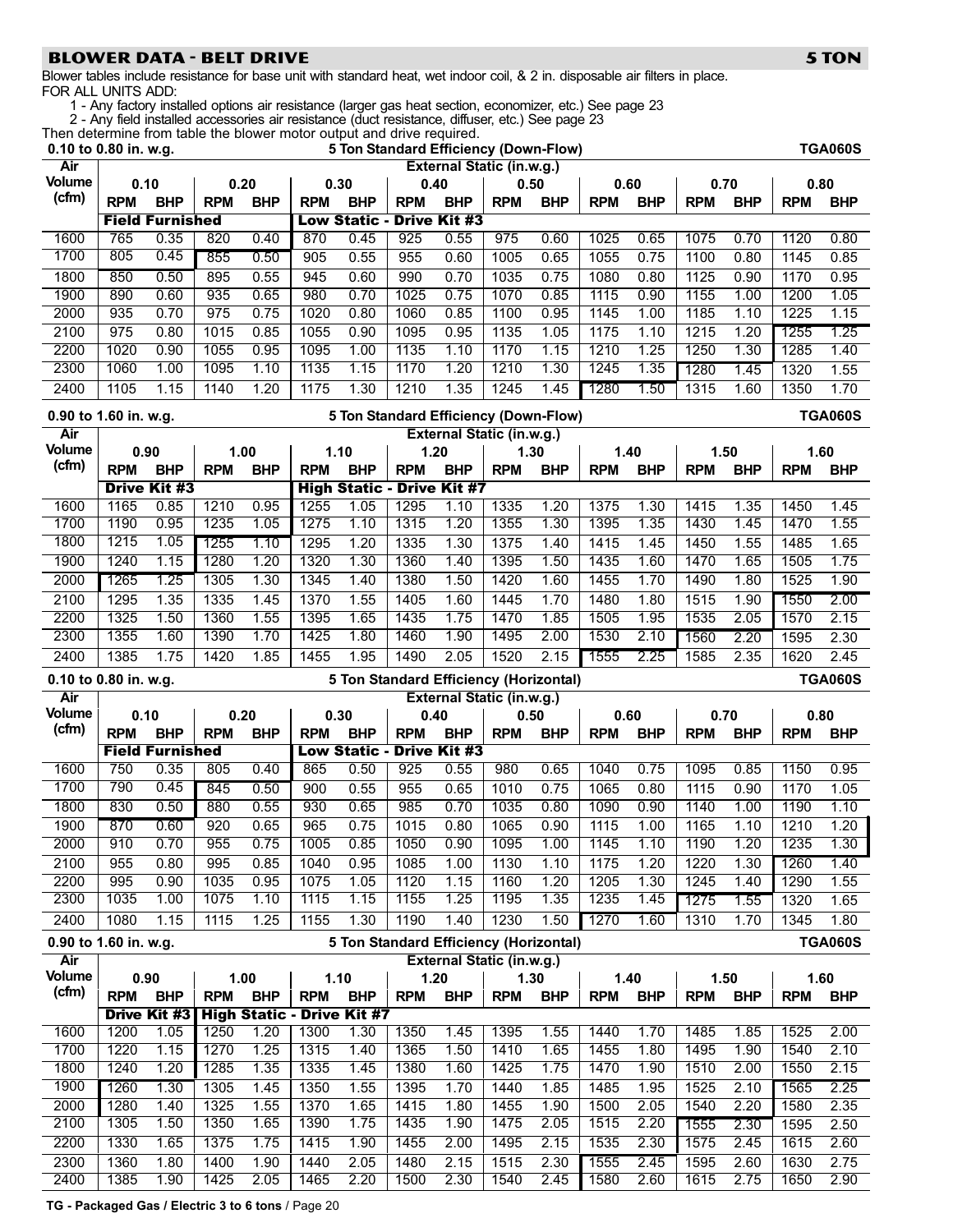### BLOWER DATA − BELT DRIVE 6 TON 6 TON 6 TON

Blower tables include resistance for base unit with standard heat, wet indoor coil, & 2 in. disposable air filters in place. FOR ALL UNITS ADD:

1 - Any factory installed options air resistance (larger gas heat section, economizer, etc.) See page [23](#page-22-0)

2 − Any field installed accessories air resistance (duct resistance, diffuser, etc.) See page [23](#page-22-0)

Then determine from table the blower motor output and drive required.

| 0.10 to 0.80 in. w.g.  |            |                        |                     |            |            |            |            |            | 6 Ton Standard Efficiency (Down-Flow) |            |                                   |            |            |            |            | <b>TGA072S</b> |
|------------------------|------------|------------------------|---------------------|------------|------------|------------|------------|------------|---------------------------------------|------------|-----------------------------------|------------|------------|------------|------------|----------------|
| Air                    |            |                        |                     |            |            |            |            |            | External Static (in.w.g.)             |            |                                   |            |            |            |            |                |
| <b>Volume</b><br>(cfm) |            | 0.10                   |                     | 0.20       |            | 0.30       |            | 0.40       |                                       | 0.50       | 0.60                              |            |            | 0.70       |            | 0.80           |
|                        | <b>RPM</b> | <b>BHP</b>             | <b>RPM</b>          | <b>BHP</b> | <b>RPM</b> | <b>BHP</b> | <b>RPM</b> | <b>BHP</b> | <b>RPM</b>                            | <b>BHP</b> | <b>RPM</b>                        | <b>BHP</b> | <b>RPM</b> | <b>BHP</b> | <b>RPM</b> | <b>BHP</b>     |
|                        |            | <b>Field Furnished</b> |                     |            |            |            |            |            | <b>Low Static - Drive Kit #4</b>      |            |                                   |            |            |            |            |                |
| 1900                   | 840        | 0.45                   | 885                 | 0.50       | 930        | 0.55       | 980        | 0.60       | 1025                                  | 0.65       | 1070                              | 0.70       | 1115       | 0.75       | 1155       | 0.80           |
| 2000                   | 875        | 0.55                   | 920                 | 0.55       | 965        | 0.60       | 1010       | 0.65       | 1055                                  | 0.75       | 1100                              | 0.80       | 1140       | 0.85       | 1180       | 0.90           |
| 2100                   | 915        | 0.60                   | 960                 | 0.65       | 1000       | 0.70       | 1045       | 0.75       | 1085                                  | 0.80       | 1130                              | 0.85       | 1170       | 0.95       | 1210       | 1.00           |
| 2200                   | 955        | 0.70                   | 995                 | 0.75       | 1040       | 0.80       | 1080       | 0.85       | 1120                                  | 0.90       | 1160                              | 0.95       | 1200       | 1.05       | 1235       | 1.10           |
| 2300                   | 995        | 0.80                   | 1035                | 0.85       | 1075       | 0.90       | 1115       | 0.95       | 1150                                  | 1.00       | 1190                              | 1.05       | 1230       | 1.15       | 1265       | 1.20           |
| 2400                   | 1035       | 0.90                   | 1075                | 0.95       | 1110       | 1.00       | 1150       | 1.05       | 1185                                  | 1.10       | 1225                              | 1.20       | 1260       | 1.25       | 1295       | 1.30           |
| 2500                   | 1075       | 1.00                   | 1110                | 1.05       | 1150       | 1.10       | 1185       | 1.15       | 1220                                  | 1.25       | 1255                              | 1.30       | 1290       | 1.35       | 1325       | 1.45           |
| 2600                   | 1115       | 1.10                   | 1150                | 1.20       | 1185       | 1.25       | 1220       | 1.30       | 1255                                  | 1.35       | 1290                              | 1.45       | 1325       | 1.50       | 1355       | 1.55           |
| 2700                   | 1155       | 1.25                   | 1190                | 1.30       | 1225       | 1.35       | 1255       | 1.45       | 1290                                  | 1.50       | 1325                              | 1.55       | 1355       | 1.65       | 1390       | 1.70           |
| 2800                   | 1195       | 1.40                   | 1230                | 1.45       | 1260       | 1.50       | 1295       | 1.60       | 1325                                  | 1.65       | 1360                              | 1.70       | 1390       | 1.80       | 1420       | 1.85           |
| 2900                   | 1235       | 1.55                   | 1270                | 1.60       | 1300       | 1.65       | 1330       | 1.75       | 1360                                  | 1.80       | 1395                              | 1.90       | 1425       | 1.95       | 1455       | 2.00           |
| 0.90 to 1.60 in. w.g.  |            |                        |                     |            |            |            |            |            | 6 Ton Standard Efficiency (Down-Flow) |            |                                   |            |            |            |            | <b>TGA072S</b> |
| Air                    |            |                        |                     |            |            |            |            |            | External Static (in.w.g.)             |            |                                   |            |            |            |            |                |
| <b>Volume</b><br>(cfm) |            | 0.90                   |                     | 1.00       |            | 1.10       |            | 1.20       |                                       | 1.30       | 1.40                              |            | 1.50       |            |            | 1.60           |
|                        | <b>RPM</b> | <b>BHP</b>             | <b>RPM</b>          | <b>BHP</b> | <b>RPM</b> | <b>BHP</b> | <b>RPM</b> | <b>BHP</b> | <b>RPM</b>                            | <b>BHP</b> | <b>RPM</b>                        | <b>BHP</b> | <b>RPM</b> | <b>BHP</b> | <b>RPM</b> | <b>BHP</b>     |
|                        |            |                        | Low Static - Kit #4 |            |            |            |            |            |                                       |            | <b>High Static - Drive Kit #8</b> |            |            |            |            |                |
| 1900                   | 1200       | 0.90                   | 1240                | 0.95       | 1280       | 1.00       | 1320       | 1.05       | 1355                                  | 1.15       | 1395                              | 1.20       | 1430       | 1.25       | 1465       | 1.35           |
| 2000                   | 1225       | 0.95                   | 1265                | 1.05       | 1300       | 1.10       | 1340       | 1.15       | 1375                                  | 1.20       | 1410                              | 1.30       | 1450       | 1.35       | 1485       | 1.45           |
| 2100                   | 1250       | 1.05                   | 1285                | 1.10       | 1325       | 1.20       | 1360       | 1.25       | 1400                                  | 1.35       | 1435                              | 1.40       | 1470       | 1.45       | 1500       | 1.55           |
| 2200                   | 1275       | 1.15                   | 1310                | 1.20       | 1350       | 1.30       | 1385       | 1.35       | 1420                                  | 1.45       | 1455                              | 1.50       | 1490       | 1.60       | 1525       | 1.65           |
| 2300                   | 1305       | 1.25                   | 1340                | 1.35       | 1375       | 1.40       | 1410       | 1.45       | 1445                                  | 1.55       | 1480                              | 1.60       | 1510       | 1.70       | 1545       | 1.75           |
| 2400                   | 1330       | 1.35                   | 1365                | 1.45       | 1400       | 1.50       | 1435       | 1.60       | 1470                                  | 1.65       | 1500                              | 1.75       | 1535       | 1.80       | 1565       | 1.90           |
| 2500                   | 1360       | 1.50                   | 1395                | 1.55       | 1430       | 1.65       | 1460       | 1.70       | 1495                                  | 1.80       | 1525                              | 1.85       | 1560       | 1.95       | 1590       | 2.05           |
| 2600                   | 1390       | 1.65                   | 1425                | 1.70       | 1455       | 1.80       | 1490       | 1.85       | 1520                                  | 1.95       | 1550                              | 2.00       | 1585       | 2.10       | 1615       | 2.20           |
| 2700                   | 1420       | 1.80                   | 1455                | 1.85       | 1485       | 1.95       | 1515       | 2.00       | 1550                                  | 2.10       | 1580                              | 2.15       | 1610       | 2.25       | 1640       | 2.35           |
| 2800                   | 1455       | 1.95                   | 1485                | 2.00       | 1515       | 2.10       | 1545       | 2.15       | 1575                                  | 2.25       | 1605                              | 2.35       | 1635       | 2.40       | 1665       | 2.50           |

2900 1485 2.10 1515 2.15 1545 2.25 1575 2.35 1605 2.40 1635 2.50 1660 2.60 1690 2.65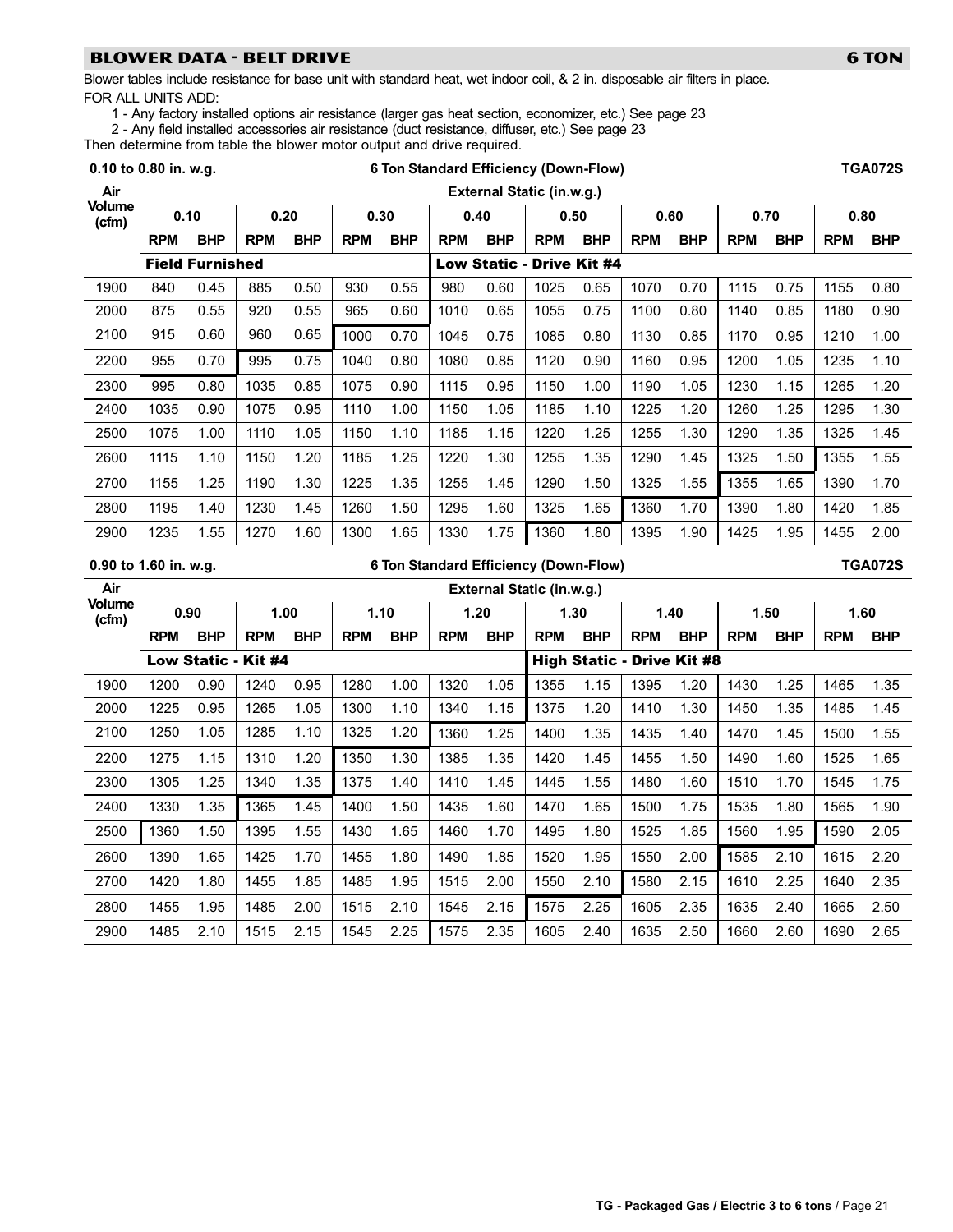# <span id="page-21-0"></span>BLOWER DATA − BELT DRIVE 6 TON 6 TON 6 TON 6 TON 6 TON

Blower tables include resistance for base unit with standard heat, wet indoor coil, & 2 in. disposable air filters in place. FOR ALL UNITS ADD:

1 − Any factory installed options air resistance (larger gas heat section, economizer, etc.) See page [23](#page-22-0)

2 − Any field installed accessories air resistance (duct resistance, diffuser, etc.) See page [23](#page-22-0)

Then determine from table the blower motor output and drive required.

| 0.10 to 0.80 in. w.g.  |            |                        |                                  |            |            |            |            |            | 6 Ton Standard Efficiency (Horizontal) |            |                                   |            |            |            |            | <b>TGA072S</b> |
|------------------------|------------|------------------------|----------------------------------|------------|------------|------------|------------|------------|----------------------------------------|------------|-----------------------------------|------------|------------|------------|------------|----------------|
| Air                    |            |                        |                                  |            |            |            |            |            | External Static (in.w.g.)              |            |                                   |            |            |            |            |                |
| <b>Volume</b><br>(cfm) | 0.10       |                        | 0.20                             |            | 0.30       |            | 0.40       |            | 0.50                                   |            | 0.60                              |            | 0.70       |            | 0.80       |                |
|                        | <b>RPM</b> | <b>BHP</b>             | <b>RPM</b>                       | <b>BHP</b> | <b>RPM</b> | <b>BHP</b> | <b>RPM</b> | <b>BHP</b> | <b>RPM</b>                             | <b>BHP</b> | <b>RPM</b>                        | <b>BHP</b> | <b>RPM</b> | <b>BHP</b> | <b>RPM</b> | <b>BHP</b>     |
|                        |            | <b>Field Furnished</b> |                                  |            |            |            |            |            |                                        |            | Low Static - Drive Kit #4         |            |            |            |            |                |
| 1900                   | 795        | 0.45                   | 850                              | 0.55       | 905        | 0.60       | 960        | 0.70       | 1010                                   | 0.75       | 1060                              | 0.85       | 1110       | 0.90       | 1160       | 1.00           |
| 2000                   | 835        | 0.55                   | 885                              | 0.60       | 935        | 0.70       | 985        | 0.75       | 1035                                   | 0.85       | 1085                              | 0.90       | 1135       | 1.00       | 1180       | 1.10           |
| 2100                   | 870        | 0.65                   | 920                              | 0.70       | 970        | 0.75       | 1015       | 0.85       | 1065                                   | 0.90       | 1110                              | 1.00       | 1160       | 1.10       | 1205       | 1.20           |
| 2200                   | 905        | 0.70                   | 955                              | 0.80       | 1000       | 0.85       | 1045       | 0.95       | 1095                                   | 1.00       | 1140                              | 1.10       | 1185       | 1.20       | 1225       | 1.30           |
| 2300                   | 945        | 0.80                   | 990                              | 0.90       | 1035       | 0.95       | 1080       | 1.05       | 1120                                   | 1.10       | 1165                              | 1.20       | 1210       | 1.30       | 1250       | 1.40           |
| 2400                   | 980        | 0.90                   | 1025                             | 1.00       | 1065       | 1.05       | 1110       | 1.15       | 1150                                   | 1.25       | 1195                              | 1.30       | 1235       | 1.40       | 1275       | 1.50           |
| 2500                   | 1020       | 1.05                   | 1060                             | 1.10       | 1100       | 1.20       | 1140       | 1.25       | 1180                                   | 1.35       | 1225                              | 1.45       | 1265       | 1.55       | 1305       | 1.65           |
| 2600                   | 1055       | 1.15                   | 1095                             | 1.25       | 1135       | 1.30       | 1175       | 1.40       | 1215                                   | 1.50       | 1255                              | 1.60       | 1290       | 1.65       | 1330       | 1.80           |
| 2700                   | 1095       | 1.30                   | 1130                             | 1.35       | 1170       | 1.45       | 1210       | 1.55       | 1245                                   | 1.60       | 1285                              | 1.70       | 1320       | 1.80       | 1360       | 1.95           |
| 2800                   | 1130       | 1.45                   | 1170                             | 1.50       | 1205       | 1.60       | 1240       | 1.70       | 1280                                   | 1.80       | 1315                              | 1.85       | 1350       | 1.95       | 1385       | 2.05           |
| 2900                   | 1170       | 1.60                   | 1205                             | 1.65       | 1240       | 1.75       | 1275       | 1.85       | 1310                                   | 1.95       | 1345                              | 2.05       | 1380       | 2.15       | 1415       | 2.25           |
|                        |            |                        |                                  |            |            |            |            |            |                                        |            |                                   |            |            |            |            |                |
| 0.90 to 1.60 in. w.g.  |            |                        |                                  |            |            |            |            |            | 6 Ton Standard Efficiency (Horizontal) |            |                                   |            |            |            |            | <b>TGA072S</b> |
| Air                    |            |                        |                                  |            |            |            |            |            | External Static (in.w.g.)              |            |                                   |            |            |            |            |                |
| <b>Volume</b>          | 0.90       |                        | 1.00                             |            | 1.10       |            | 1.20       |            | 1.30                                   |            | 1.40                              |            | 1.50       |            | 1.60       |                |
| (cfm)                  | <b>RPM</b> | <b>BHP</b>             | <b>RPM</b>                       | <b>BHP</b> | <b>RPM</b> | <b>BHP</b> | <b>RPM</b> | <b>BHP</b> | <b>RPM</b>                             | <b>BHP</b> | <b>RPM</b>                        | <b>BHP</b> | <b>RPM</b> | <b>BHP</b> | <b>RPM</b> | <b>BHP</b>     |
|                        |            |                        | <b>Low Static - Drive Kit #4</b> |            |            |            |            |            |                                        |            | <b>High Static - Drive Kit #8</b> |            |            |            |            |                |
| 1900                   | 1205       | 1.10                   | 1250                             | 1.20       | 1295       | 1.30       | 1340       | 1.45       | 1380                                   | 1.55       | 1420                              | 1.65       | 1460       | 1.75       | 1500       | 1.90           |
| 2000                   | 1225       | 1.20                   | 1270                             | 1.30       | 1315       | 1.40       | 1355       | 1.50       | 1400                                   | 1.65       | 1440                              | 1.75       | 1475       | 1.85       | 1515       | 2.00           |
| 2100                   | 1250       | 1.30                   | 1290                             | 1.40       | 1335       | 1.50       | 1375       | 1.60       | 1415                                   | 1.75       | 1455                              | 1.85       | 1495       | 2.00       | 1530       | 2.10           |
| 2200                   | 1270       | 1.40                   | 1310                             | 1.50       | 1355       | 1.60       | 1395       | 1.75       | 1435                                   | 1.85       | 1475                              | 1.95       | 1510       | 2.10       | 1550       | 2.20           |
| 2300                   | 1295       | 1.50                   | 1335                             | 1.60       | 1375       | 1.70       | 1415       | 1.85       | 1455                                   | 1.95       | 1490                              | 2.05       | 1530       | 2.20       | 1565       | 2.35           |
| 2400                   | 1320       | 1.65                   | 1355                             | 1.75       | 1395       | 1.85       | 1435       | 1.95       | 1475                                   | 2.10       | 1510                              | 2.20       | 1545       | 2.30       | 1585       | 2.45           |
| 2500                   | 1345       | 1.75                   | 1380                             | 1.85       | 1420       | 2.00       | 1455       | 2.10       | 1495                                   | 2.20       | 1530                              | 2.35       | 1565       | 2.45       | 1600       | 2.60           |
| 2600                   | 1370       | 1.90                   | 1405                             | 2.00       | 1445       | 2.10       | 1480       | 2.25       | 1515                                   | 2.35       | 1550                              | 2.50       | 1585       | 2.60       | 1620       | 2.75           |
| 2700                   | 1395       | 2.05                   | 1430                             | 2.15       | 1470       | 2.25       | 1505       | 2.40       | 1540                                   | 2.50       | 1575                              | 2.65       | 1610       | 2.75       | 1640       | 2.90           |
| 2800                   | 1425       | 2.20                   | 1460                             | 2.30       | 1495       | 2.45       | 1530       | 2.55       | 1565                                   | 2.70       | 1595                              | 2.80       | 1630       | 2.95       | 1665       | 3.05           |

Note − BOLD − to operate in this range, 3 hp blower motor is required.

# BLOWER DATA

#### FACTORY INSTALLED BELT DRIVE KIT SPECIFICATIONS

|                | Motor hp       | <b>RPM Range</b> |            |              |         |         |                                                                   |         |         |  |  |  |
|----------------|----------------|------------------|------------|--------------|---------|---------|-------------------------------------------------------------------|---------|---------|--|--|--|
| <b>Nominal</b> | <b>Maximum</b> | Drive 1          | Drive 2    | Drive 3      | Drive 4 | Drive 5 | Drive 6                                                           | Drive 7 | Drive 8 |  |  |  |
| 1.5            |                | $673 - 1010$     | 745 - 1117 | $833 - 1250$ |         |         | 968 - 1340   897 - 1346   1071 - 1429   1212 - 1548   1193 - 1591 |         |         |  |  |  |
|                | 2.3            |                  |            |              |         |         |                                                                   |         |         |  |  |  |

673 − 745 − 833 − 968 − 897 − 1071 − 1212 − 15481193 − \*Using total air volume and system static pressure requirements determine from blower performance tables rpm and motor hp required. Maximum usable hp of motors furnished are shown. In Canada, nominal motor hp is also maximum usable motor hp. If motors of comparable hp are used, be sure to keep within the service factor limitations outlined on the motor nameplate.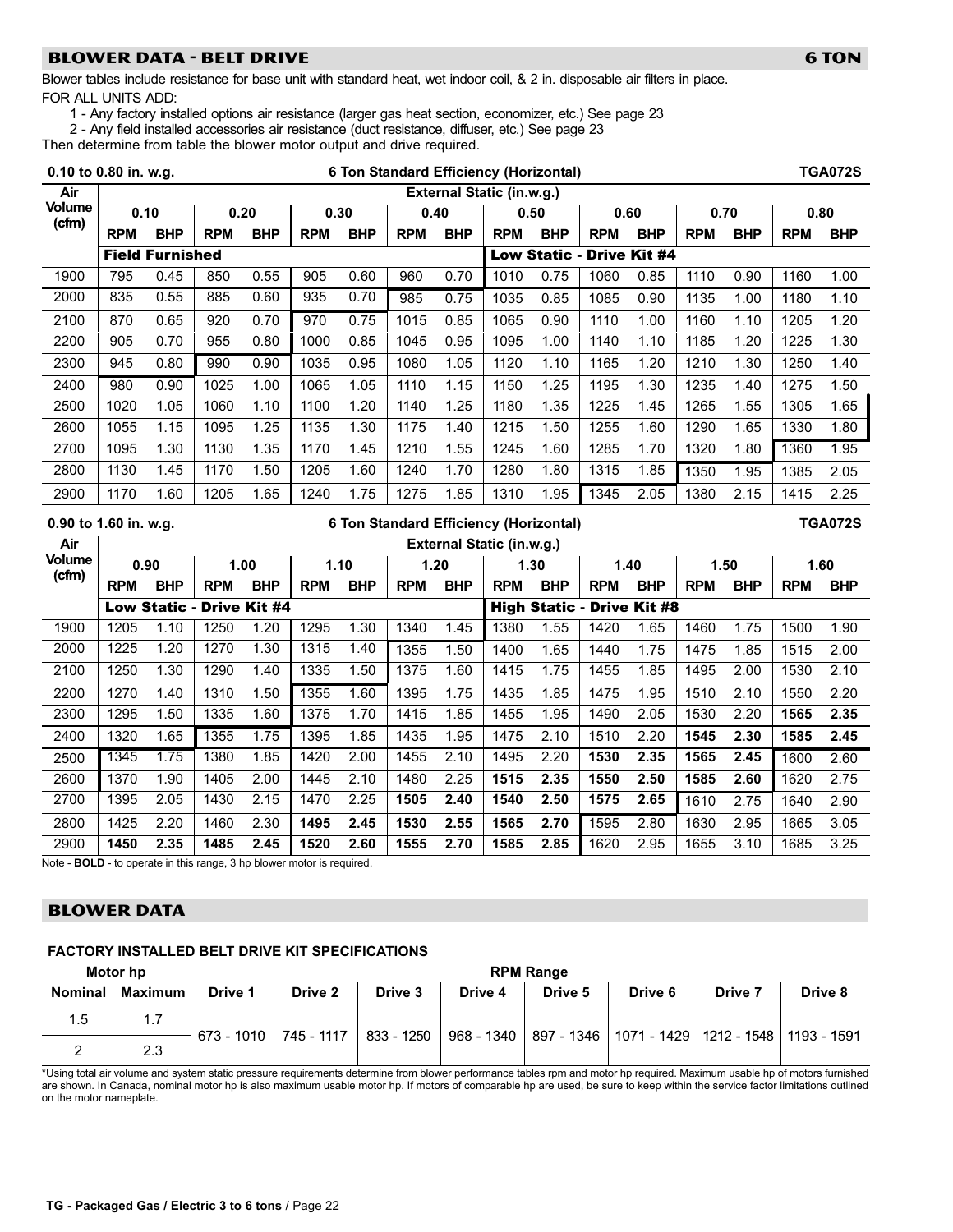# <span id="page-22-0"></span>BLOWER DATA

## POWER EXHAUST FANS PERFORMANCE

#### Return Air System Static Pressure Air Volume Exhausted - cfm in. w.g. T1PWRE10A T1PWRE10N in. w.g. 208V 230V, 460V and 575V 208V 230V, 460V and 575V Low Medium High Low Medium High Low Medium High Low Medium High 0 1290 1300 1320 1300 1305 1295 3545 3915 4230 3880 4135 4340 0.1 1045 1055 1055 1040 1050 1055 2880 3215 3580 3255 3550 3755 0.2 805 805 815 805 810 810 2290 2665 3055 2710 3010 3240 0.3 580 580 600 595 590 585 1735 2175 2605 2200 2500 2770 0.4 390 405 400 405 400 410 1165 1660 2175 1685 2010 2325 0.5 245 315 215 240 255 300 530 1045 1710 1120 1510 1885 0.6 155 340 35 90 165 290 − − − 250 1160 470 990 1420 0.7 145 515 − − − − − − 140 400 − − − − − − 470 − − − 430 915

#### OPTIONS / ACCESSORIES AIR RESISTANCE − in. w.g.

| Air Volume |                   | <b>Gas Heat</b>     |                   |  |  |  |  |  |
|------------|-------------------|---------------------|-------------------|--|--|--|--|--|
| cfm        | <b>Economizer</b> | <b>Medium Input</b> | <b>High Input</b> |  |  |  |  |  |
| 1000       | 0.04              | 0.02                | 0.02              |  |  |  |  |  |
| 1200       | 0.04              | 0.02                | 0.02              |  |  |  |  |  |
| 1400       | 0.04              | 0.02                | 0.03              |  |  |  |  |  |
| 1600       | 0.04              | 0.03                | 0.04              |  |  |  |  |  |
| 1800       | 0.05              | 0.03                | 0.05              |  |  |  |  |  |
| 2000       | 0.05              | 0.04                | 0.06              |  |  |  |  |  |
| 2200       | 0.05              | 0.04                | 0.07              |  |  |  |  |  |
| 2400       | 0.05              | 0.05                | 0.08              |  |  |  |  |  |
| 2600       | 0.06              | 0.05                | 0.09              |  |  |  |  |  |
| 2800       | 0.06              | 0.06                | 0.10              |  |  |  |  |  |
| 3000       | 0.06              | 0.07                | 0.11              |  |  |  |  |  |

#### CEILING DIFFUSERS AIR RESISTANCE (in. w.g.)

| <b>Air Volume</b> |                       | RTD9-65 Step-Down Diffuser |                                 | <b>FD9-65</b>            | RTD11-95 Step-Down Diffuser | FD11-95                 |                                 |                                 |
|-------------------|-----------------------|----------------------------|---------------------------------|--------------------------|-----------------------------|-------------------------|---------------------------------|---------------------------------|
| cfm               | 2 Ends<br><b>Open</b> | 1 Side &<br>2 Ends Open    | All Ends &<br><b>Sides Open</b> | Flush<br><b>Diffuser</b> | 2 Ends<br>Open              | 1 Side &<br>2 Ends Open | All Ends &<br><b>Sides Open</b> | <b>Flush</b><br><b>Diffuser</b> |
| 1000              | 0.19                  | 0.16                       | 0.14                            | 0.14                     | - - -                       |                         | - - -                           |                                 |
| 1200              | 0.25                  | 0.20                       | 0.17                            | 0.17                     | $- - -$                     | ---                     | - - -                           | - - -                           |
| 1400              | 0.33                  | 0.26                       | 0.20                            | 0.20                     | - - -                       |                         | - - -                           | - - -                           |
| 1600              | 0.43                  | 0.32                       | 0.20                            | 0.24                     | $- - -$                     | ---                     | - - -                           | - - -                           |
| 1800              | 0.56                  | 0.40                       | 0.30                            | 0.30                     | 0.13                        | 0.11                    | 0.09                            | 0.09                            |
| 2000              | 0.73                  | 0.50                       | 0.36                            | 0.36                     | 0.15                        | 0.13                    | 0.11                            | 0.10                            |
| 2200              | 0.95                  | 0.63                       | 0.44                            | 0.44                     | 0.18                        | 0.15                    | 0.12                            | 0.12                            |
| 2400              |                       |                            | - - -                           |                          | 0.21                        | 0.18                    | 0.15                            | 0.14                            |
| 2600              |                       |                            | ---                             |                          | 0.24                        | 0.21                    | 0.18                            | 0.17                            |
| 2800              |                       |                            | - - -                           |                          | 0.27                        | 0.24                    | 0.21                            | 0.20                            |
| 3000              |                       |                            |                                 |                          | 0.32                        | 0.29                    | 0.25                            | 0.25                            |

#### CEILING DIFFUSER AIR THROW DATA

| Air Volume - cfm | <sup>1</sup> Effective Throw - ft. |               |  |  |  |  |  |
|------------------|------------------------------------|---------------|--|--|--|--|--|
| Model No.        | <b>RTD9-65</b>                     | <b>FD9-65</b> |  |  |  |  |  |
| 1000             | $10 - 17$                          | $15 - 20$     |  |  |  |  |  |
| 1200             | 11 - 18                            | $16 - 22$     |  |  |  |  |  |
| 1400             | $12 - 19$                          | 17 - 24       |  |  |  |  |  |
| 1600             | $12 - 20$                          | $18 - 25$     |  |  |  |  |  |
| 1800             | $13 - 21$                          | $20 - 28$     |  |  |  |  |  |
| 2000             | 14 - 23                            | $21 - 29$     |  |  |  |  |  |
| 2200             | 16 - 25                            | $22 - 30$     |  |  |  |  |  |
| Model No.        | <b>RTD11-95</b>                    | FD11-95       |  |  |  |  |  |
| 2600             | $24 - 29$                          | $19 - 24$     |  |  |  |  |  |
| 2800             | $25 - 30$                          | $20 - 28$     |  |  |  |  |  |
| 3000             | $27 - 33$                          | $21 - 29$     |  |  |  |  |  |

1 Effective throw based on terminal velocities of 75 ft. per minute.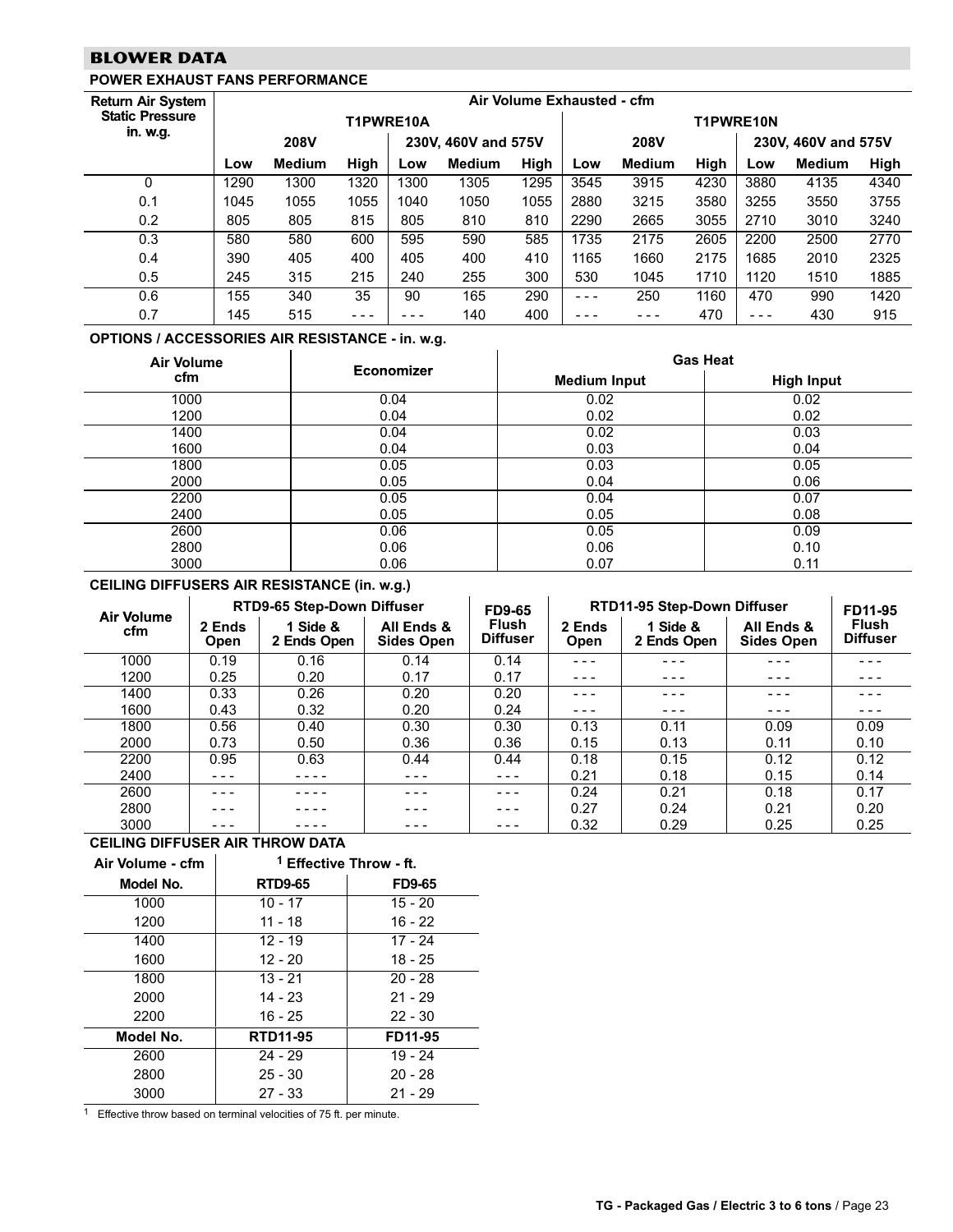# <span id="page-23-0"></span>OUTDOOR SOUND DATA

| <sup>1</sup> Unit |     |     |     |      |      | Octave Band Sound Power Levels dB, re 10- <sup>12</sup> Watts - Center Frequency - HZ |      | <b>Sound Rating</b> |
|-------------------|-----|-----|-----|------|------|---------------------------------------------------------------------------------------|------|---------------------|
| Model No.         | 125 | 250 | 500 | 1000 | 2000 | 4000                                                                                  | 8000 | Number (dB)         |
| 036B              | 67  | 73  | 74  | 74   | 70   | 67                                                                                    | 64   | 81                  |
| 36S and 048       | 63  | 66  |     | 70   | 68   | 62                                                                                    | 54   | 75                  |
| 060 and 072       | 68  |     | 78  | 76   | 72.  | 68                                                                                    | 61   | 82                  |

1 Tested according to ARI Standard 270-95 test conditions and ANSI Standard S1.32-1981.

# ELECTRICAL DATA 3 TON

| <b>BELT OR DIRECT DRIVE BLOWER</b> |                             |                          | <b>TGA036B</b> |                     |              |                   |      |                 | <b>TGA036S</b> |              |                   |                |          |                  |      |          |                   |      |
|------------------------------------|-----------------------------|--------------------------|----------------|---------------------|--------------|-------------------|------|-----------------|----------------|--------------|-------------------|----------------|----------|------------------|------|----------|-------------------|------|
|                                    | <b>Efficiency</b>           | <b>Basic</b>             |                |                     |              |                   |      | <b>Standard</b> |                |              |                   |                |          |                  |      |          |                   |      |
| Voltage - 60hz                     |                             |                          | 208/230V-3ph   |                     |              | 460V-3ph          |      | 208/230V-1ph    |                | 208/230V-3ph |                   |                | 460V-3ph |                  |      | 575V-3ph |                   |      |
| <b>Compressor</b>                  | Rated Load Amps             |                          | 10.3           |                     |              | 4.3               |      | 14.4            |                |              | 9.6               |                |          | 5.8              |      |          | 3.8               |      |
|                                    | Locked Rotor Amps           |                          | 75.0           |                     |              | 40.0              |      |                 | 77.0           |              | 75.0              |                |          | 38.0             |      |          | 25.0              |      |
| <b>Outdoor Fan</b>                 | Full Load Amps              | 1.7<br>1.1<br>3.1<br>2.2 |                |                     |              |                   |      |                 | 1.7            |              | 1.7               |                |          | 1.1              |      |          | 0.7               |      |
| <b>Motor</b>                       | <b>Locked Rotor Amps</b>    |                          |                |                     | 3.1<br>3.1   |                   |      | 2.2             |                |              | 1.3               |                |          |                  |      |          |                   |      |
| <b>Power</b>                       | Horsepower                  | (1)                      | 3/4(561)       |                     |              | $(1)$ 3/4 $(561)$ |      | (1)             | 3/4(561)       |              | $(1)$ 3/4 $(561)$ |                | (1)      | 3/4(561)         |      |          | $(1)$ 3/4 $(561)$ |      |
| <b>Exhaust</b><br>Fan              | Full Load Amps              |                          | 5.0            |                     |              | 2.2               |      |                 | 5.0            |              | 5.0               |                |          | $2.2\phantom{0}$ |      |          | 1.5               |      |
|                                    | Locked Rotor Amps           |                          | 7.8            |                     |              | 3.4               |      |                 | 7.8            |              | 7.8               |                |          | 3.4              |      | 2.9      |                   |      |
| <b>Service Outlet 115V GFI</b>     |                             | 15                       |                |                     |              | 15                |      |                 | 15             |              | 15                |                | 15       |                  |      | 15       |                   |      |
| <b>Indoor</b>                      | Horsepower                  | .5                       | 1.5            | 2                   | .5           | 1.5               | 2    | $\overline{5}$  | 1.5            | .5           | 1.5               | $\overline{2}$ | .5       | 1.5              | 2    | $.5\,$   | 1.5               | 2    |
| <b>Blower</b><br><b>Motor</b>      | Rated Load Amps             | 3.1                      | 5.7            | 7.5                 | 1.5          | 2.8               | 3.4  | 3.1             | 11.5           | 3.1          | 5.7               | 7.5            | 1.5      | 2.8              | 3.4  | 1.5      | 2.4               | 2.7  |
|                                    | Locked Rotor Amps           | 6.8                      | 40             | 46.9                | 3.8          | 20                | 20.4 | 6.8             | 55             | 6.8          | 40                | 46.9           | 3.8      | 20               | 20.4 | 3.8      | 15                | 16.2 |
| <sup>1</sup> Maximum               | with power exhaust          | 30                       | 35             | 35                  | 15           | 15                | 15   | 40              | 50             | 30           | 30                | 35             | 15       | 15               | 15   | 15       | 15                | 15   |
| Overcurrent<br><b>Protection</b>   | less power exhaust          | 25                       | 30             | 30                  | 15           | 15                | 15   | 35              | 45             | 25           | 25                | 30             | 15       | 15               | 15   | 15       | 15                | 15   |
| <sup>2</sup> Minimum               | with power exhaust          | 23                       | 26             | 28                  | 11           | 12                | 13   | 28              | 37             | 22           | 25                | 27             | 13       | 14               | 14   | 9        | 10                | 10   |
| <b>Circuit Ampacity</b>            | less power exhaust          | 18                       | 21             | 23                  | 8            | 10                | 10   | 23              | 32             | 17           | 20                | 22             | 10       | 12               | 12   | 8        | 8                 | 9    |
| <b>Disconnect</b>                  | <b>Standard Access Door</b> |                          |                |                     | T1DISC080A-1 |                   |      |                 |                |              |                   | T1DISC080A-1   |          |                  |      |          |                   |      |
| Kit                                | Hinged                      |                          |                | <b>T1DISC080AH1</b> |              |                   |      |                 |                |              |                   | T1DISC080AH1   |          |                  |      |          |                   |      |

# ELECTRICAL DATA 4 TON

| <b>BELT OR DIRECT DRIVE BLOWER</b> |                             |              | <b>TGA048B</b>    |                |              |                  |       | <b>TGA048S</b>  |              |              |              |                |          |                   |      |          |          |      |
|------------------------------------|-----------------------------|--------------|-------------------|----------------|--------------|------------------|-------|-----------------|--------------|--------------|--------------|----------------|----------|-------------------|------|----------|----------|------|
|                                    | Efficiency                  | <b>Basic</b> |                   |                |              |                  |       | <b>Standard</b> |              |              |              |                |          |                   |      |          |          |      |
| Voltage - 60hz                     |                             |              | 208/230V-3ph      |                |              | 460V-3ph         |       | 208/230V-1ph    |              | 208/230V-3ph |              |                | 460V-3ph |                   |      | 575V-3ph |          |      |
| <b>Compressor</b>                  | Rated Load Amps             |              | 12.8              |                | 6.4          |                  | 20.2  |                 | 12.2         |              |              | 6.1            |          |                   |      | 4.9      |          |      |
|                                    | Locked Rotor Amps           |              | 91.0              |                | 46.0         |                  | 137.0 |                 |              | 83.1         |              |                | 41.0     |                   |      | 30.4     |          |      |
| <b>Outdoor Fan</b>                 | Full Load Amps              |              | 1.7               |                |              | 1.1              |       |                 | 1.7          |              | 1.7          |                |          | 1.1               |      |          | 0.7      |      |
| <b>Motor</b>                       | Locked Rotor Amps           |              | 3.1               |                |              | $2.2\phantom{0}$ |       |                 | 3.1          |              | 3.1          |                |          | 2.2               |      |          | 1.3      |      |
| <b>Power</b>                       | Horsepower                  |              | $(1)$ 3/4 $(561)$ |                | (1)          | 3/4(561)         |       | (1)             | 3/4(561)     | (1)          | 3/4(561)     |                |          | $(1)$ 3/4 $(561)$ |      | (1)      | 3/4(561) |      |
| <b>Exhaust</b><br>Fan              | Full Load Amps              |              | 5.0               |                |              | $2.2\phantom{0}$ |       |                 | 5.0          |              | 5.0          |                |          | 2.2               |      |          | 1.5      |      |
|                                    | Locked Rotor Amps           |              | 7.8               |                |              | 3.4              |       |                 | 7.8          |              | 7.8          |                |          | 3.4               |      | 2.9      |          |      |
| <b>Service Outlet 115V GFI</b>     |                             | 15           |                   |                | 15           |                  | 15    |                 | 15           |              |              | 15             |          | 15                |      |          |          |      |
| <b>Indoor</b>                      | Horsepower                  | .5           | 1.5               | $\overline{2}$ | .5           | 1.5              | 2     | .5              | 1.5          | .5           | 1.5          | $\overline{2}$ | .5       | 1.5               | 2    | .5       | 1.5      | 2    |
| <b>Blower</b><br><b>Motor</b>      | Rated Load Amps             | 3.1          | 5.7               | 7.5            | 1.5          | 2.8              | 3.4   | 3.1             | 11.5         | 3.1          | 5.7          | 7.5            | 1.5      | 2.8               | 3.4  | 1.5      | 2.4      | 2.7  |
|                                    | Locked Rotor Amps           | 6.8          | 40                | 46.9           | 3.8          | 20               | 20.4  | 6.8             | 55           | 6.8          | 40           | 46.9           | 3.8      | 20                | 20.4 | 3.8      | 15       | 16.2 |
| <sup>1</sup> Maximum               | with power exhaust          | 35           | 40                | 40             | 15           | 20               | 20    | 50              | 60           | 35           | 35           | 40             | 15       | $15\,$            | 20   | 15       | 15       | 15   |
| Overcurrent<br><b>Protection</b>   | less power exhaust          | 30           | 35                | 35             | 15           | 15               | 15    | 50              | 50           | 30           | 30           | 35             | 15       | 15                | 15   | 15       | 15       | 15   |
| <sup>2</sup> Minimum               | with power exhaust          | 26           | 29                | 31             | 13           | 15               | 15    | 36              | 44           | 26           | 28           | 30             | 13       | 14                | 15   | 10       | 11       | 11   |
| <b>Circuit Ampacity</b>            | less power exhaust          | 21           | 24                | 26             | 11           | 12               | 13    | 31              | 39           | 21           | 23           | 25             | 11       | 12                | 13   | 9        | 10       | 10   |
| <b>Disconnect</b>                  | <b>Standard Access Door</b> |              |                   |                | T1DISC080A-1 |                  |       |                 |              |              | T1DISC080A-1 |                |          |                   |      |          |          |      |
| Kit                                | Hinged                      |              |                   | T1DISC080AH1   |              |                  |       |                 | T1DISC080AH1 |              |              |                |          |                   |      |          |          |      |

NOTE - Extremes of operating range are plus and minus 10% of line voltage.<br><sup>1</sup> HACR type breaker or fuse.

 $2$  Refer to National or Canadian Electrical Code manual to determine wire, fuse and disconnect size requirements.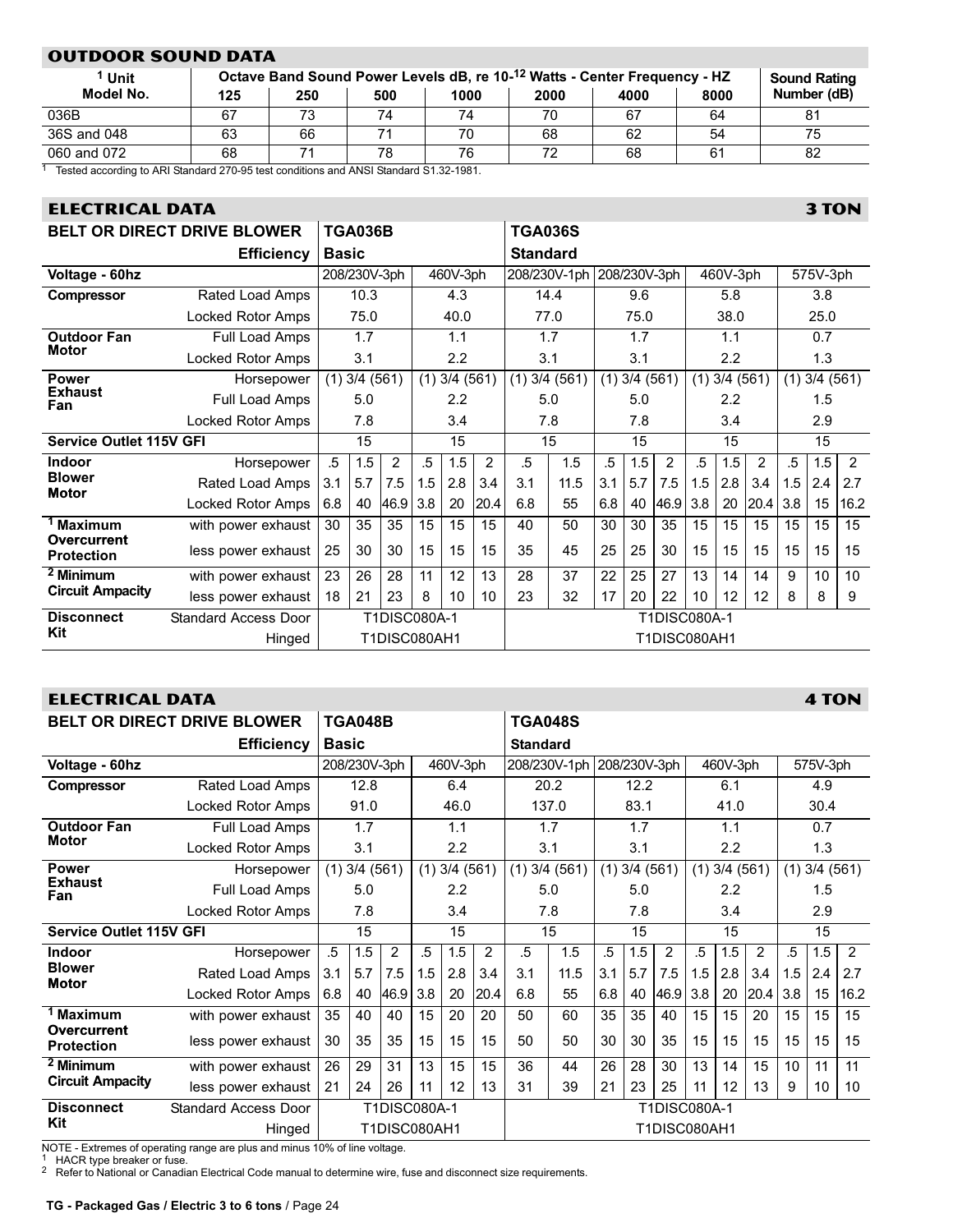<span id="page-24-0"></span>

| 5 TON<br><b>ELECTRICAL DATA</b>  |                                    |              |                                                      |                     |              |            |      |                   |              |     |          |              |          |                   |                |          |                   |      |
|----------------------------------|------------------------------------|--------------|------------------------------------------------------|---------------------|--------------|------------|------|-------------------|--------------|-----|----------|--------------|----------|-------------------|----------------|----------|-------------------|------|
|                                  | <b>BELT OR DIRECT DRIVE BLOWER</b> |              | <b>TGA060B</b>                                       |                     |              |            |      | <b>TGA060S</b>    |              |     |          |              |          |                   |                |          |                   |      |
|                                  | <b>Efficiency</b>                  | <b>Basic</b> |                                                      |                     |              |            |      | <b>Standard</b>   |              |     |          |              |          |                   |                |          |                   |      |
| Voltage - 60hz                   |                                    |              | 208/230V-3ph                                         |                     |              | 460V-3ph   |      |                   | 208/230V-1ph |     |          | 208/230V-3ph | 460V-3ph |                   |                | 575V-3ph |                   |      |
| <b>Compressor</b>                | Rated Load Amps                    |              | 18.6                                                 |                     |              | 9.0        |      | 25.3              |              |     | 15.4     |              |          | 7.1               |                |          | 5.3               |      |
|                                  | Locked Rotor Amps                  |              | 128.0                                                |                     |              | 63.0       |      | 141.0             |              |     | 104.0    |              |          | 52.0              |                |          | 36.1              |      |
| <b>Outdoor Fan</b>               | Full Load Amps                     |              | 2.4                                                  |                     |              | 1.3        |      | 2.4               |              |     | 2.4      |              |          | 1.3               |                |          | 1.0               |      |
| <b>Motor</b>                     | Locked Rotor Amps                  |              | 4.7                                                  |                     |              | 2.4        |      | 4.7               |              |     | 4.7      |              |          | 2.4               |                |          | 1.9               |      |
| <b>Power</b>                     | Horsepower                         |              | $(1)$ 3/4 $(561)$<br>$(1)$ 3/4 $(561)$<br>5.0<br>2.2 |                     |              |            |      | $(1)$ 3/4 $(561)$ |              | (1) | 3/4(561) |              |          | $(1)$ 3/4 $(561)$ |                |          | $(1)$ 3/4 $(561)$ |      |
| <b>Exhaust</b><br>Fan            | Full Load Amps                     |              |                                                      |                     |              | 5.0<br>5.0 |      |                   |              | 2.2 |          | 1.5          |          |                   |                |          |                   |      |
|                                  | Locked Rotor Amps                  |              | 7.8                                                  |                     |              | 3.4        |      | 7.8               |              | 7.8 |          |              | 3.4      |                   |                |          | 2.9               |      |
| <b>Service Outlet 115V GFI</b>   |                                    | 15           |                                                      |                     |              | 15         |      | 15                |              |     | 15       |              |          | 15                |                |          | 15                |      |
| <b>Indoor</b>                    | Horsepower                         | .75          | 1.5                                                  | 2                   | .75          | 1.5        | 2    | .75               | 1.5          | .75 | 1.5      | 2            | .75      | 1.5               | $\overline{2}$ | .75      | 1.5               | 2    |
| <b>Blower</b><br><b>Motor</b>    | Rated Load Amps                    | 4.2          | 5.7                                                  | 7.5                 | 2.2          | 2.8        | 3.4  | 4.2               | 11.5         | 4.2 | 5.7      | 7.5          | 2.2      | 2.8               | 3.4            | 2.2      | 2.4               | 2.7  |
|                                  | <b>Locked Rotor Amps</b>           | 9.6          | 40                                                   | 46.9                | 5.2          | 20         | 20.4 | 9.6               | 55           | 9.6 | 40       | 46.9 5.2     |          | 20                | 20.4           | 5.2      | 15                | 16.2 |
| <sup>1</sup> Maximum             | with power exhaust                 | 50           | 50                                                   | 50                  | 25           | 25         | 25   | 60                | 70           | 45  | 45       | 45           | 20       | 20                | 20             | 15       | 15                | 15   |
| Overcurrent<br><b>Protection</b> | less power exhaust                 | 45           | 45                                                   | 50                  | 20           | 20         | 20   | 60                | 70           | 40  | 40       | 40           | 15       | 20                | 20             | 15       | 15                | 15   |
| <sup>2</sup> Minimum             | with power exhaust                 | 35           | 37                                                   | 39                  | 17           | 18         | 19   | 44                | 51           | 31  | 33       | 35           | 15       | 16                | 16             | 12       | 12                | 12   |
| <b>Circuit Ampacity</b>          | less power exhaust                 | 30           | 32                                                   | 34                  | 15           | 16         | 16   | 39                | 46           | 26  | 28       | 30           | 13       | 13                | 14             | 10       | 10                | 11   |
| <b>Disconnect</b>                | <b>Standard Access Door</b>        |              |                                                      |                     | T1DISC080A-1 |            |      | T1DISC080A-1      |              |     |          |              |          |                   |                |          |                   |      |
| Kit                              | Hinged                             |              |                                                      | <b>T1DISC080AH1</b> |              |            |      |                   |              |     |          | T1DISC080AH1 |          |                   |                |          |                   |      |

| <b>6 TON</b><br><b>ELECTRICAL DATA</b> |                             |                 |                   |              |                   |                   |      |  |  |  |  |
|----------------------------------------|-----------------------------|-----------------|-------------------|--------------|-------------------|-------------------|------|--|--|--|--|
| <b>BELT DRIVE BLOWER</b>               |                             | <b>TGA072S</b>  |                   |              |                   |                   |      |  |  |  |  |
|                                        | <b>Efficiency</b>           | <b>Standard</b> |                   |              |                   |                   |      |  |  |  |  |
| Voltage - 60hz                         |                             |                 | 208/230V-3ph      |              | 460V-3ph          | 575V-3ph          |      |  |  |  |  |
| <b>Compressor</b>                      | Rated Load Amps             | 18.6            |                   |              | 9.0               | 7.4               |      |  |  |  |  |
|                                        | Locked Rotor Amps           | 156.0           |                   |              | 75.0              | 54.0              |      |  |  |  |  |
| <b>Outdoor Fan</b><br><b>Motor</b>     | Full Load Amps              | 2.4             |                   |              | 1.3               | 1.0               |      |  |  |  |  |
|                                        | <b>Locked Rotor Amps</b>    | 4.7             |                   |              | 2.4               | 1.9               |      |  |  |  |  |
| <b>Power</b><br><b>Exhaust</b>         | Horsepower                  |                 | $(1)$ 3/4 $(561)$ |              | $(1)$ 3/4 $(561)$ | $(1)$ 3/4 $(561)$ |      |  |  |  |  |
| Fan                                    | Full Load Amps              | 5.0             |                   |              | 2.2               | 1.5               |      |  |  |  |  |
|                                        | Locked Rotor Amps           | 7.8             |                   |              | 3.4               | 2.9               |      |  |  |  |  |
| <b>Service Outlet 115V GFI</b>         |                             | 15              |                   |              | 15                | 15                |      |  |  |  |  |
| <b>Indoor</b><br><b>Blower</b>         | Horsepower                  | 1.5             | $\overline{2}$    | 1.5          | $\overline{2}$    | 1.5               | 2    |  |  |  |  |
| <b>Motor</b>                           | Rated Load Amps             | 5.7             | 7.5               | 2.8          | 3.4               | 2.4               | 2.7  |  |  |  |  |
|                                        | Locked Rotor Amps           | 40              | 46.9              | 20           | 20.4              | 15                | 16.2 |  |  |  |  |
| $1$ Maximum<br>Overcurrent             | with power exhaust          | 50              | 50                | 25           | 25                | 20                | 20   |  |  |  |  |
| <b>Protection</b>                      | less power exhaust          | 50              | 50                | 20           | 25                | 20                | 20   |  |  |  |  |
| $\sqrt{2}$ Minimum                     | with power exhaust          | 37              | 39                | 18           | 19                | 15                | 15   |  |  |  |  |
| <b>Circuit Ampacity</b>                | less power exhaust          | 32              | 34                | 16           | 16                | 13                | 13   |  |  |  |  |
| <b>Disconnect</b>                      | <b>Standard Access Door</b> |                 |                   | T1DISC080N-1 |                   |                   |      |  |  |  |  |
| Kit                                    | Hinged                      |                 |                   |              | T1DISC080NH1      |                   |      |  |  |  |  |

NOTE - Extremes of operating range are plus and minus 10% of line voltage.<br><sup>1</sup> HACR type breaker or fuse.

 $2$  Refer to National or Canadian Electrical Code manual to determine wire, fuse and disconnect size requirements.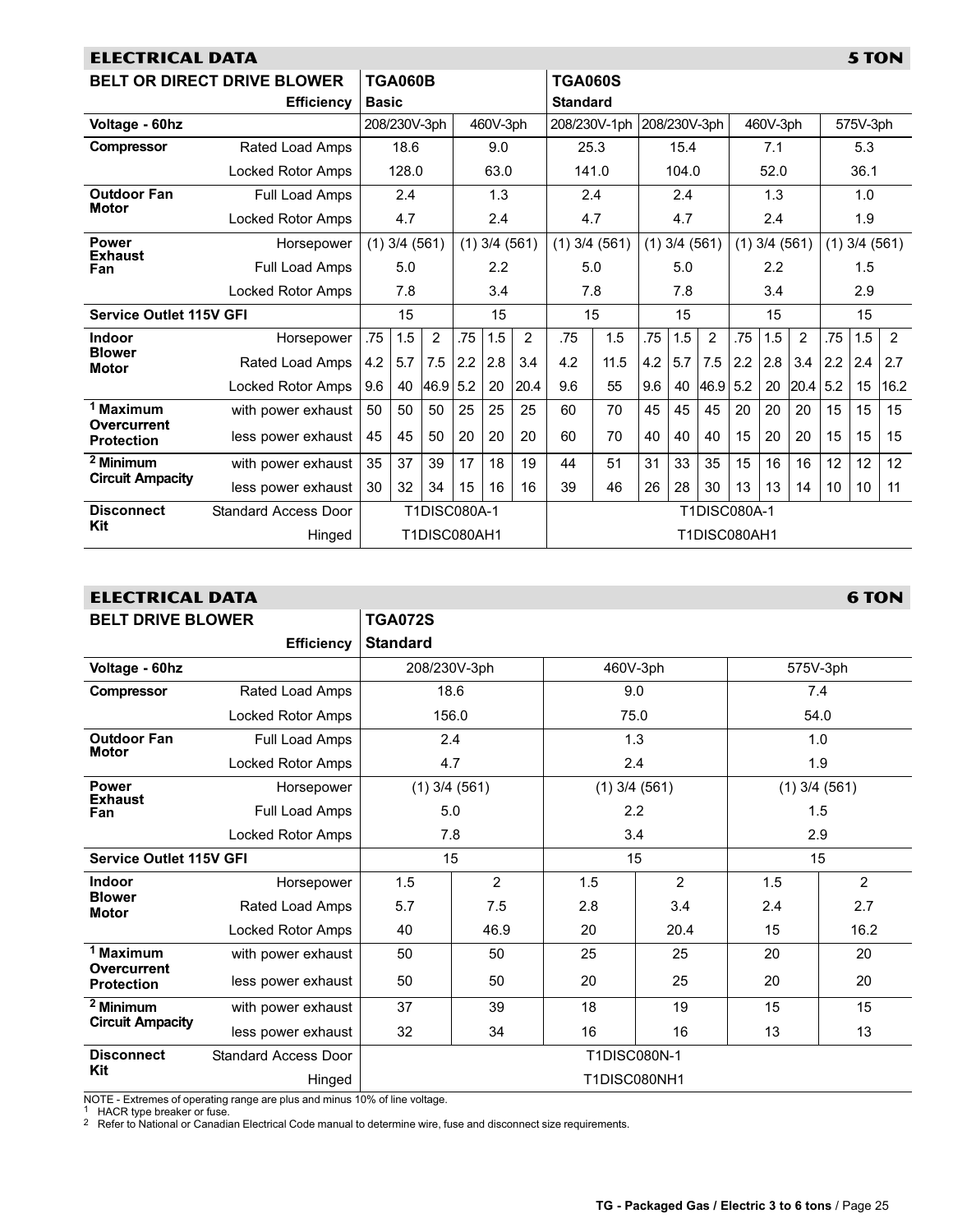<span id="page-25-0"></span>

| <b>Unit Clearance</b>              |    | A    |     | B   |     | С   |     | D   | Top              |  |
|------------------------------------|----|------|-----|-----|-----|-----|-----|-----|------------------|--|
|                                    |    | mm   | in. | mm  | in. | mm  | in. | mm  | <b>Clearance</b> |  |
| <b>Service Clearance</b>           | 48 | 1219 | 36  | 914 | 36  | 934 | 36  | 914 |                  |  |
| <b>Clearance to Combustibles</b>   | 36 | 914  |     | 25  |     | 25  |     | 25  | Unobstructed     |  |
| <b>Minimum Operation Clearance</b> | 36 | 914  | 36  | 914 | 36  | 914 | 36  | 914 |                  |  |

NOTE - Entire perimeter of unit base requires support when elevated above the mounting surface.<br><sup>1</sup> **Service Clearance** - Required for removal of serviceable parts.

Clearance to Combustibles − Required clearance to combustible material.

Minimum Operation Clearance - Required clearance for proper unit operation.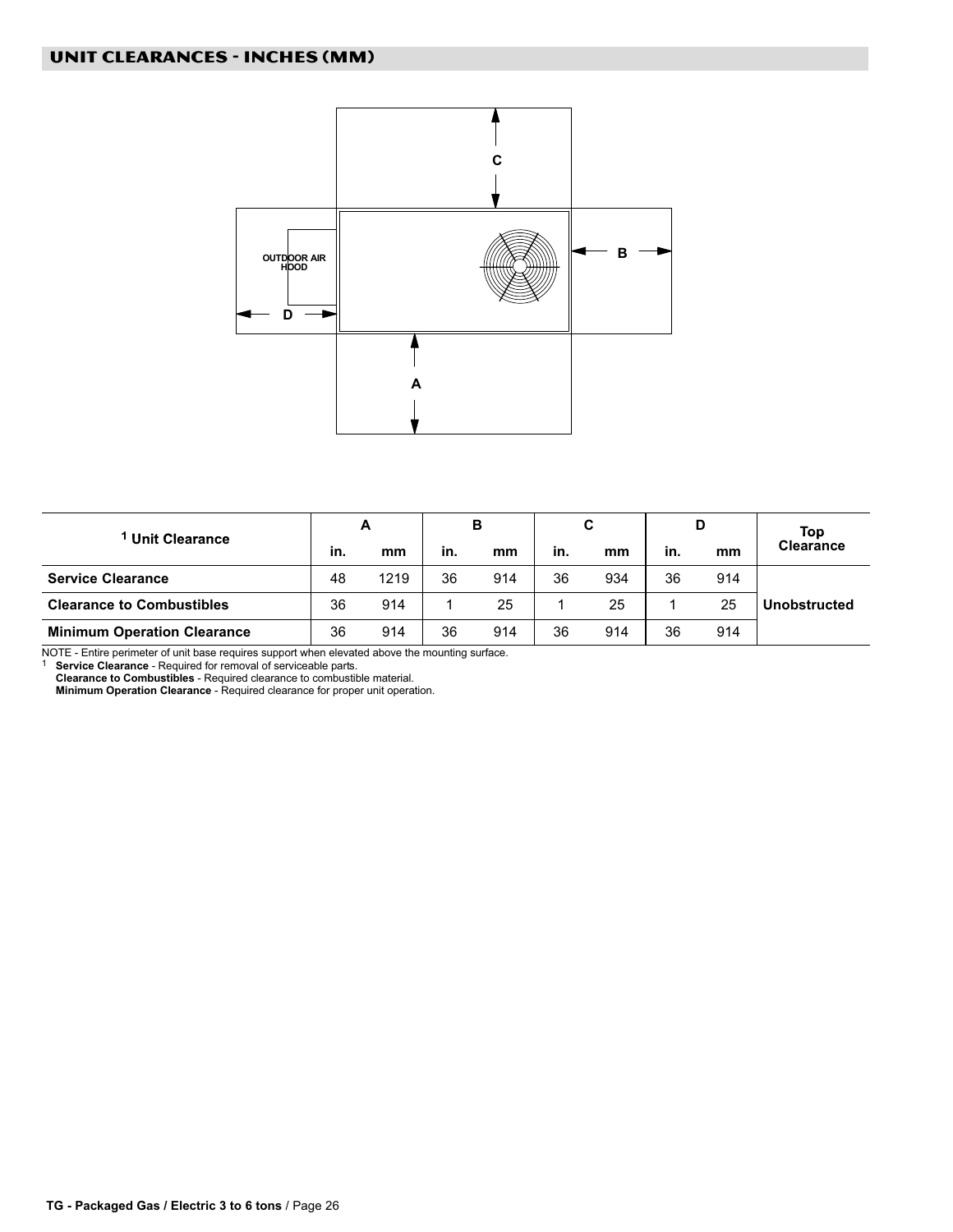# <span id="page-26-0"></span>WEIGHT DATA

|                                                             |      |             | <b>Net</b> |      | <b>Shipping</b> |             |      |     |  |  |  |
|-------------------------------------------------------------|------|-------------|------------|------|-----------------|-------------|------|-----|--|--|--|
| <b>Model Number</b>                                         |      | <b>Base</b> |            | Max. |                 | <b>Base</b> | Max. |     |  |  |  |
|                                                             | lbs. | kg          | lbs.       | kg   | lbs.            | kg          | lbs. | kg  |  |  |  |
| 036B                                                        | 551  | 250         | 651        | 295  | 611             | 277         | 720  | 327 |  |  |  |
| 036S                                                        | 547  | 248         | 647        | 293  | 607             | 275         | 716  | 325 |  |  |  |
| 048B                                                        | 537  | 244         | 648        | 294  | 597             | 271         | 717  | 325 |  |  |  |
| 048S                                                        | 583  | 264         | 694        | 315  | 643             | 292         | 763  | 346 |  |  |  |
| 060B                                                        | 557  | 252         | 668        | 303  | 617             | 280         | 737  | 334 |  |  |  |
| 060S                                                        | 600  | 272         | 711        | 323  | 660             | 299         | 780  | 354 |  |  |  |
| 072S                                                        | 667  | 303         | 765        | 347  | 727             | 330         | 837  | 380 |  |  |  |
| Boss Unit The unit with standard boot systems as NO ODTIONS |      |             |            |      |                 |             |      |     |  |  |  |

Base Unit − The unit with standard heat exchanger NO OPTIONS. Max. Unit − The unit with ALL OPTIONS Installed. (High Input Heat Exchanger, Economizer, etc.)

#### OPTIONs / ACCESSORIES

|                                  |              | <b>Shipping Weights</b> |                |  |  |
|----------------------------------|--------------|-------------------------|----------------|--|--|
|                                  |              | lbs.                    | kg             |  |  |
| <b>ECONOMIZER / OUTDOOR AIR</b>  |              |                         |                |  |  |
| <b>Economizer</b>                |              |                         |                |  |  |
| Economizer                       | T1ECON30A-1  | 97                      | 47             |  |  |
|                                  | T1ECON30N-1  | 109                     | 53             |  |  |
| <b>Outdoor Air Hood</b>          |              |                         |                |  |  |
| Outdoor Air Hood                 | T1HOOD30A-1  | 26                      | 13             |  |  |
|                                  | T1HOOD30N-1  | 33                      | 16             |  |  |
| <b>OUTDOOR AIR</b>               |              |                         |                |  |  |
| <b>Outdoor Air Dampers</b>       |              |                         |                |  |  |
| Outdoor Air Damper Motorized Kit | T1DAMP11A-1  | 25                      | 12             |  |  |
|                                  | T1DAMP11N-1  | 29                      | 14             |  |  |
| Damper Section Manual            | T1DAMP21AN1  | 18                      | 9              |  |  |
| <b>Power Exhaust</b>             |              |                         |                |  |  |
| <b>Standard Static</b>           | T1PWRE10A-1  | 35                      | 17             |  |  |
|                                  | T1PWER10N-1  | 39                      | 19             |  |  |
| <b>GAS HEAT</b>                  |              |                         |                |  |  |
|                                  | Medium Input | 8                       | $\overline{4}$ |  |  |
|                                  | High Input   | 19                      | 9              |  |  |
| <b>ROOF CURBS - DOWN-FLOW</b>    |              |                         |                |  |  |
| <b>Cliplock</b>                  |              |                         |                |  |  |
| 8 in. height                     | T1CURB23AN1  | 78                      | 35             |  |  |
|                                  | C1CURB40AN1  | 77                      | 35             |  |  |
| 14 in. height                    | T1CURB20AN1  | 96                      | 44             |  |  |
|                                  | C1CURB41AN1  | 95                      | 43             |  |  |
| 18 in. height                    | T1CURB21AN1  | 108                     | 49             |  |  |
|                                  | C1CURB42AN1  | 107                     | 49             |  |  |
| 24 in. height                    | T1CURB22AN1  | 126                     | 57             |  |  |
|                                  | C1CURB43AN1  | 125                     | 57             |  |  |
| <b>Standard</b>                  |              |                         |                |  |  |
| 14 in. height                    | T1CURB10AN1  | 96                      | 44             |  |  |
| Hinged                           |              |                         |                |  |  |
| 8 in. height                     | T1CURB30AN1  | 78                      | 35             |  |  |
| 18 in. height                    | T1CURB32AN1  | 108                     | 49             |  |  |
| 24 in. height                    | T1CURB33AN1  | 126                     | 57             |  |  |
| <b>CEILING DIFFUSERS</b>         |              |                         |                |  |  |
| Step-Down                        | RTD9-65      | 67                      | 30             |  |  |
|                                  | RTD11-95     | 88                      | 40             |  |  |
| Flush                            | FD9-65       | 37                      | 17             |  |  |
|                                  | FD11-95      | 75                      | 34             |  |  |
| Transitions (Supply and Return)  | T1TRAN10AN1  | 22                      | $10$           |  |  |
|                                  | T1TRAN20N-1  | 21                      | $10$           |  |  |
|                                  |              |                         |                |  |  |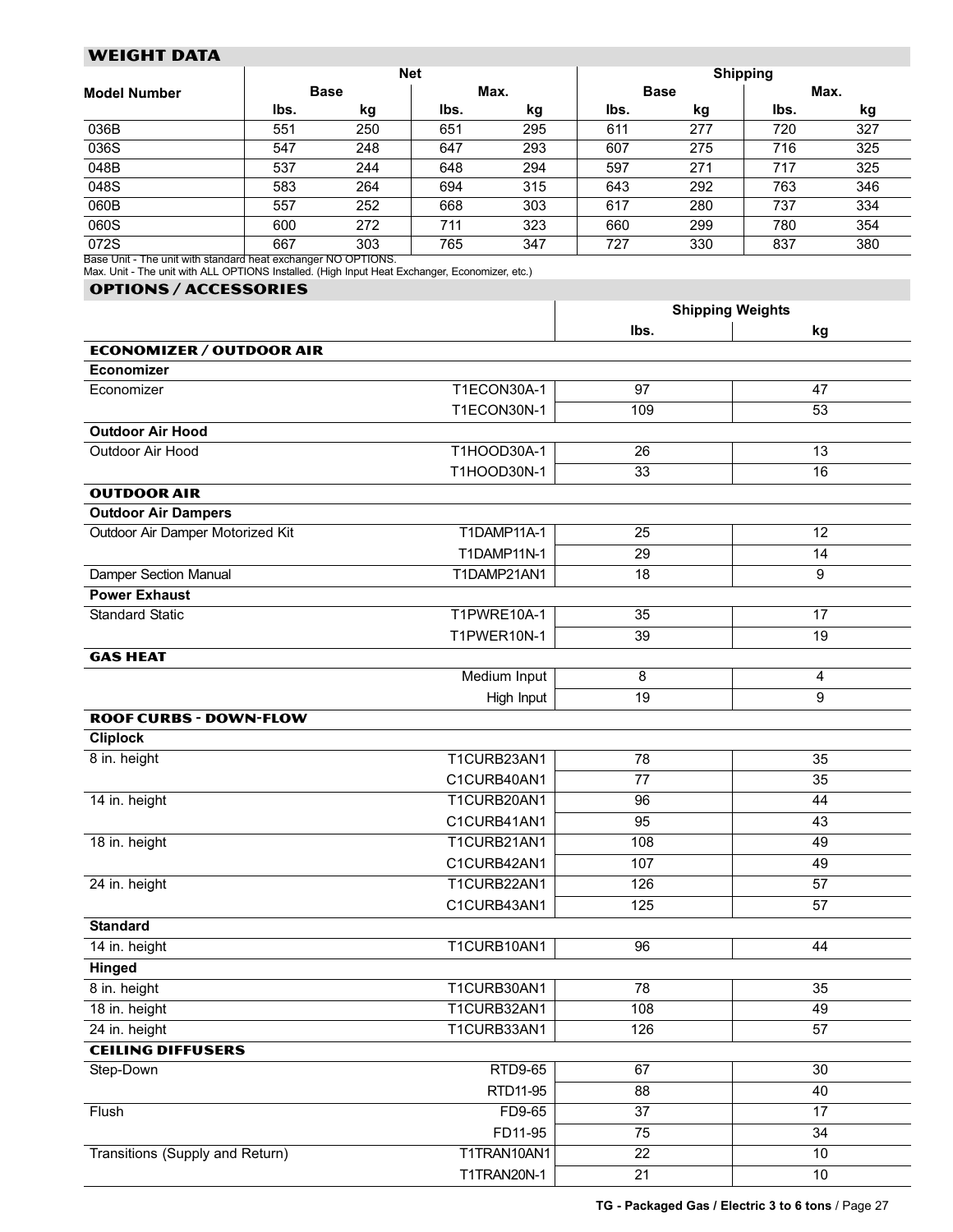# <span id="page-27-0"></span>DIMENSIONS − INCHES (MM)

|              | <b>CORNER WEIGHTS</b> |    |      |       |             |    |        |  |                                                                         |    |          | <b>CENTER OF GRAVITY</b> |             |    |      |  |                                  |     |     |      |             |     |          |     |
|--------------|-----------------------|----|------|-------|-------------|----|--------|--|-------------------------------------------------------------------------|----|----------|--------------------------|-------------|----|------|--|----------------------------------|-----|-----|------|-------------|-----|----------|-----|
| Model<br>No. | ΑA                    |    |      | BB    |             |    | СC     |  |                                                                         | DD |          | EЕ                       |             | FF |      |  |                                  |     |     |      |             |     |          |     |
|              | <b>Base</b>           |    | Max. |       | <b>Base</b> |    | Max.   |  | <b>Base</b>                                                             |    | Max.     |                          | <b>Base</b> |    | Max. |  | <b>Base</b>                      |     |     | Max. | <b>Base</b> |     | Max.     |     |
|              |                       |    |      |       |             |    |        |  | lbs. kg lbs. kg lbs. kg lbs. kg lbs. kg lbs. kg lbs. kg lbs. kg lbs. kg |    |          |                          |             |    |      |  | in.                              | mm  | in. | mm   | in.         | mm  | in.      | mm  |
| 036          | 97                    | 44 | 120  | .54 I | 118         | 54 | 135 61 |  | 182                                                                     |    | 83   208 | 94                       |             |    |      |  | 150 68 184 83 38-1/2             | 978 | 40  |      | 1016 28-1/2 | 724 | $28-1/2$ | 724 |
| 048          | 104.                  | 47 | 128  | .58 I | 126         | 57 | 145    |  | 66   194                                                                | 88 | 224 102  |                          | 160 73      |    |      |  | 198 90 38-1/2                    | 978 | 40  |      | 1016 28-1/2 | 724 | 28-1/2   | 724 |
| 060          | 107                   | 49 | 131  | 59 I  | 130         | 59 | 149    |  | 68   200                                                                | 91 |          |                          |             |    |      |  | 229 104 164 74 202 92 38-1/2     | 978 | 40  |      | 1016 28-1/2 | 724 | 28-1/2   | 724 |
| 072          | 118                   | 54 | 141  | 64 I  | 144         | 65 | 160    |  | 73   222                                                                |    |          |                          |             |    |      |  | 101 246 112 183 83 218 99 38-1/2 | 978 | 40  |      | 1016 28-1/2 | 724 | $28-1/2$ | 724 |

Base Unit − The unit with standard heat exchanger NO OPTIONS.

Max. Unit − The unit with ALL OPTIONS Installed. (High Input Heat Exchanger, Economizer, etc.)

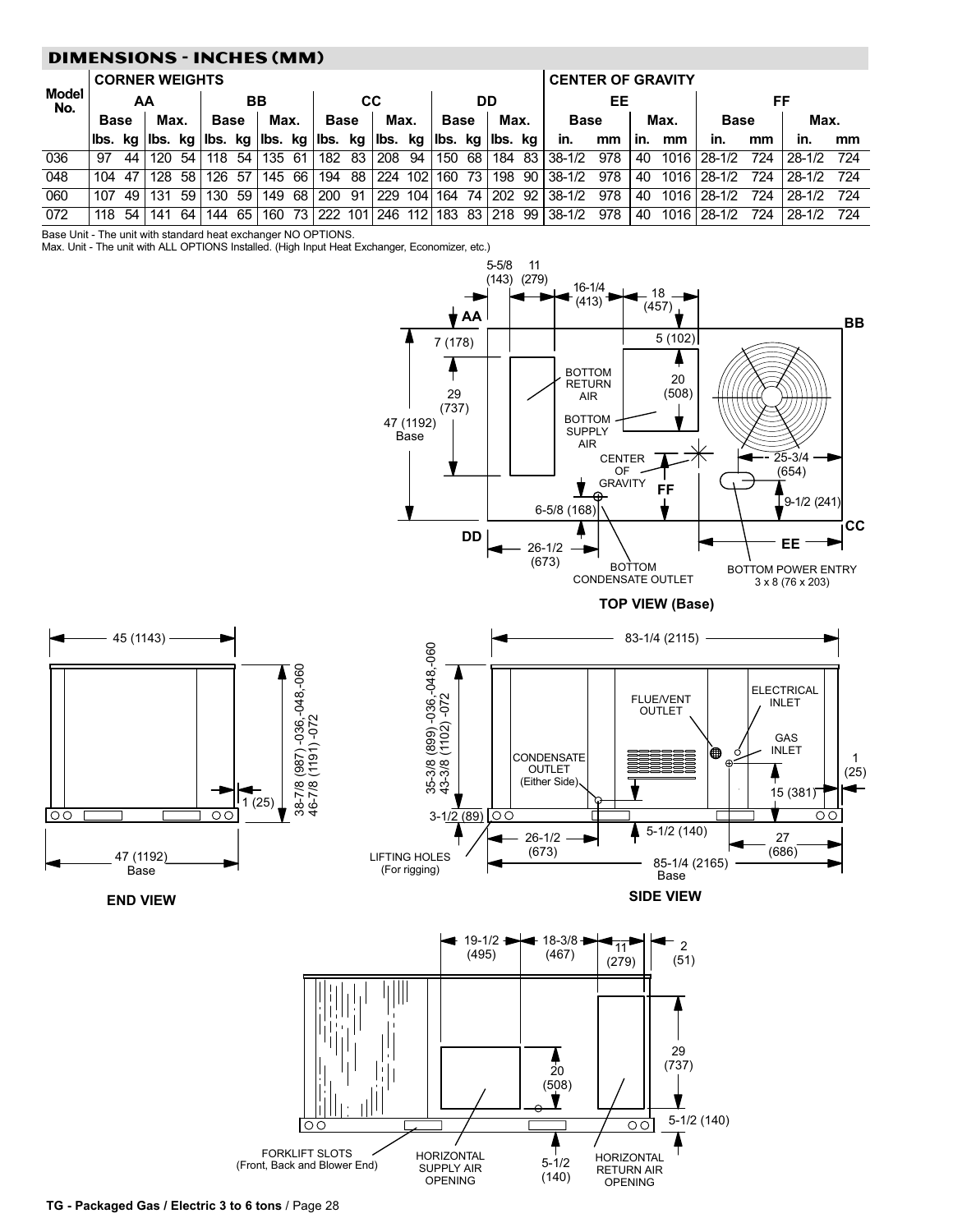# ACCESSORY DIMENSIONS − INCHES (MM)

OPTIONAL OUTDOOR AIR DAMPER HOOD DETAIL (Down−Flow or Horizontal Applications)





### OPTIONAL OUTDOOR AIR HOOD (Required with Economizer)



#### OPTIONAL BAROMETRIC RELIEF HOOD (Required with Economizer)



| <b>Model</b>       |            |     |     | в   |            |     |
|--------------------|------------|-----|-----|-----|------------|-----|
| No.                | ın.        | mm  | in. | mm  | ın.        | mm  |
| $-036 - 048 - 060$ | $19 - 1/4$ | 489 | 13  | 330 | $11 - 3/4$ | 298 |
| $-072$             | $23 - 1/4$ | 591 |     | 432 | $15 - 3/4$ | 400 |

#### OPTIONAL OUTDOOR AIR HOOD DETAIL with BAROMETRIC RELIEF DAMPER (Down−Flow Applications)

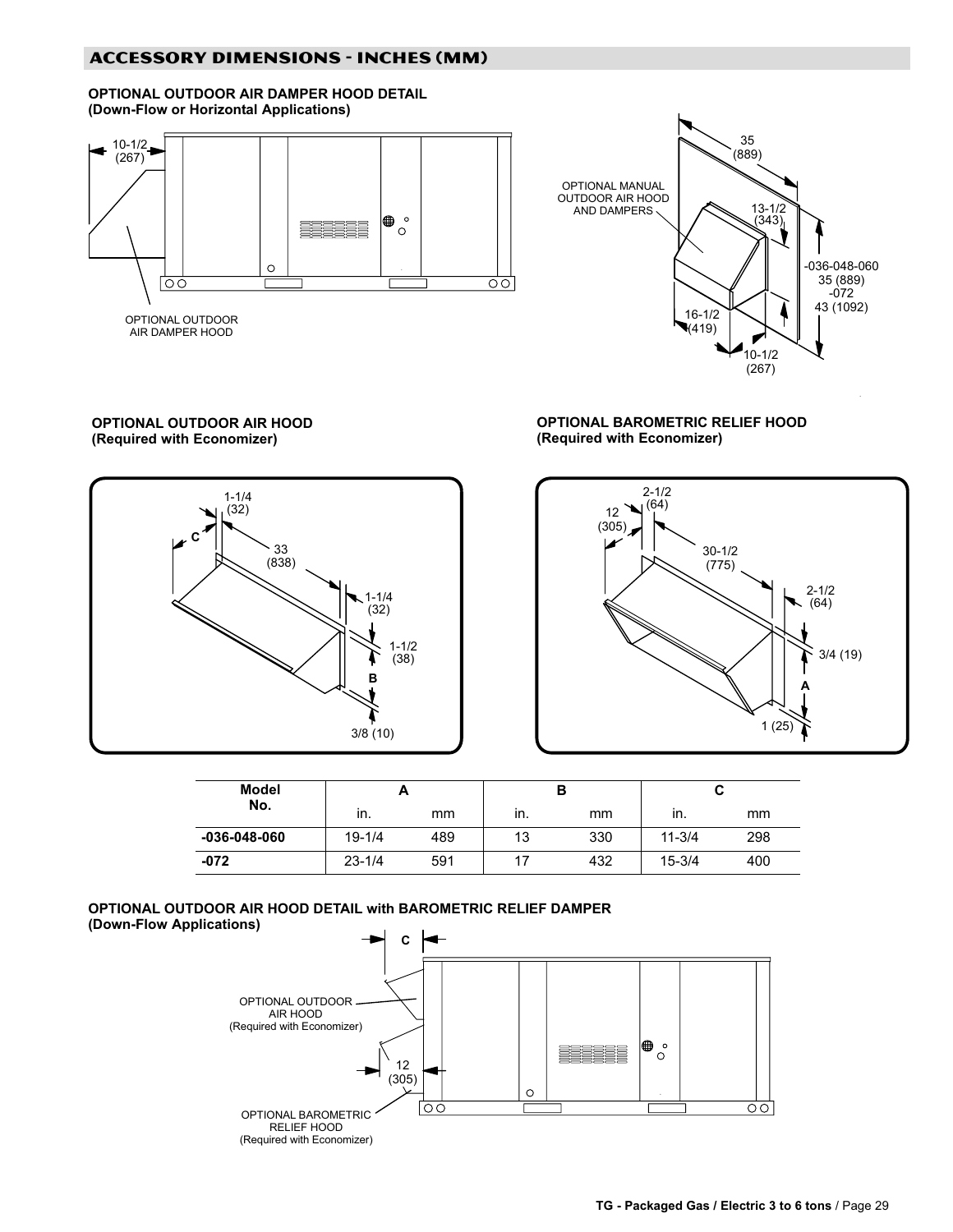# ACCESSORY DIMENSIONS − INCHES (MM)

#### OPTIONAL OUTDOOR AIR HOOD DETAIL with BAROMETRIC RELIEF DAMPER (Horizontal Applications)



l.

NOTE − See previous page for hood detail.



| Model              |            |     | в          |     |  |
|--------------------|------------|-----|------------|-----|--|
| No.                | in.        | mm  | in.        | mm  |  |
| $-036 - 048 - 060$ | $18 - 3/4$ | 476 | $11 - 3/4$ | 298 |  |
| $-072$             | $22 - 1/2$ | 572 | $15 - 3/4$ | 400 |  |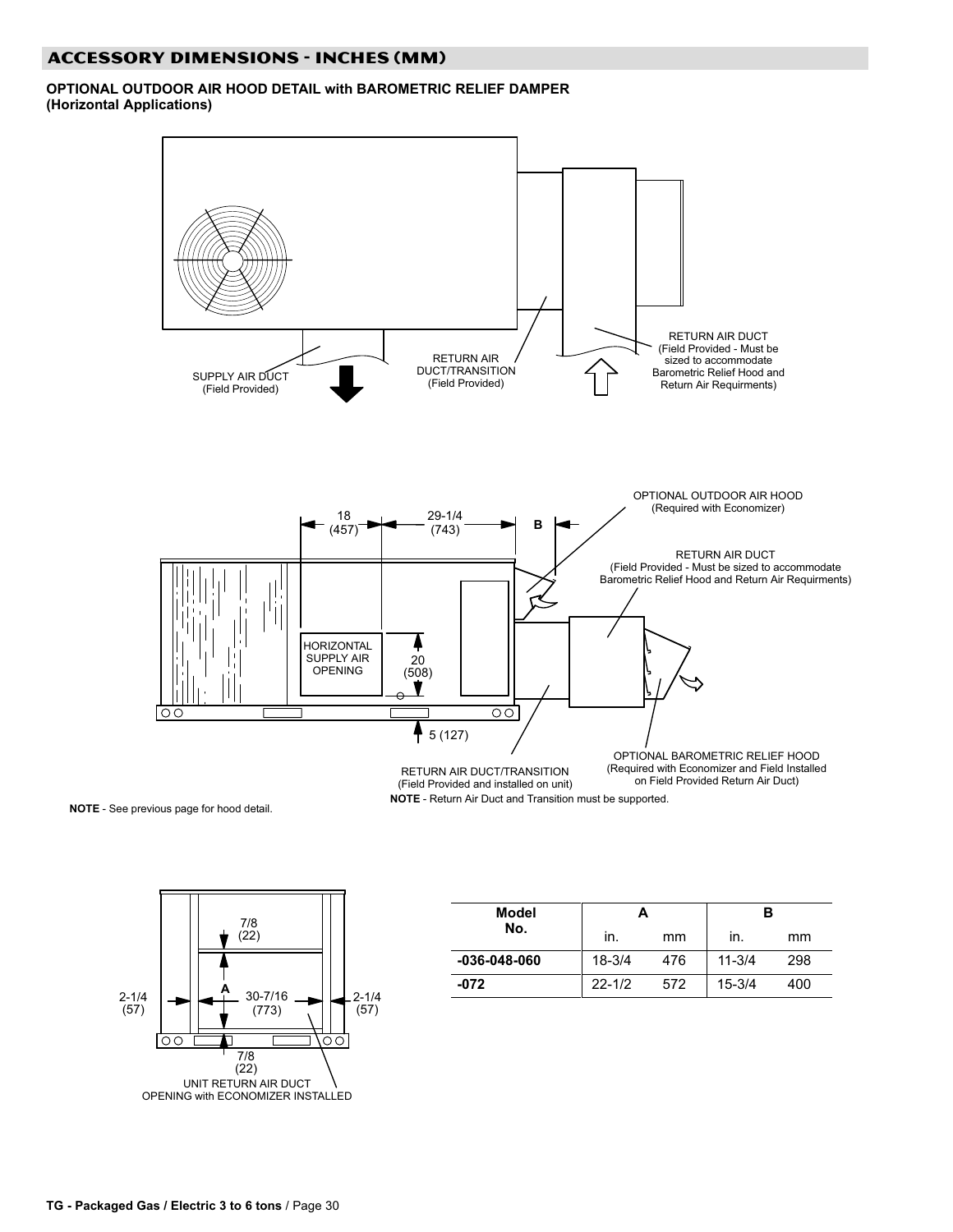



Return Transition **Supply Transition** Supply Transition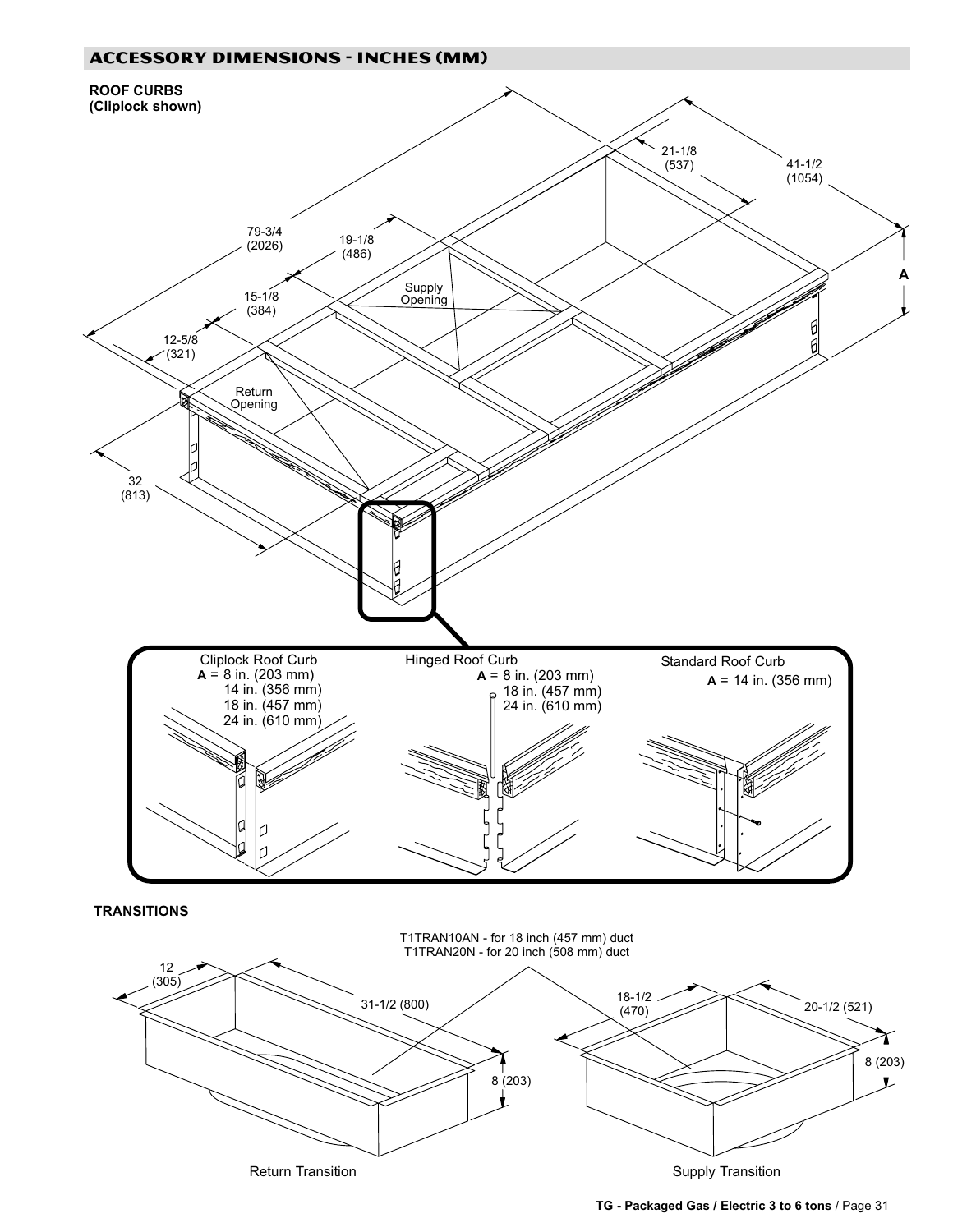#### TYPICAL FLASHING DETAIL FOR STANDARD ROOF CURB

<span id="page-31-0"></span>

# STANDARD ROOF CURB SPECIFICATIONS

Roof Curb is rigid enough to be spanned over its entire length or cantilevered if supported on both sides of center of gravity.

| <b>Roof Curb</b>                                              | 14 in. high |
|---------------------------------------------------------------|-------------|
| <sup>1</sup> Moment of inertia (I) (in. <sup>4</sup> )        | 39          |
| <sup>1</sup> Section modulus <sub>c</sub> (in. <sup>3</sup> ) | 5.5         |
| Curb weight. (lb/ft.) of length                               | 5.5         |
| Design strength (psi)                                         | 20,000      |

1 Includes both sides of curb.

# COMBINATION CEILING SUPPLY AND RETURN DIFFUSERS STEP-DOWN CEILING DIFFUSER FLUSH CEILING DIFFUSER





| <b>Model</b> | <b>RTD9-65</b> |     | <b>RTD11-95</b> |     |  |
|--------------|----------------|-----|-----------------|-----|--|
| No.          | in.            | mm  | in.             | mm  |  |
| A            | $21 - 5/8$     | 549 | $27 - 5/8$      | 702 |  |
| в            | 12-9/16        | 319 | $11 - 7/16$     | 291 |  |
| C            | $20 - 1/2$     | 521 | $23 - 3/4$      | 603 |  |
| D            | $23 - 5/8$     | 600 | $29 - 5/8$      | 752 |  |
| Е            | 18             | 457 | 20              | 508 |  |
| F            | 10-13/16       | 275 | 13-13/16        | 351 |  |
| G            | $18 - 1/2$     | 470 | $19 - 1/2$      | 495 |  |
| н            | $7 - 1/8$      | 181 | $8 - 1/8$       | 206 |  |

| Model | <b>FD9-65</b> |      | FD11-95     |      |  |  |
|-------|---------------|------|-------------|------|--|--|
| No.   | in.           | mm   | in.         | mm   |  |  |
| A     | 21            | 533  | $27 - 5/8$  | 702  |  |  |
| в     | $12 - 1/4$    | 311  | $11 - 7/16$ | 291  |  |  |
| C     | $20 - 1/2$    | 521  | $23 - 3/4$  | 603  |  |  |
| D     | $23 - 5/8$    | 600  | $29 - 5/8$  | 752  |  |  |
| Е     | 18            | 457  | 20          | 508  |  |  |
| F     | $10 - 1/2$    | 267  | 13-13/16    | 351  |  |  |
| G     | 45            | 1143 | 45-5/8      | 1159 |  |  |
| н     | $15 - 3/8$    | 391  | $16 - 1/8$  | 410  |  |  |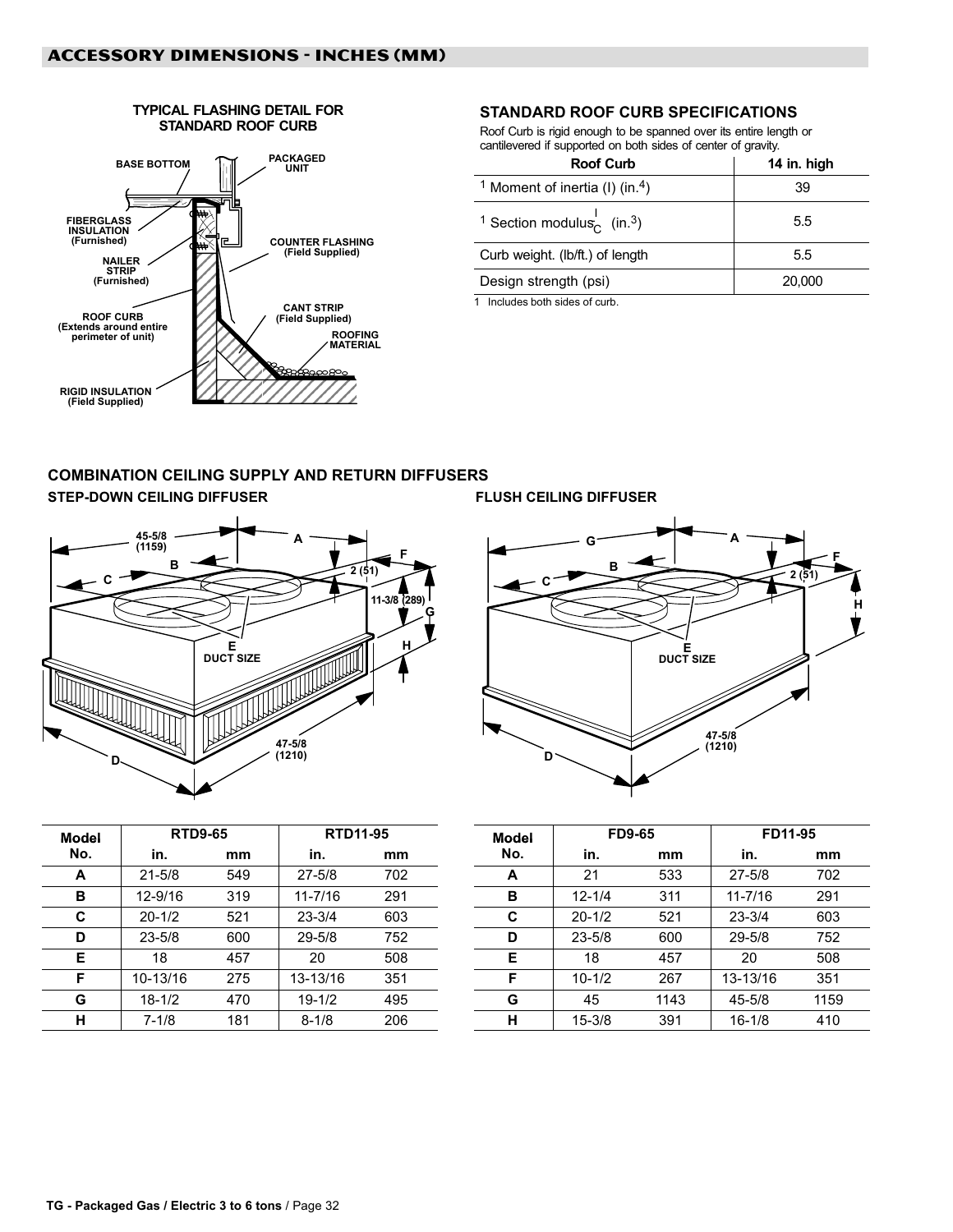# **Notes**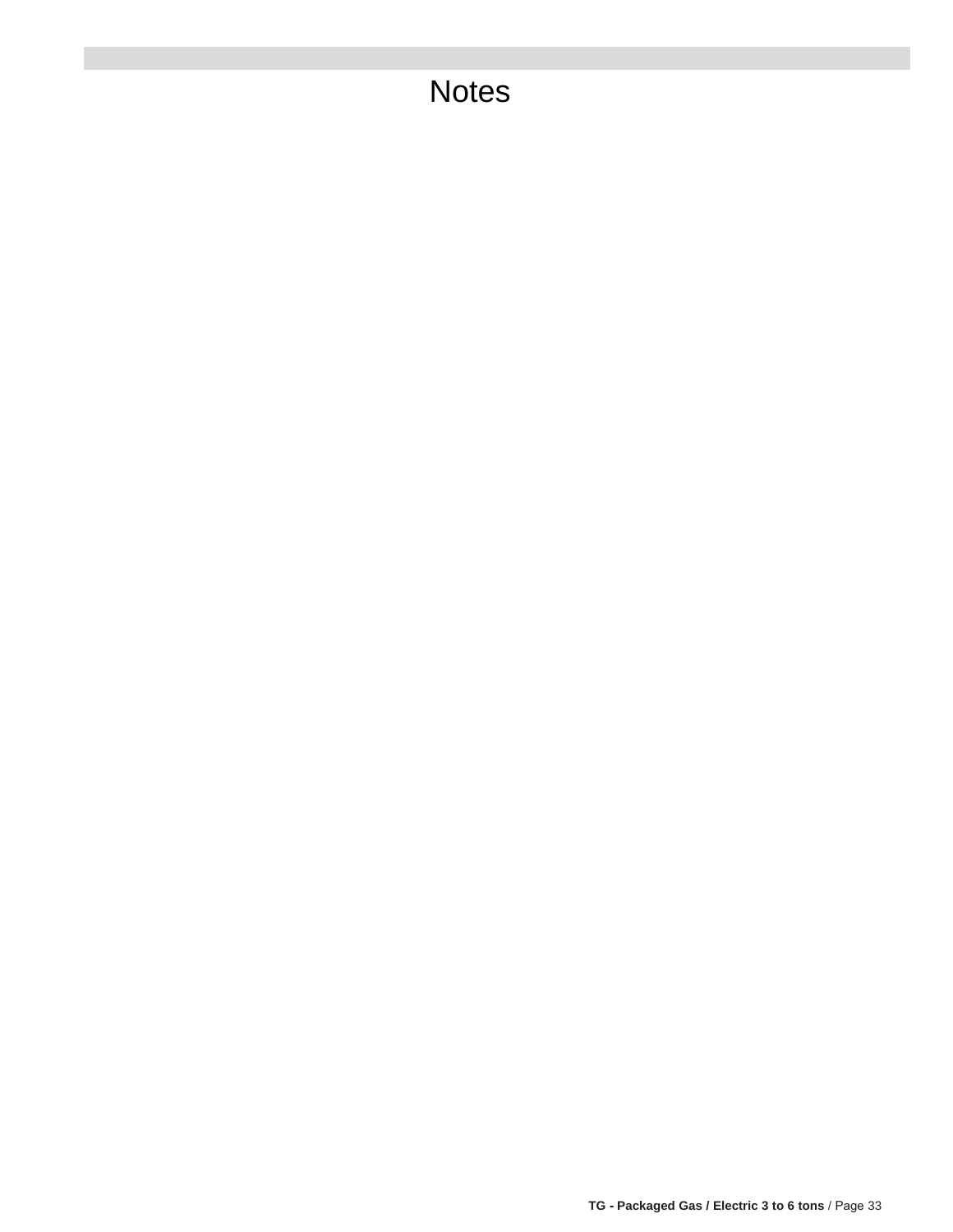# **Notes**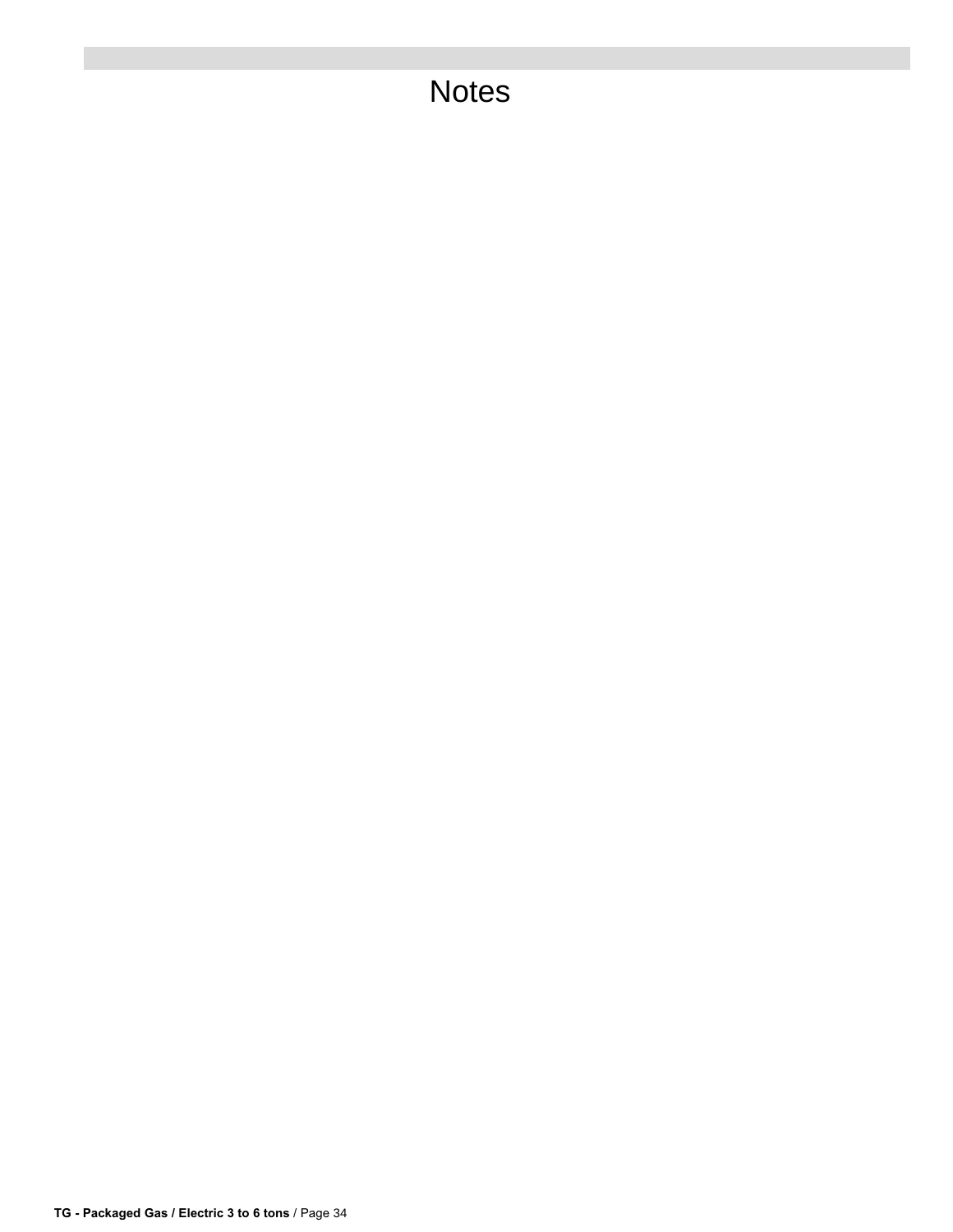# **Notes**